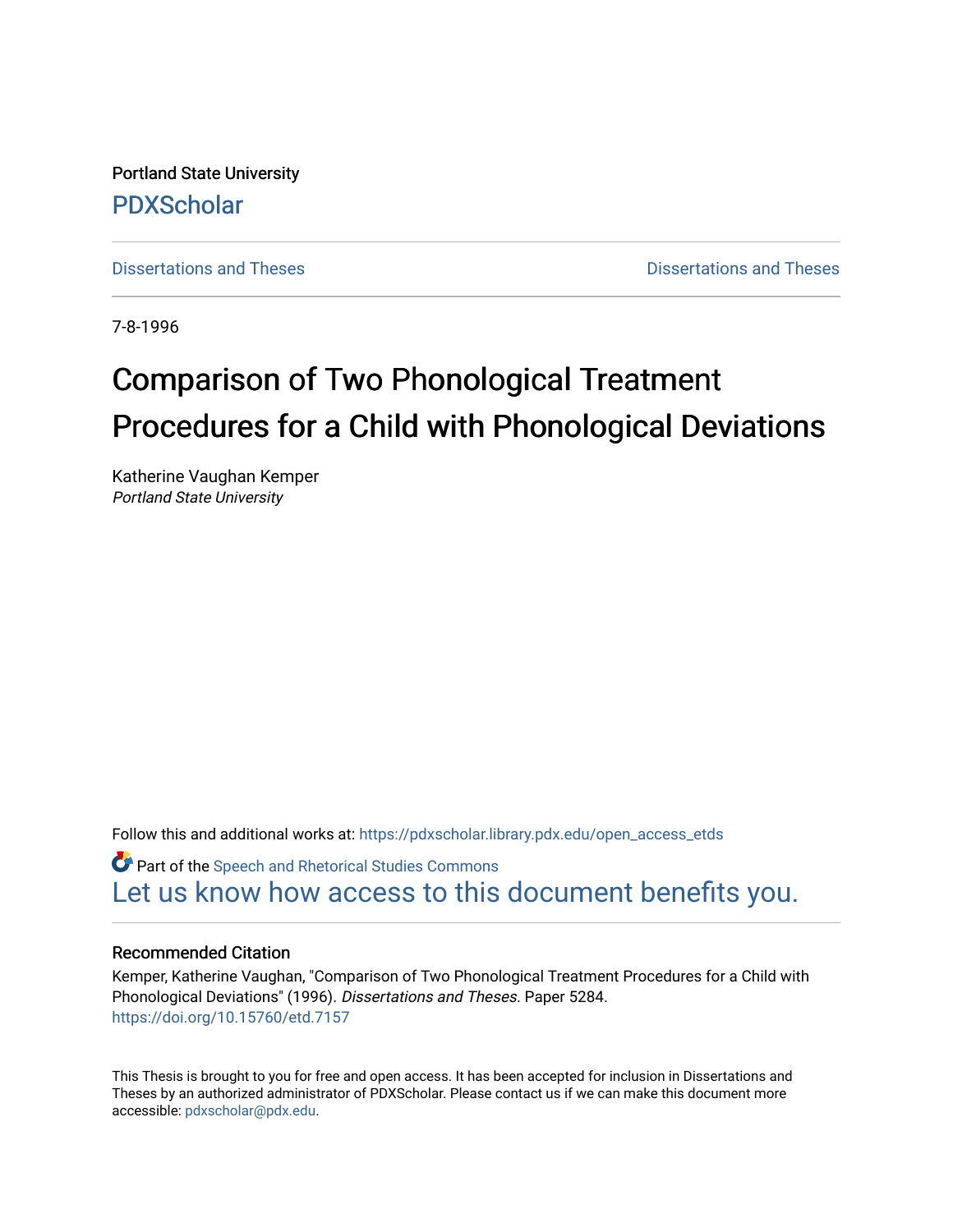### THESIS APPROVAL

The abstract and thesis of Katherine Vaughan Kemper for the Master of Science in Speech Communication: Speech and Hearing Sciences were presented July 8, 1996, and accepted by the thesis committee and the department.

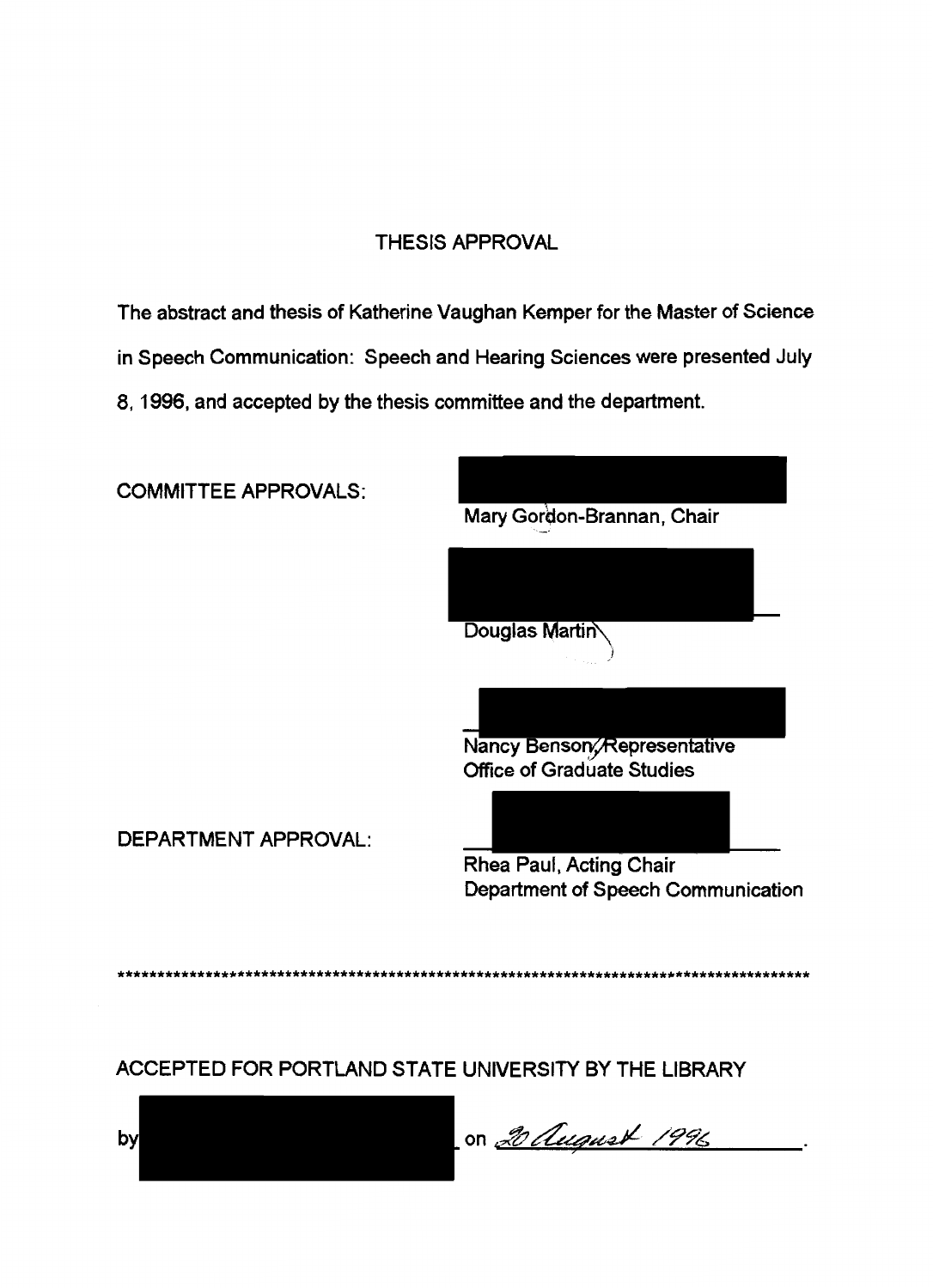#### ABSTRACT

An abstract for the thesis of Katherine Vaughan Kemper for the Master of Science in Speech Communication: Speech and Hearing Sciences presented July 8, 1996.

Title: Comparison of Two Phonological Treatment Procedures for a Child with Phonological Deviations

Choosing an effective and efficient phonological treatment approach is an important decision for clinicians when treating children with phonological deviations. Current research supports the effectiveness of phonological treatment, but few studies have compared two approaches. More comparative studies are essential to support clinical intervention for children who are highly unintelligible.

This single-subject study was designed to compare the effectiveness of two phonologically-based treatment approaches in facilitating an intelligible speech production system for one highly unintelligible preschool female. Multiple baselines across behaviors with an alternating treatment design were used in this descriptive study. This study sought to answer the following questions: (a) Is there a clinically significant difference between the effectiveness of the cycling approach and the minimal pairs approach in treating a child with phonological disorders? and (b) Do the phonological cycling and/or the minimal pairs treatment approaches result in generalization of treated sounds in a targeted pattern to untrained words containing the treated sounds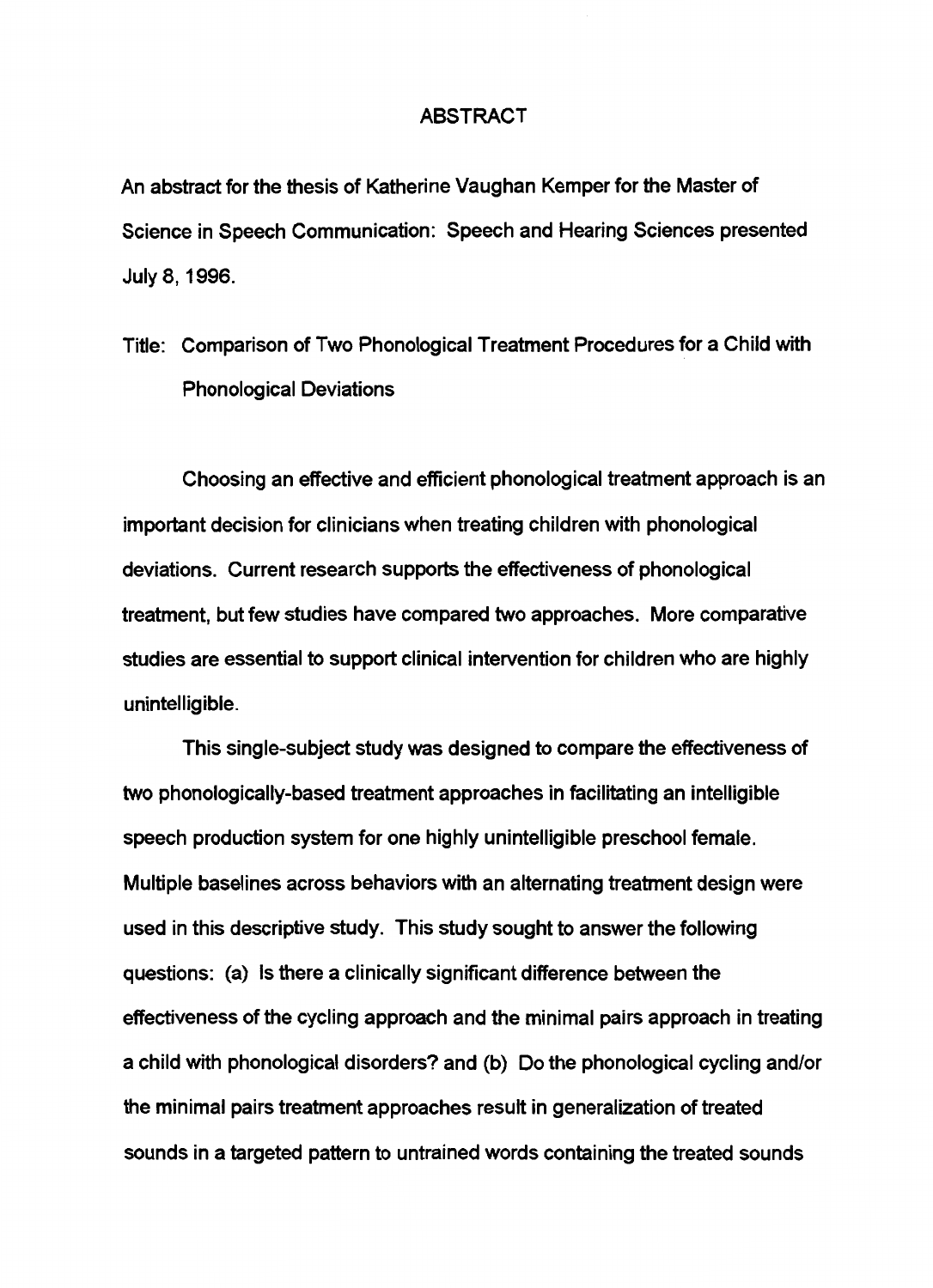and to untreated sounds/sound contexts in the same phonological pattern?

Using the phonological assessment instrument, the APP-R in conjunction with the CAPD, four phonological deviations were chosen for phonological remediation. Two deviations were assigned to the phonological cycling approach (Hodson & Paden, 1991) and two to the minimal pairs approach (Blache, 1989; Fokes, 1982). Remediation alternated between the two approaches every 6 sessions, beginning with the cycling approach, for a total of 24 sessions. Treated sounds from each targeted deviation were taught and reassessed using the APP-R to compare treatment effectiveness. To examine generalization of targeted phonological patterns to phonemes in other contexts, periodic probes of treated sounds within untrained words and untreated sounds/sound contexts in the same pattern were administered.

Results of the CAPD indicate that both treatment methods were effective in improving some of the treated phonological deviations for this subject though neither method was more effective than the other. Probe words indicated generalization to untrained words and untreated sounds/sound contexts in some phonological patterns. These findings support the phonologically-based theory of remediation: the goal of phonological treatment is developing a whole phonological system, rather than perfecting targeted deviations.

iii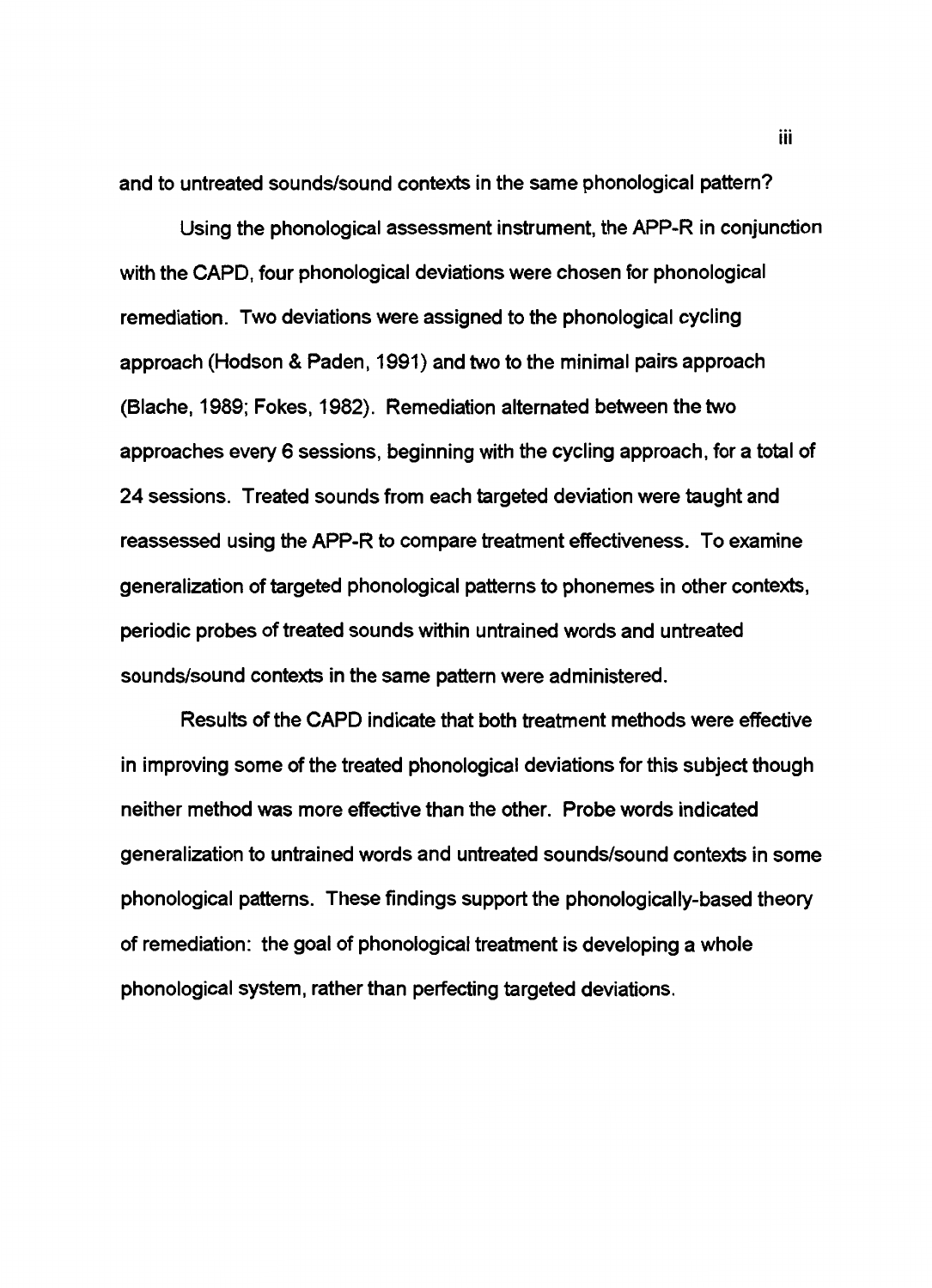# COMPARISON OF TWO PHONOLOGICAL TREATMENT PROCEDURES FOR A CHILD WITH PHONOLOGICAL DEVIATIONS

by

### KATHERINE VAUGHAN KEMPER

A thesis submitted in partial fulfillment of the requirements for the degree of

MASTER OF SCIENCE in SPEECH COMMUNICATION: SPEECH AND HEARING SCIENCES

> Portland State University 1996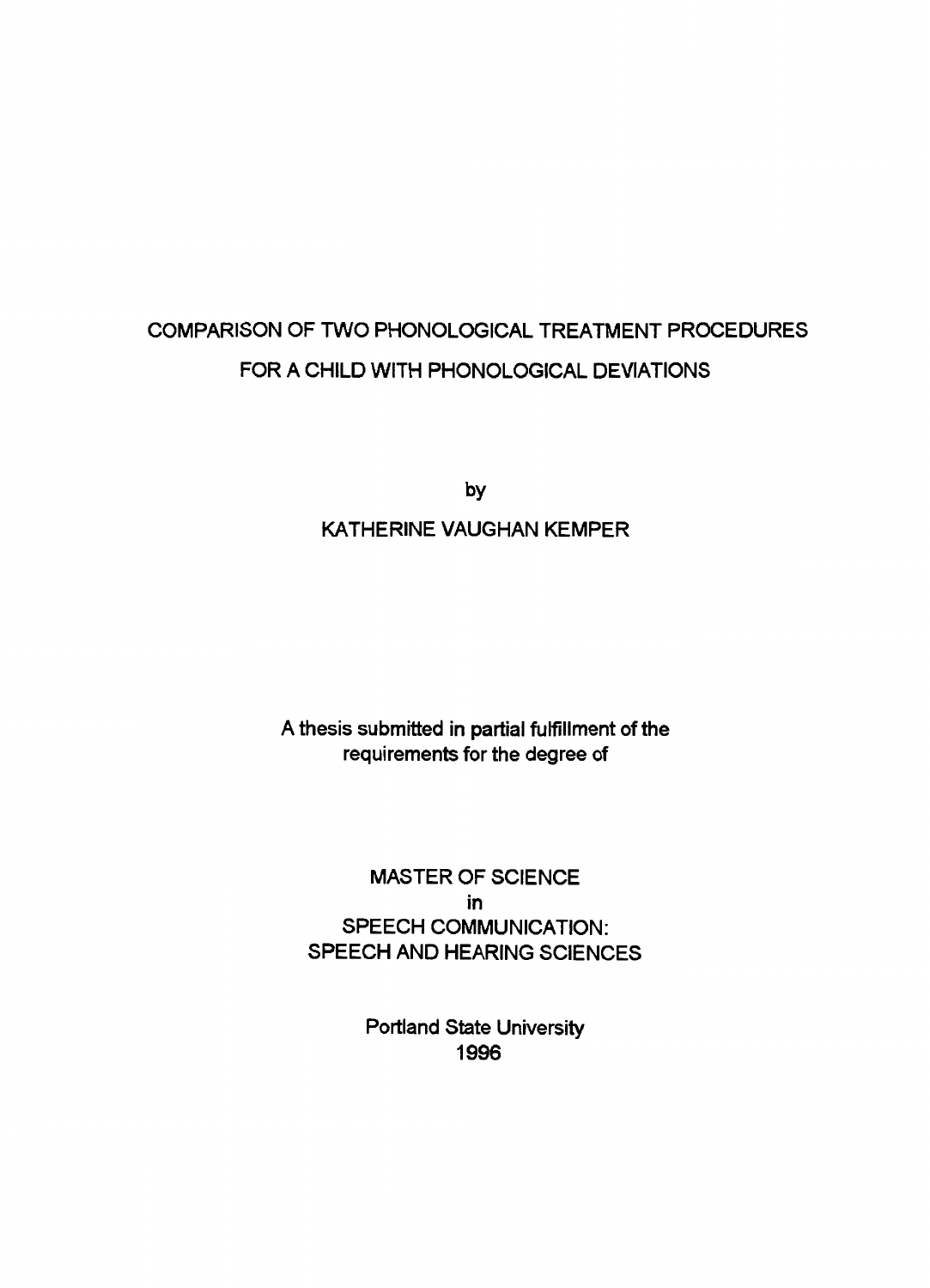#### ACKNOWLEDGMENTS

First I would like to thank my daughter, Sarah, for waiting patiently for her mother to finish college and for growing into a sweet child full of love, enthusiasm, and funny jokes.

Second, I would like to thank the faculty in Portland State's Speech and Hearing Department for teaching and preparing me for my future profession as a speech-language pathologist. I also appreciate the time and excellent recommendations Doug Martin and Nancy Benson offered as members on my thesis committee. I am especially grateful to my academic and thesis advisor, Mary Gordon-Brannan, whose wise and intelligent counsel guided me through the entire thesis .

Last, thank you to all the students in the speech and hearing program who were always helpful and kind. I would especially like to thank my great friend, Karen Ware, whom I greatly admire and respect. Thank you for listening, advising, and caring.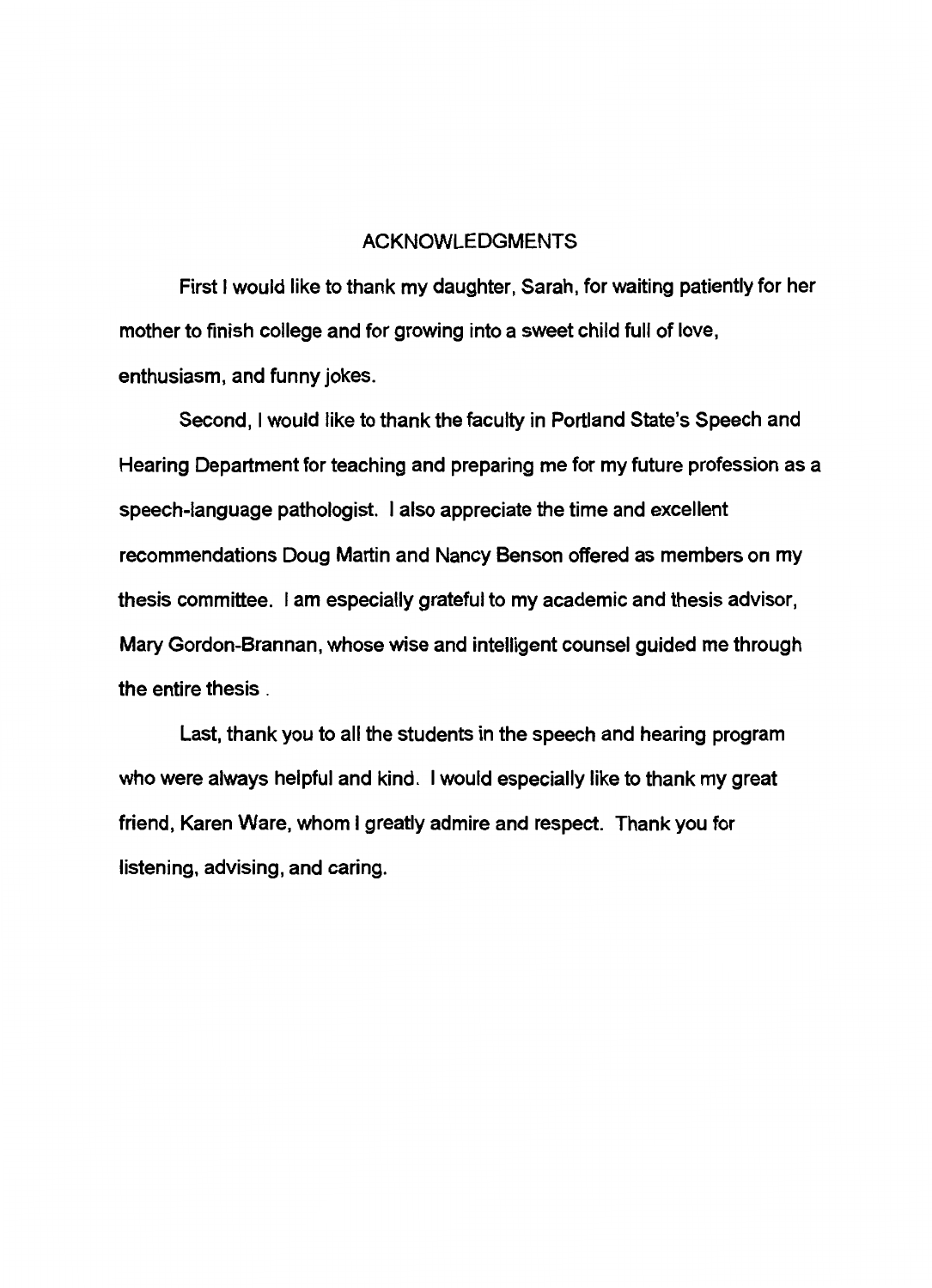# TABLE OF CONTENTS

|                |                                                                                                            | PAGE |
|----------------|------------------------------------------------------------------------------------------------------------|------|
|                |                                                                                                            |      |
|                |                                                                                                            |      |
| <b>CHAPTER</b> |                                                                                                            |      |
| ł              |                                                                                                            |      |
|                | Statement of Purpose 3                                                                                     |      |
|                | Definition of Terms 4                                                                                      |      |
| $\mathbf{I}$   | REVIEW OF THE LITERATURE 7                                                                                 |      |
|                | Traditional Articulation Perspective 7                                                                     |      |
|                | Linguistic Perspective 8                                                                                   |      |
|                | <b>Phonological Cycling Approach</b><br><b>Distinctive-Feature Treatment</b><br><b>Comparative Studies</b> |      |
|                | Single-Subject Research Design 19                                                                          |      |
|                | Summary22                                                                                                  |      |
| $\mathbf{m}$   |                                                                                                            |      |
|                |                                                                                                            |      |
|                | Instruments $\ldots \ldots \ldots \ldots \ldots \ldots \ldots 25$                                          |      |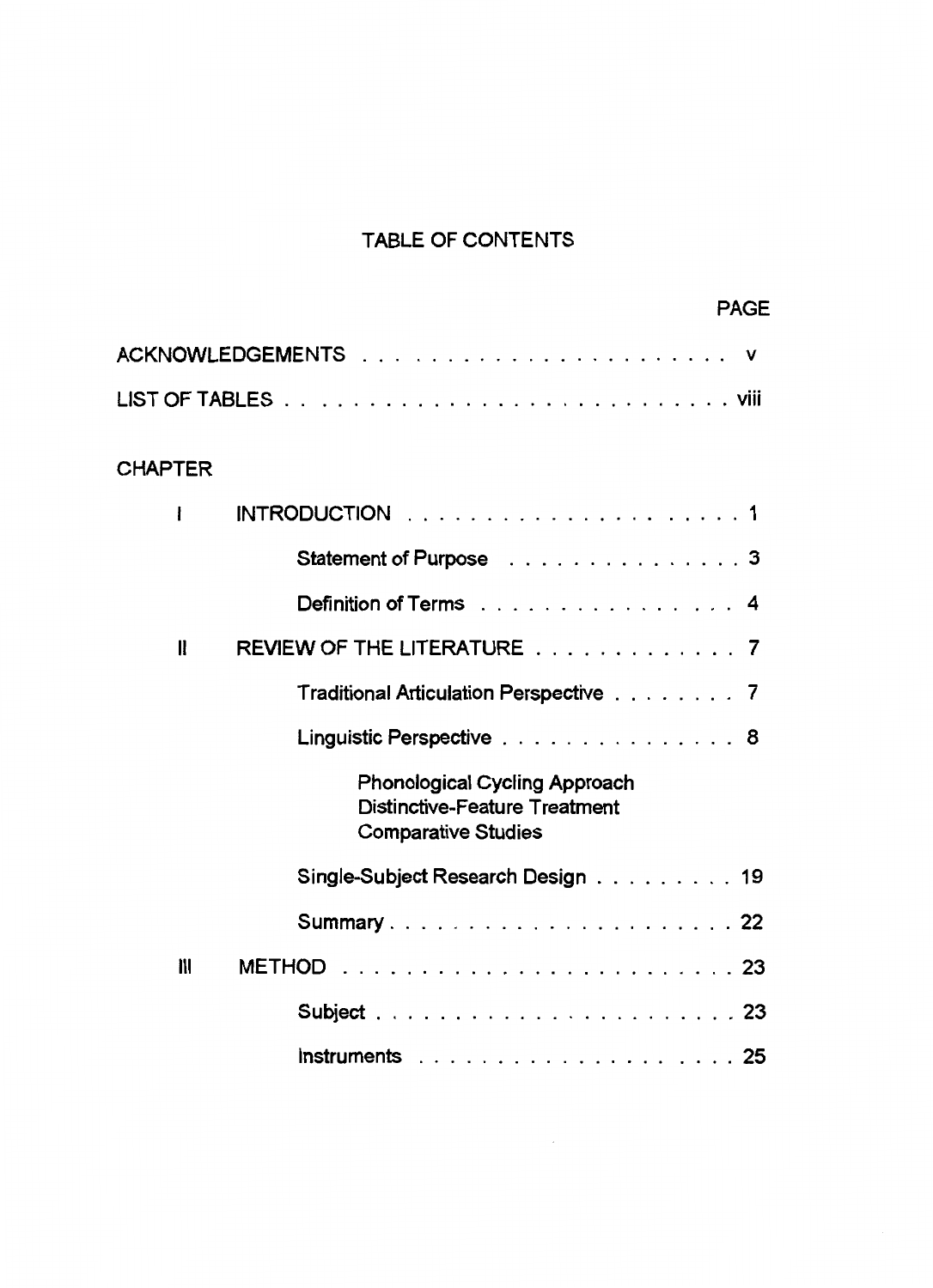|                   | <b>Pre- and Posttest Measures</b><br><b>Treatment Target Selection</b><br><b>Baselines and Probes</b><br><b>Treatment Procedures</b> |
|-------------------|--------------------------------------------------------------------------------------------------------------------------------------|
|                   |                                                                                                                                      |
| IV                | <b>RESULTS AND DISCUSSION</b> 38                                                                                                     |
|                   |                                                                                                                                      |
|                   | <b>Course of Treatment</b><br><b>Treatment Effectiveness Results</b><br><b>Generalization Results</b>                                |
|                   |                                                                                                                                      |
|                   | <b>Treatment Effectiveness</b><br><b>Treatment Generalization</b><br><b>Experimental Control</b><br>Summary                          |
| v                 | SUMMARY AND IMPLICATIONS 62                                                                                                          |
|                   | Summary 62                                                                                                                           |
|                   |                                                                                                                                      |
|                   | Clinical Implications 64                                                                                                             |
|                   | Research Implications 65                                                                                                             |
|                   |                                                                                                                                      |
| <b>APPENDIXES</b> |                                                                                                                                      |
| A                 | Informed Consent Form 72                                                                                                             |
| в                 | List of Training Words and Probe Words 73                                                                                            |

vii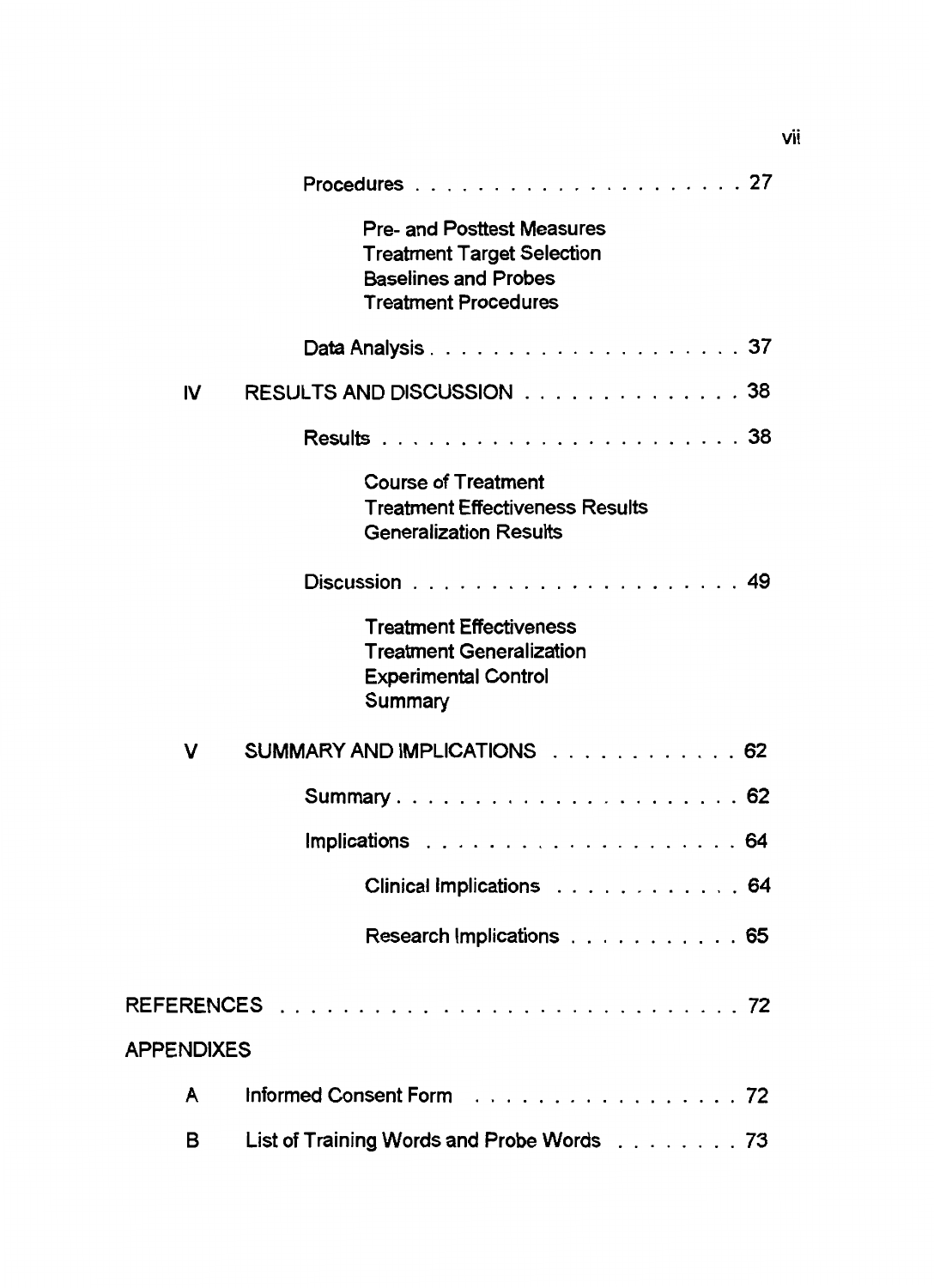# LIST OF TABLES

| <b>TABLE</b>   | <b>PAGE</b>                                              |  |
|----------------|----------------------------------------------------------|--|
| 1              | Pretest Phonological Analysis Summary (APP-R) 26         |  |
| $\overline{2}$ | Treatment Schedule31                                     |  |
| 3              | Movement From Perceptual Awareness to Carryover          |  |
|                | in Minimal Pairs Approach 35                             |  |
| 4              | <b>Results of Contrasting Pairs Treatment for</b>        |  |
|                | Postvocalic Consonants 42                                |  |
| 5              | Results of Contrasting Pairs Treatment for Liquid /r/ 44 |  |
| 6              | Summary and Analysis of APP-R Results 46                 |  |
| 7              | Results of Probing for Generalization 48                 |  |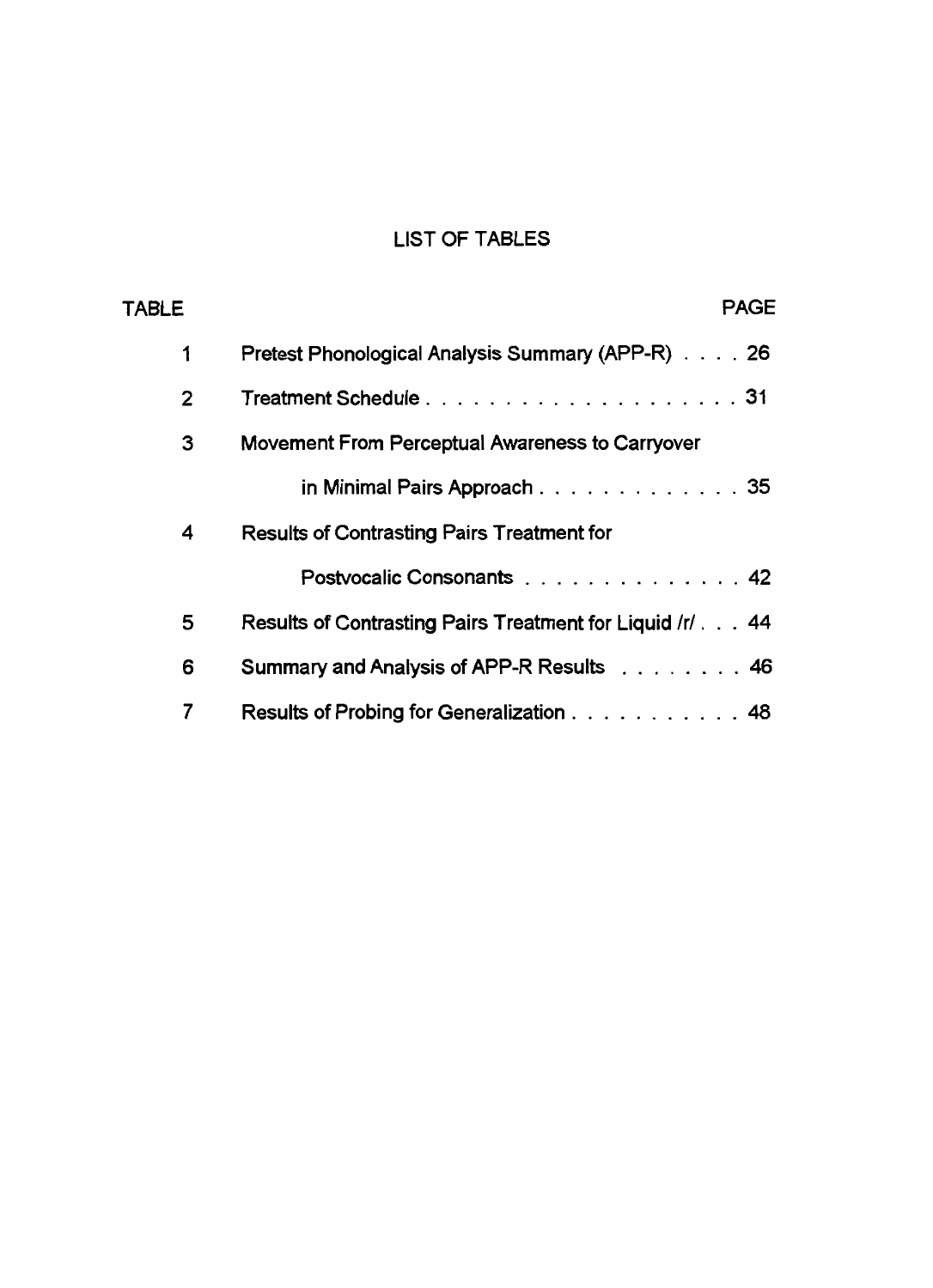#### CHAPTER I

#### INTRODUCTION

For most people, communicating is a natural phenomenon, occurring without effort, and developing naturally. Infants communicate by crying and cooing. Older babies babble while toddlers begin to use meaningful words. As toddlers grow into preschoolers, listeners expect more. They are no longer content with interpreting babble and unintelligible words. What happens to the 2% to 8% of these young children when their speech is disordered (Secord, 1989)? These children become confused and do not understand why we misinterpret their messages (Paul, 1995). Some become frustrated or angry. Early referral to a speech-language pathologist (SLP) is critical to help these children catch up to their normally developing peers. For remediation to be effective, SLPs must choose the most appropriate treatment approach. This can be a difficult decision considering the number of treatment approaches found in the literature that arise from different philosophies, goals, and procedures (Weiss, Gordon, & Lillywhite, 1987). SLPs may base their decision on experience but when they also review the published research on these treatment approaches, their choices are more valid.

In reviewing the literature, SLPs find two prominent treatment perspectives: the traditional approach and the phonological approach.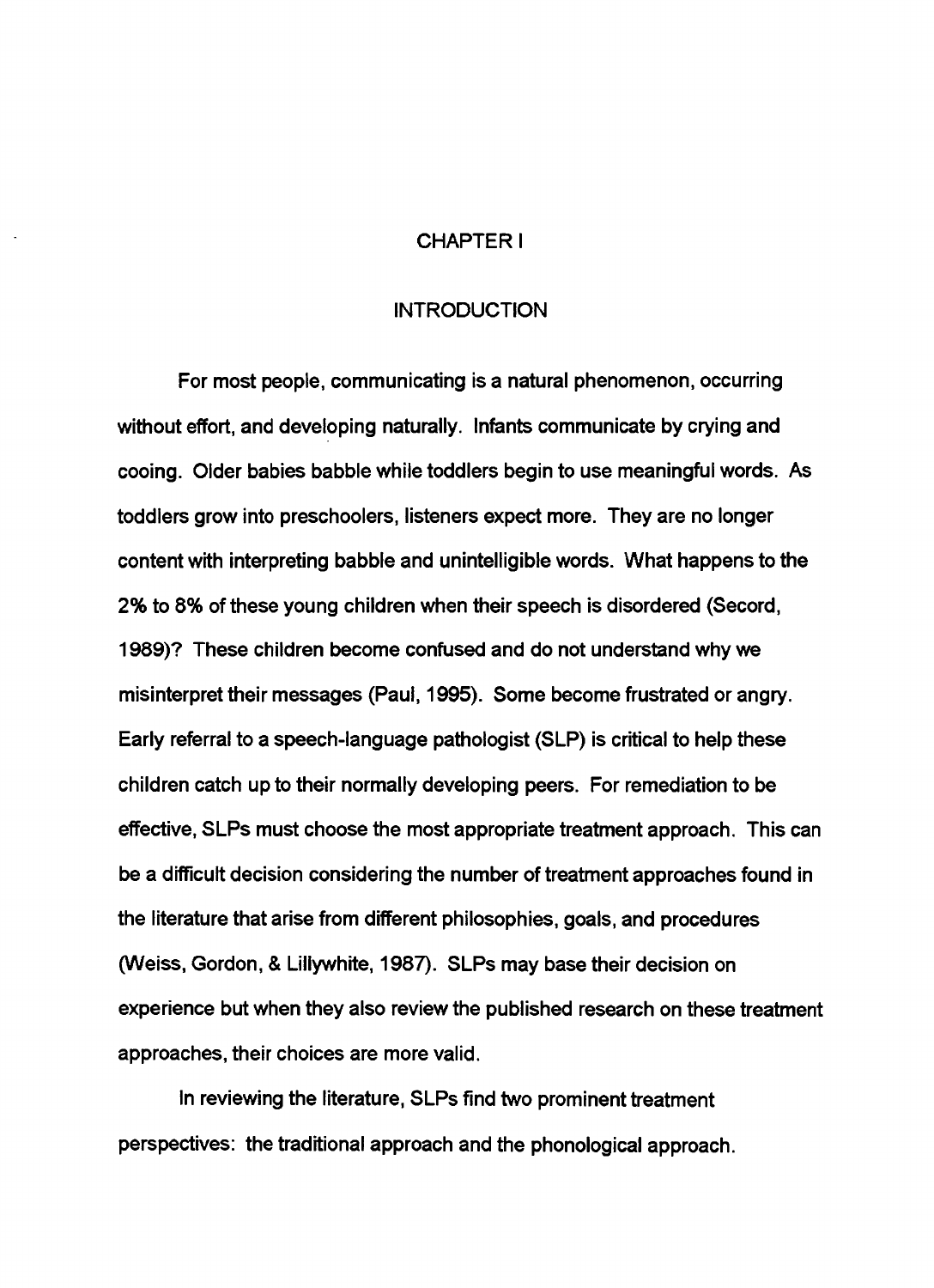Traditional treatment of speech disorders utilizes the phonemic approach for children with multiple articulation errors where each individual speech sound is treated until perfected (Weiss et al., 1987). This approach was prevalent until the mid-1970s when many researchers and clinicians began viewing misarticulations from a phonological perspective, rather than from an articulation perspective (Ingram, 1982). From the phonological perspective, speech deviations are viewed in terms of patterns of speech sounds instead of individual speech sounds. These speech deviations are systematic sound errors affecting entire classes of sounds or sound sequences and are labeled phonological deviations or phonological processes. Children produce these patterns of speech errors by altering or simplifying sounds and producing them differently than the adult standard articulation (Hodson & Paden, 1991). In a normally developing child, most phonological deviations are resolved without intervention between the ages of 1 1/2 and 4 years as the child acquires adult sound patterns (Ingram, 1989). When these adult patterns do not emerge, intervention by a SLP facilitates the emergence of adult patterns by identifying a child's phonological deviations and eliminating them in phonological remediation (Hodson & Paden, 1991). Remediation can be maximized through generalization of treated phonological skills to other members of the same phonological pattern (Tyler, Edwards, & Saxman, 1987). When phonological patterns generalize, direct treatment of every phoneme is not necessary.

Research in phonological intervention over the past 25 years has led many SLPs and researchers to reconsider their perspective on treating children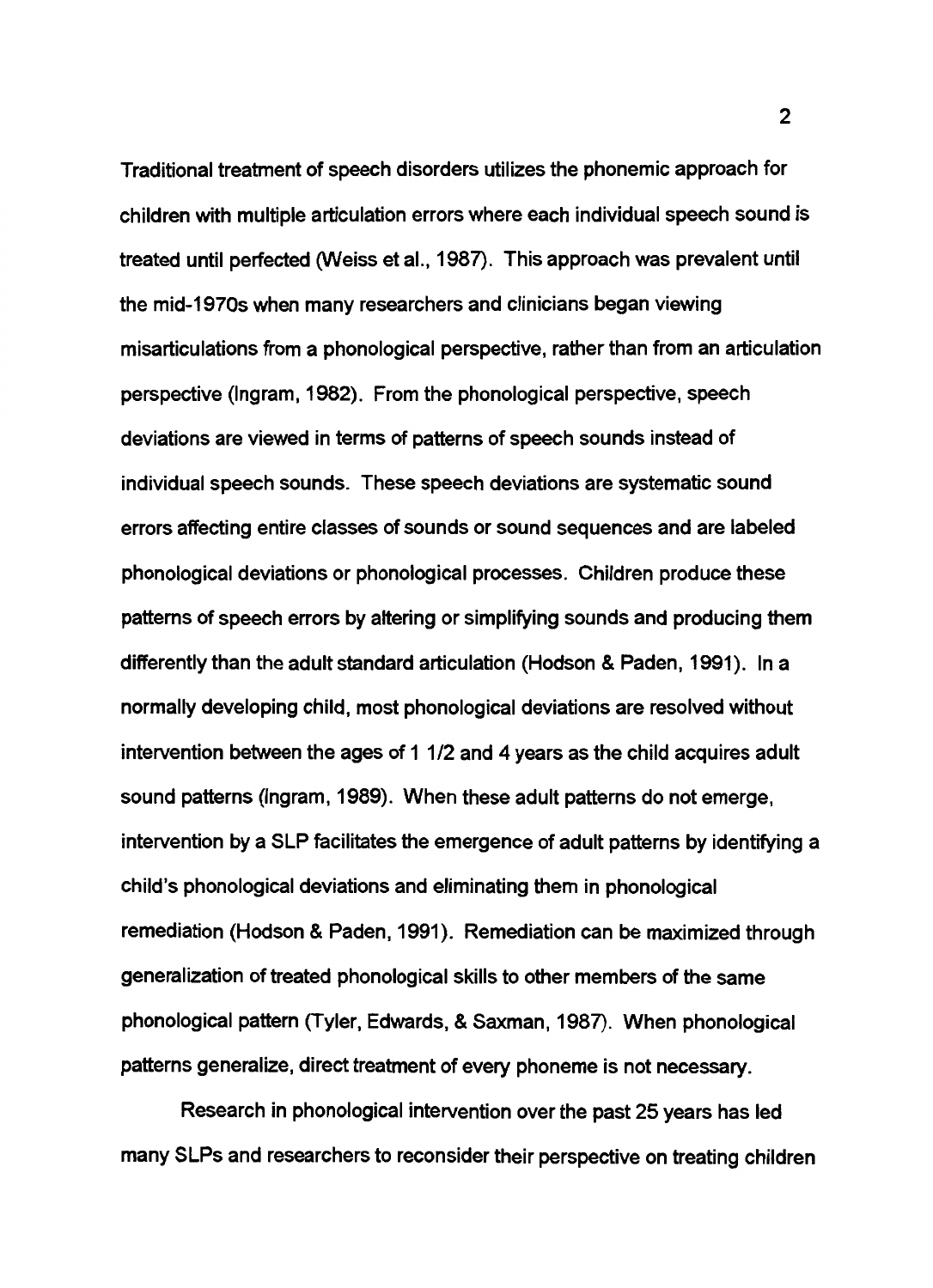with multiple articulations and to acknowledge that articulation errors can be seen as patterns of errors, not just as single sound errors. Two of the most widely-used phonological remediation methods are the phonological cycling approach and the minimal pairs approach. Hodson and Paden (1991) developed a phonological cycling approach for children with highly unintelligible speech where systematic patterns in a speech sample are identified as deviant and are selected for remediation based on developmental and clinical research findings. In the minimal pairs approach, remediation focuses on an absent feature (e.g., a placement error) that is treated using progressive approximation to reach specific criterion based on norms found in the research (Blache, 1989).

Current research supports the effectiveness of both treatment approaches (Blache, Parsons, & Humphreys, 1981; Elbert & Gierut, 1986; Gordon-Brannan, Hodson, & Wynne, 1992; Hodson, 1982; Saben & Ingham, 1991; Tyler & Sandoval, 1994; Weiner, 1981), but few studies have compared both phonological treatment approaches to determine if one approach is more effective than the other (Royer, 1995; Tyler et al., 1987). Choosing between the two phonological treatment approaches is difficult for clinicians without adequate support in research studies. More comparative studies are essential to support clinical intervention for children with phonological deviations.

#### Statement of Purpose

To begin to fill the need for comparative research, this study compared the effectiveness of phonological cycling and minimal pairs approaches to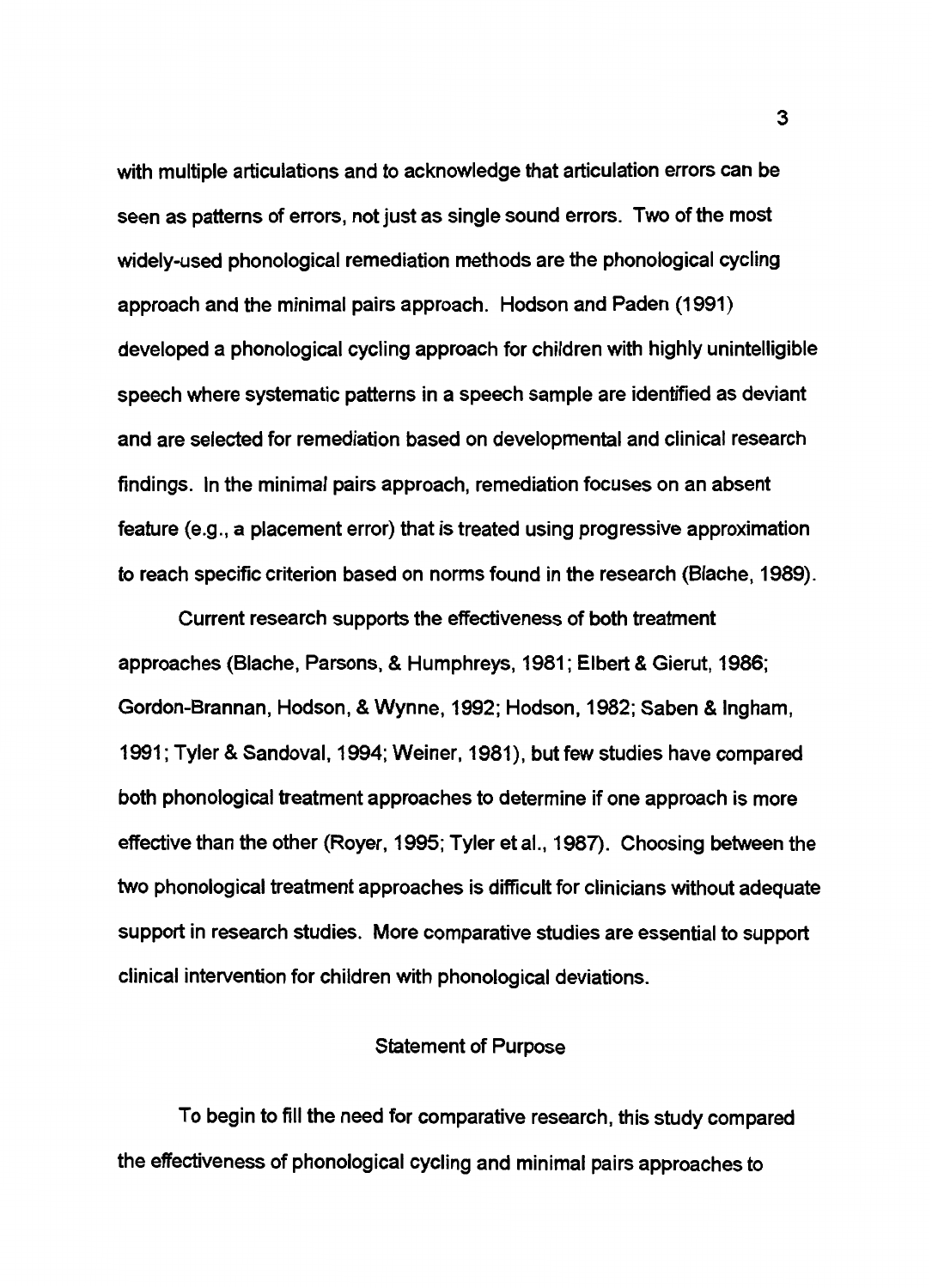determine if there was a difference between these two approaches when treating a child with phonological deviations using a single-subject alternating treatment design. The primary research question was: Is there a clinically significant difference between the effectiveness of the cycling approach and the minimal pairs approach in treating a child with phonological disorders? The corresponding hypothesis was: There is a clinically significant difference between the effectiveness of the cycling approach and the minimal pairs approach in treating a child with phonological disorders. A secondary question was: Do the phonological cycling and/or the minimal pairs treatment approaches result in generalization of treated sounds in a targeted pattern to untrained words containing the treated sounds and to untreated sounds/sound contexts in the same phonological pattern? The corresponding hypothesis was: Generalization of treated sounds in a targeted pattern to untrained words containing the treated sounds and to untreated sounds/sound contexts in the same phonological pattern occurs when treating a child with phonological disorders using the phonological cycling and/or the minimal pairs treatment approaches.

#### Definition of Terms

The following are definitions of terms used in this study and are derived from Hodson and Paden (1991):

Articulation. The motor movements of the articulators during speech production.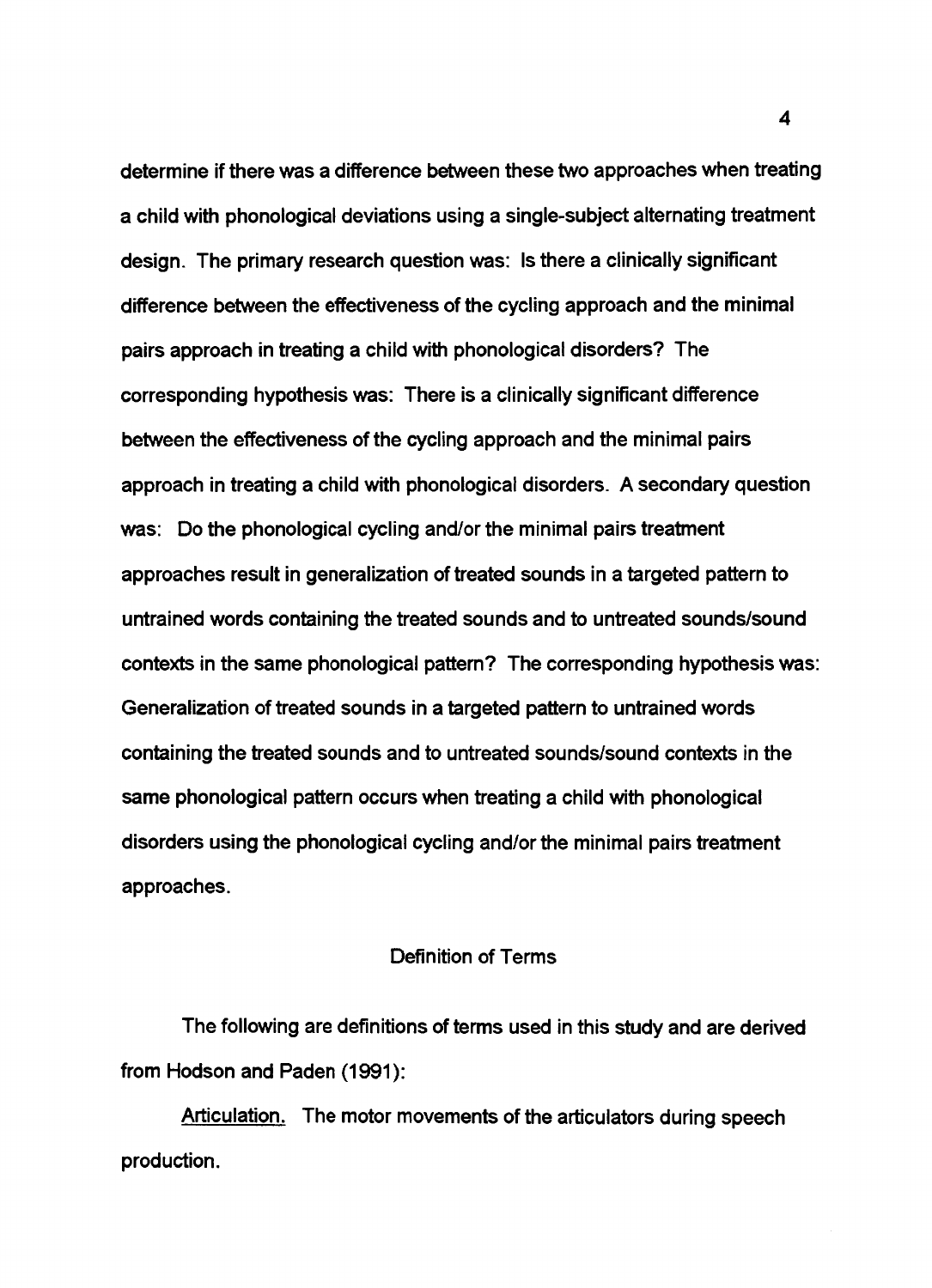Backing. An anterior phoneme, frequently alveolars, is replaced with a back phoneme, usually velars, e.g., /ku/ for <u>two</u>.

Consonant sequence omission. One or more sound segments from two or more contiguous consonants are omitted, e.g., /e/ or /pe/ for play.

Distinctive feature. A characteristic of a phoneme describing manner, place, or voicing.

Fronting. A velar /k,g, $\eta$  / or glottal /h/ phoneme is replaced with an alveolar phoneme /d, t, z, s, n, l/, e.g., /ti/ for <u>key</u>.

Glide deviation. A glide phoneme /j, w/ is omitted or substituted by a nonglide phoneme, e.g., /ve/ for way.

**Liquid /I/ deviation.** The /I/ phoneme is omitted or substituted by another phoneme, e.g., /jif/ for  $leaf$ .</u>

Liquid /r/ deviation. The /r/ phoneme is omitted or substituted by another phoneme, e.g., /wen/ for <u>rain</u>.

<u>Nasal deviation.</u> A nasal phoneme /m, n,  $\eta$  / is omitted or substituted by a nonnasal phoneme, e.g., /do/ for no.

Phoneme. A group of similar speech sounds that are perceived as belonging to the same sound category. Each phoneme consists of a set of distinctive features.

Phonological deviation. A regularly occurring modification of the standard adult speech pattern that usually simplifies syllable structures or phoneme classes.

Phonological patterns. A description of the way a grouping of speech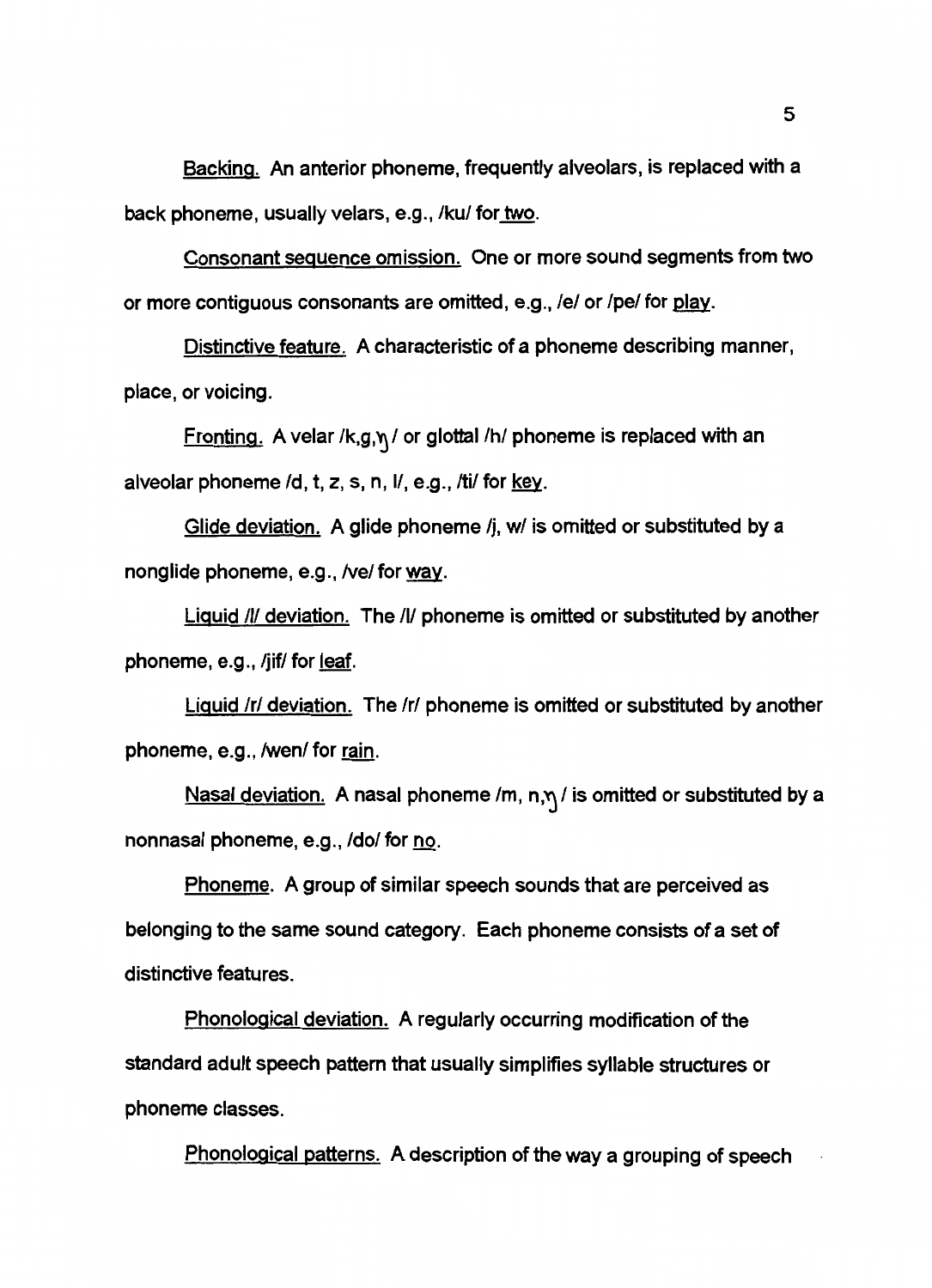sounds, such as a sound class, consonant sequence, or syllable shape are produced that can be either deviant or standard speech patterns.

Phonology. The speech sound system of a language, including how speech sounds are classified, organized, and produced.

Postvocalic singleton omission. The final singleton consonant in a syllable is omitted, e.g., /ko/ for coat.

Prevocalic singleton omission. The initial singleton consonant in a syllable is omitted, e.g., */otl* for coat.

Stopping. A stop phoneme /b, d, g, p, t, k/ is substituted for a nonstop phoneme, e.g., /ti/ for see.

Strident deviation. A strident phoneme /f, v, s, z,  $\zeta$ ,  $\zeta$ ,  $\frac{1}{2}$ ,  $\frac{1}{2}$ ,  $\frac{1}{2}$  is omitted or substituted by a nonstrident phoneme, e.g., /tef/ for safe.

Syllable reduction. One or more syllables are omitted, e.g., /nænæ/ for banana.

Velar deviation. A velar phoneme /k,  $g,\eta$  / is omitted or substituted by a nonvelar phoneme, e.g., /tot/ for coat.

Weak syllable deletion. The unstressed syllable is deleted, e.g., /we/ for away. This is one type of syllable reduction.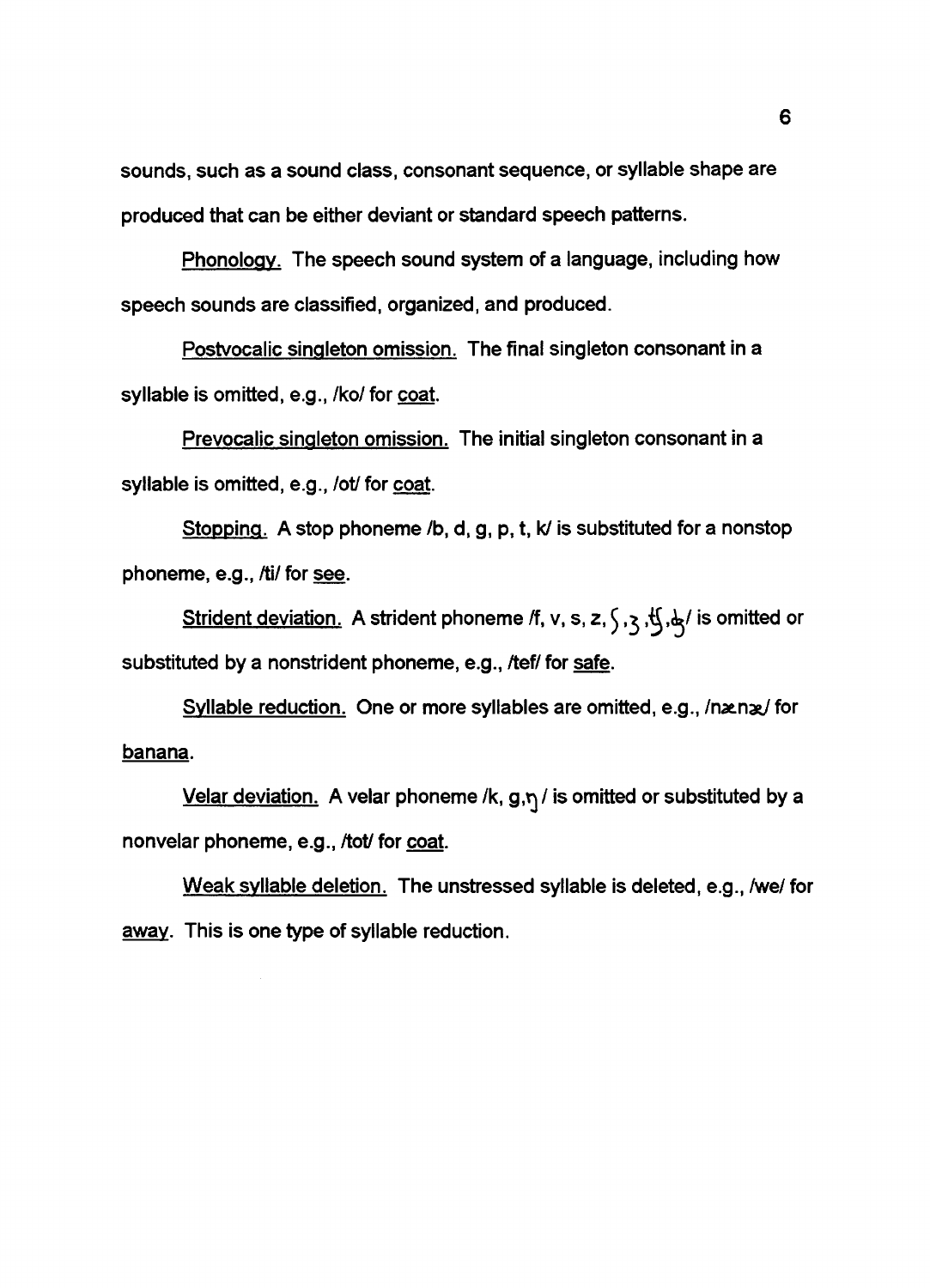#### CHAPTER II

#### REVIEW OF THE LITERATURE

In developing remediation programs for children with speech disorders, SLPs consider various philosophies or theories that form the basis of their treatment approach. The two most widely-known theories of speech disorders are the traditional articulatory perspective and the more contemporary linguistic perspective (Secord, 1989).

#### Traditional Articulation Perspective

Beginning in the 1920s, articulation intervention emphasized listening and speech production exercises (Secord, 1989). In this traditional approach to treatment, one single speech sound is targeted at a time. Treatment for a new sound is initiated only when the misarticulated sound is mastered. Emphasis is placed on learning how to perceive and say individual sounds accurately by properly positioning the articulators. Currently, some clinicians continue to advocate articulation treatment and choose among the many procedural variations that have evolved over the years (Weiss et al., 1987). Other clinicians retain traditional articulation treatment for only their clients with mild and moderate severity levels (Secord, 1989).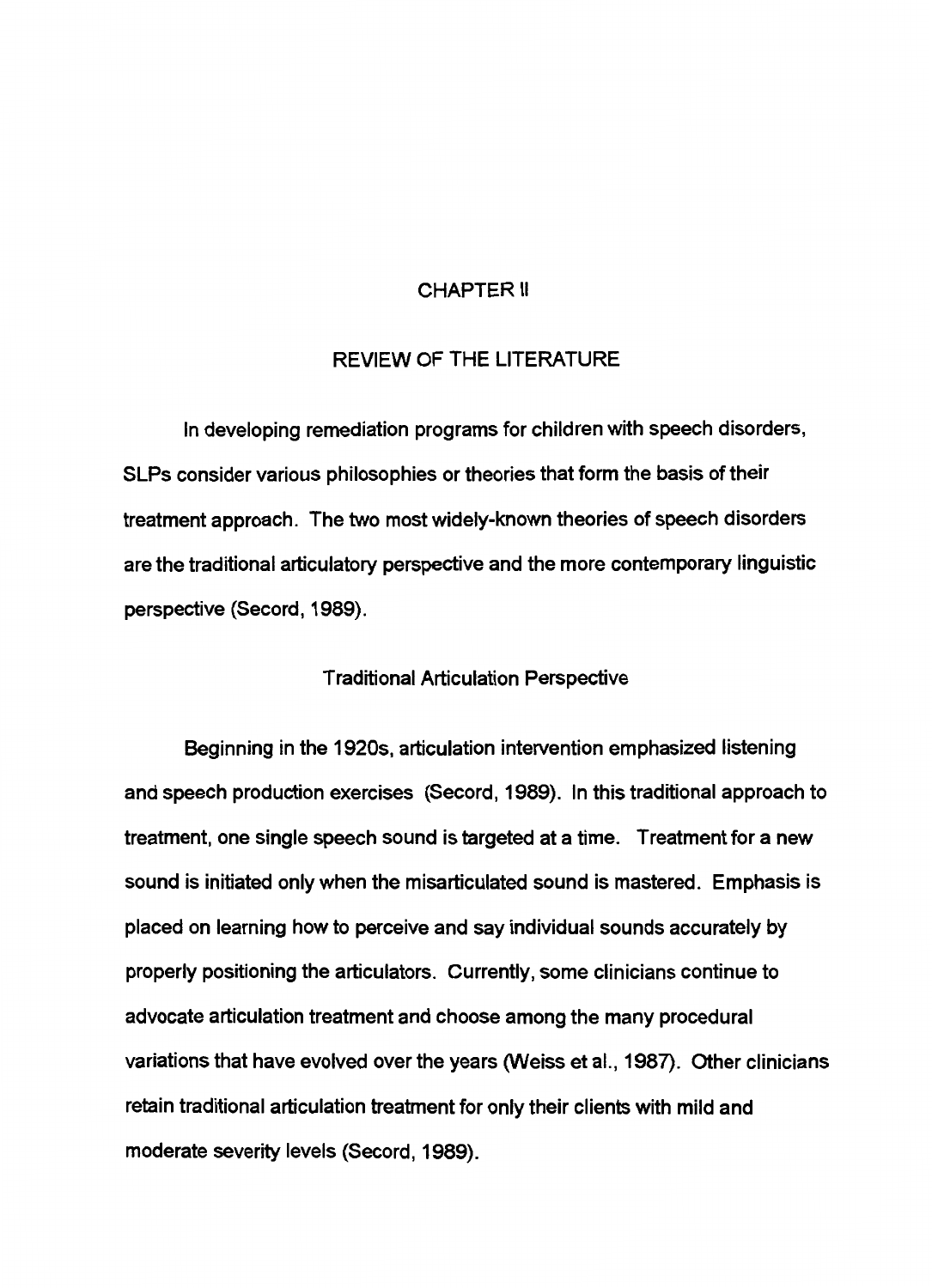#### Linguistic Perspective

The influence of linguistic conceptions emerged in the 1970s, when linguists suggested that severe articulation disorders have an underlying linguistic deficit. They believe that speech errors are systematic, patterned, and based on phonological principles (Secord, 1989). Linguistic approaches to phonological treatment are based on the assumption that a child needs to learn the phonological rules that represent phonemes and how these phonemes can be combined into meaningful words considered acceptable in an adult's speech pattern (Creaghead, 1989). Instead of isolating phonemes, several sounds are treated together resulting in a more efficient remediation.

The goals of phonological treatment are to modify the child's rule system toward the adult standard and to establish an improved system for communication (Creaghead, 1989). These goals are accomplished when patterns identified as deviant are suppressed during phonological remediation by teaching phonological rules. A primary advantage of teaching phonological rules is the child may generalize and correct several phonemes at the same time. Linguistically based treatment can be categorized into two major approaches: the phonological cycling approach and the distinctive features approach.

#### Phonological Cycling Approach

Hodson and Paden (1991) developed the phonological cycling approach for children with highly unintelligible speech where systematic patterns in a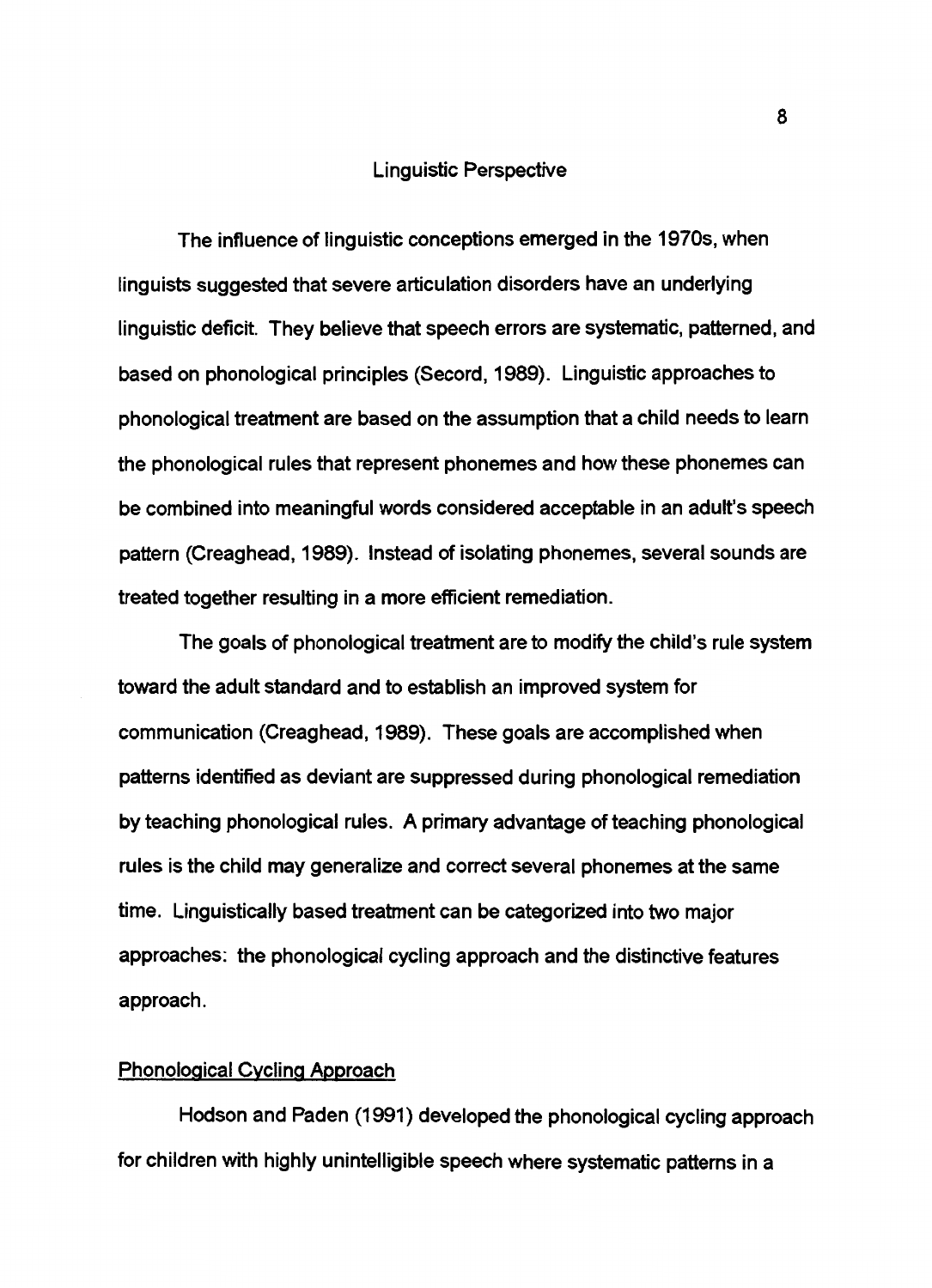speech sample are identified as deviant using the Assessment of Phonological Processes - Revised (APP-R; Hodson, 1986). Their approach to the systematic nature of speech deviations was developed from Compton's (1970) report that children with speech sound disorders have phonological systems that are delayed, but are similar versions of typically developing speech. Deviant patterns are prioritized for each individual child using developmental and clinical research findings and considering the child's stimulability and readiness for the target patterns. Remediation focuses on target patterns that gradually emerge to facilitate an intelligible speech sound system (Ingram, 1989).

All phonological cycling remediation sessions, as described by Hodson and Paden (1991), begin and end with auditory stimulation to develop auditory awareness of the target sound. Using slight amplification, the clinician reads 12-15 words containing the target sound for 1 to 2 minutes. The child listens without repeating because children with highly unintelligible speech do not always hear their own errors. After this auditory bombardment, other types of stimulation such as tactile and visual cues are used to increase awareness of the target patterns. Clinicians can use tactile cues with /s/ blends, for example, by sliding a finger down a child's arm while saying /s/ and lightly tapping the hand when the */ti* is released for the /st/ blend. Visual stimulation can provide additional cues such as telling the child to watch the clinician's mouth or tongue. Visual and tactile cues facilitate initial learning and are faded as the child learns the words. After phonological patterns are introduced, production practice of targeted patterns is incorporated into play activities found to be efficient and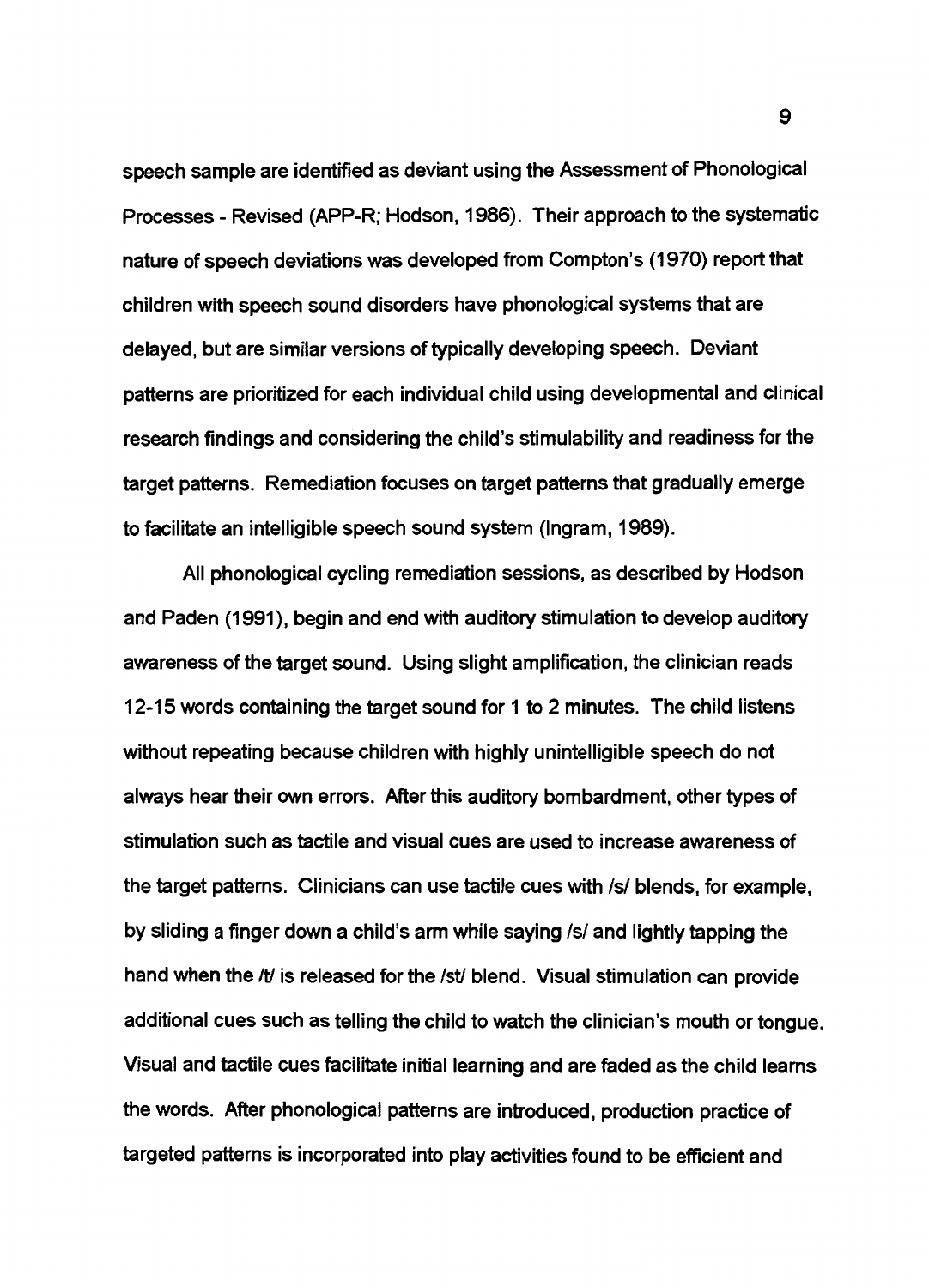motivating for children. Modeling and cueing are faded as the child's production improves. From the beginning of treatment, children are active participants in their learning in order to maintain their learning outside of the clinic. Active involvement also assists in generalization if the child is given time to gradually acquire a standard phonological system. Direct treatment of every phoneme is not necessary because children, especially young children, often generalize treated phonological skills to untreated phonemes in the target pattern (Hodson & Paden, 1991).

Instead of using criterion levels to analyze mastery, phonological patterns are targeted during cycles or time periods. Cycles allow children to learn targeted patterns gradually. Generally, a cycle includes 2 to 6 hours of intervention for each target pattern (e.g., velars) and 60 minutes for each targeted phoneme within the targeted pattern (e.g., word-initial /k/). After Cycle I, reassessment using Hodson's (1986) APP-R determines which target patterns need to be recycled in Cycle II. According to Hodson and Paden (1991), children usually require two or three cycles, with a maximum of five cycles to become intelligible, but there is considerable variability because of children's individualism.

Hodson (1982) described the effect of the cycling approach on intelligibility for 125 children, ages 3 to 9 years. All subjects were assessed to be highly unintelligible as determined by the Assessment of Phonological Processes (APP) (Hodson, 1980). Auditory bombardment was provided for 2 minutes at the beginning and end of each session. The subjects then drew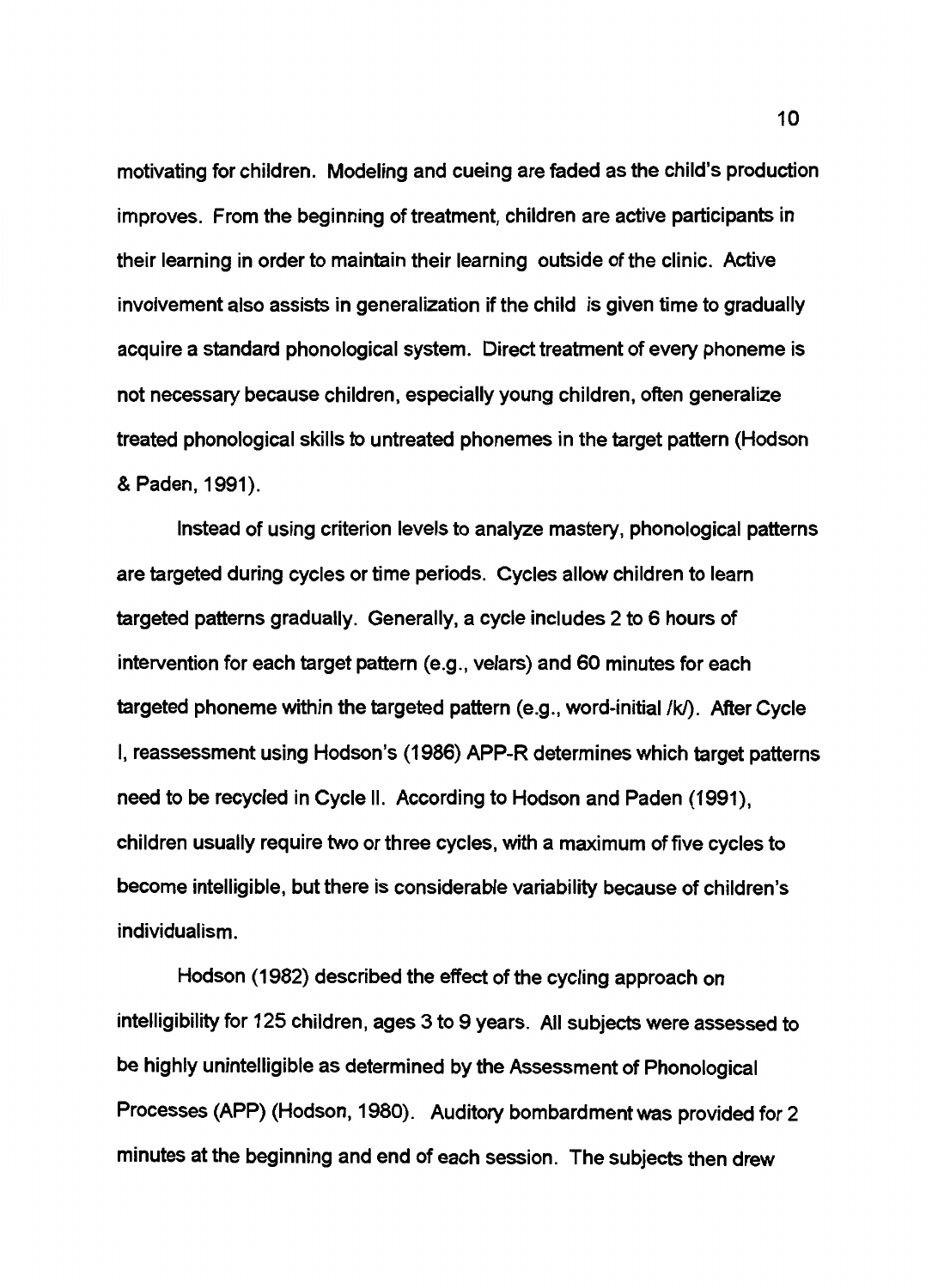picture cards of targeted words used for production practice during various play activities. All of the 70 subjects who completed the program emerged intelligible over a period ranging from 3 to 18 months of remediation. Results indicated that by targeting phonological deviations over two or three cycles, the cycling approach was both effective and efficient for these subjects, but it is unknown as to what part individual maturation played in the improvement.

Gordon-Brannan et al. (1992) successfully implemented a phonological cycles approach for a 4-year-old child with a mild hearing impairment who was previously treated at age 2:7 using a traditional articulation approach. After 16 months of targeting two or three consonants per semester, the subject's intelligibility showed minimal improvement in spontaneous speech from his pretest score of 6%. At age 4:6, the APP-R pretest revealed a severe phonological deviation score and his informal conversation was rated as 18% intelligible by familiar listeners. The phonological cycling approach was implemented using six cycles over a 2-year period. Posttest at age 6:5 and again at 3 months posttreatment revealed that his phonological deviation score improved from a severity level of severe to mild while his intelligibility was rated by familiar listeners as 98% and unfamiliar listeners as 89%.

Using a modified cycling approach, Tyler and Sandoval (1994) treated 6 children aged 3:6 to 4:8 with moderate-to-severe disorders in both language and phonology. Subjects were treated individually during 45-minute sessions, 2 to 3 times a week for 12 weeks. In each of the two cycles, one to three deviant patterns were targeted for 2 weeks. Each pattern included two target sounds.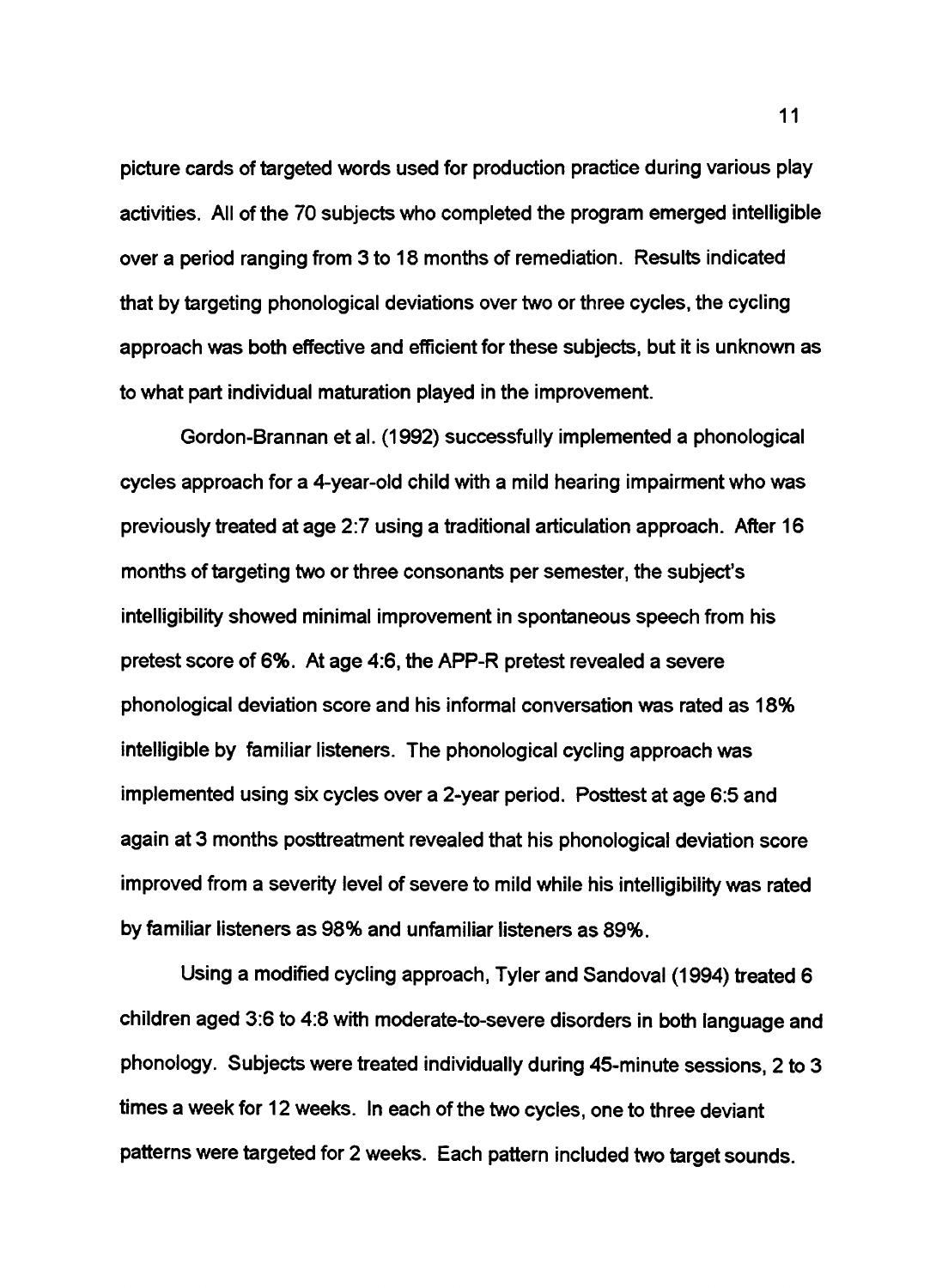Intervention was based on a perception-production/minimal pairs approach. Subjects who received direct phonological intervention showed a moderate decrease in phonological deviations while the subjects who received only language intervention demonstrated negligible improvement in deviations. Subjects who received both language and phonological intervention exhibited an almost complete suppression of targeted deviations. In this study, the most effective and efficient treatment included both language and phonological intervention.

#### Distinctive-Feature Treatment

Interest in distinctive features began in the 1950s with the work of Jakobson who designed binary feature systems to describe the sounds in language (Creaghead, 1989). In the binary system, each phoneme is described by the presence or absence of articulatory and acoustic distinctive features. Limitations of this system were described by Walsh (1974) who believed the system is an appropriate model of language proposed by linguists, but may not be useful in describing children's patterns of errors. A more useful system is based on the traditional parameters of manner, place, and voicing where the type of articulation errors is described in terms of features (Creaghead, 1989).

Features are component parts of each speech sound and they describe consonants by their manner of production, place of articulation, and condition of voicing. For example, substituting /t/ for /s/ (t/s) indicates an error of manner, t/k is an error of place, and p/b is a voicing error. Manner of production refers to the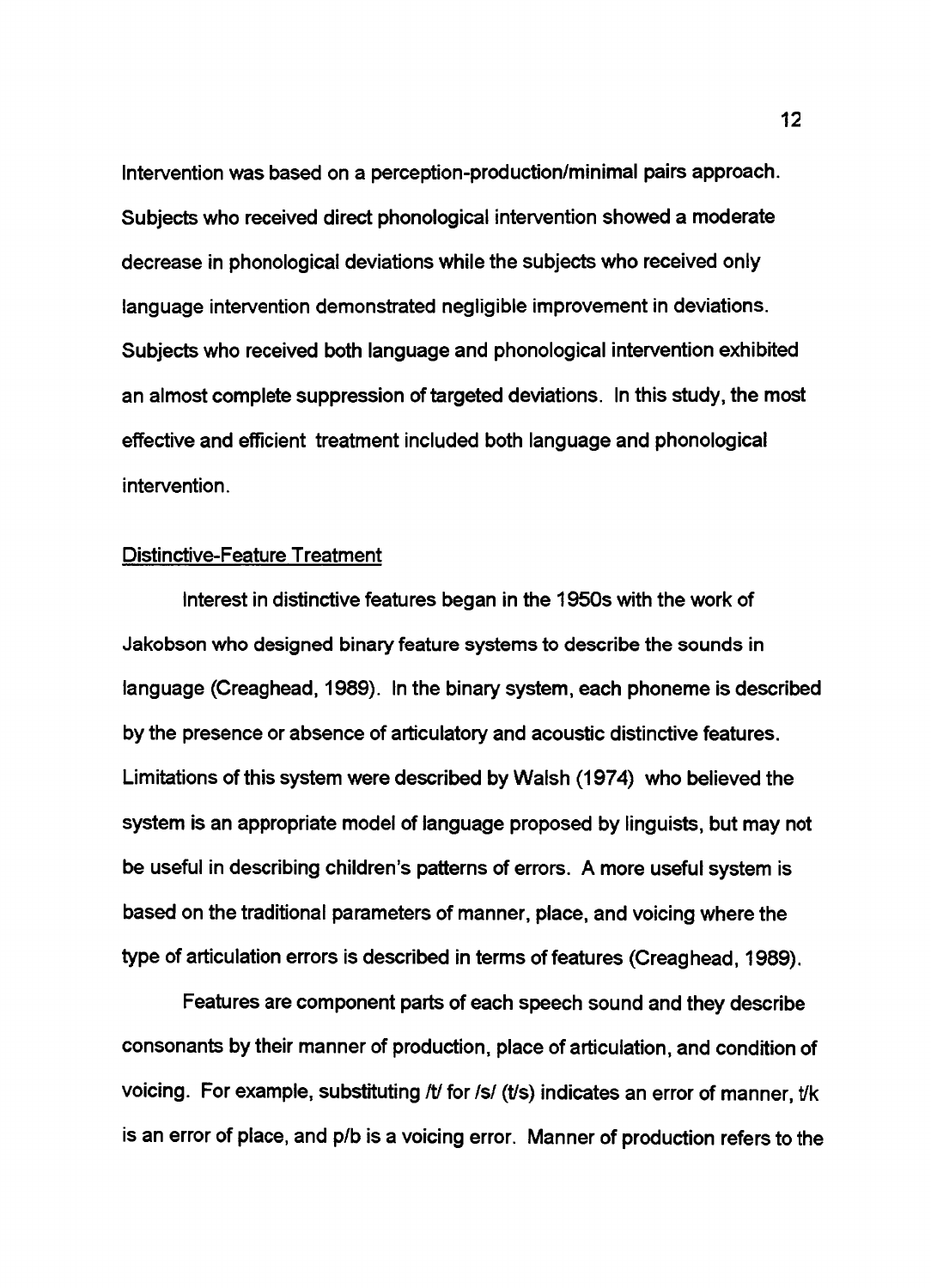way the vocal tract modifies the air stream. For example, the sound is a stop when the tract is closed, a fricative when the constriction is narrow, an affricate when stops are followed by a fricative release, a nasal when the velum drops to produce nasal resonance, and a lateral when air passes around a narrowed tongue (Creaghead, 1989). Place of articulation refers to those parts of the speech mechanism involved in the production of the sound. For example, *It is* described as a lingua-alveolar sound because the tongue touches the alveolar ridge. Voicing describes consonants that either use phonation such as /b/ and /m/ (voiced sounds) or do not use phonation such as /p/ and /t/ (voiceless sounds). Vowels can be described by the shape of the oral cavity and the position of the tongue, lips, and pharynx while the vocal tract remains relatively open. In addition to these physical features, sounds have a linguistic function to make words different in meaning, according to linguistic theory (Blache, 1989). Distinctive features, thus, are components of phonemes that discriminate meaning.

Distinctive feature approaches are based on a feature analysis that shows which features are absent or present in the child's phonological system. The goal of treatment is to teach children to include the absent features in their own rule system by isolating and teaching a single sound property (feature), rather than teaching phonemes as a whole (Blache, 1989). Instead of concentrating on one sound, Blache recommended concentration on the features of one phonemic property at a time (e.g., voicing). Minimal word pairs are used for stimulating new sound properties. These word pairs are two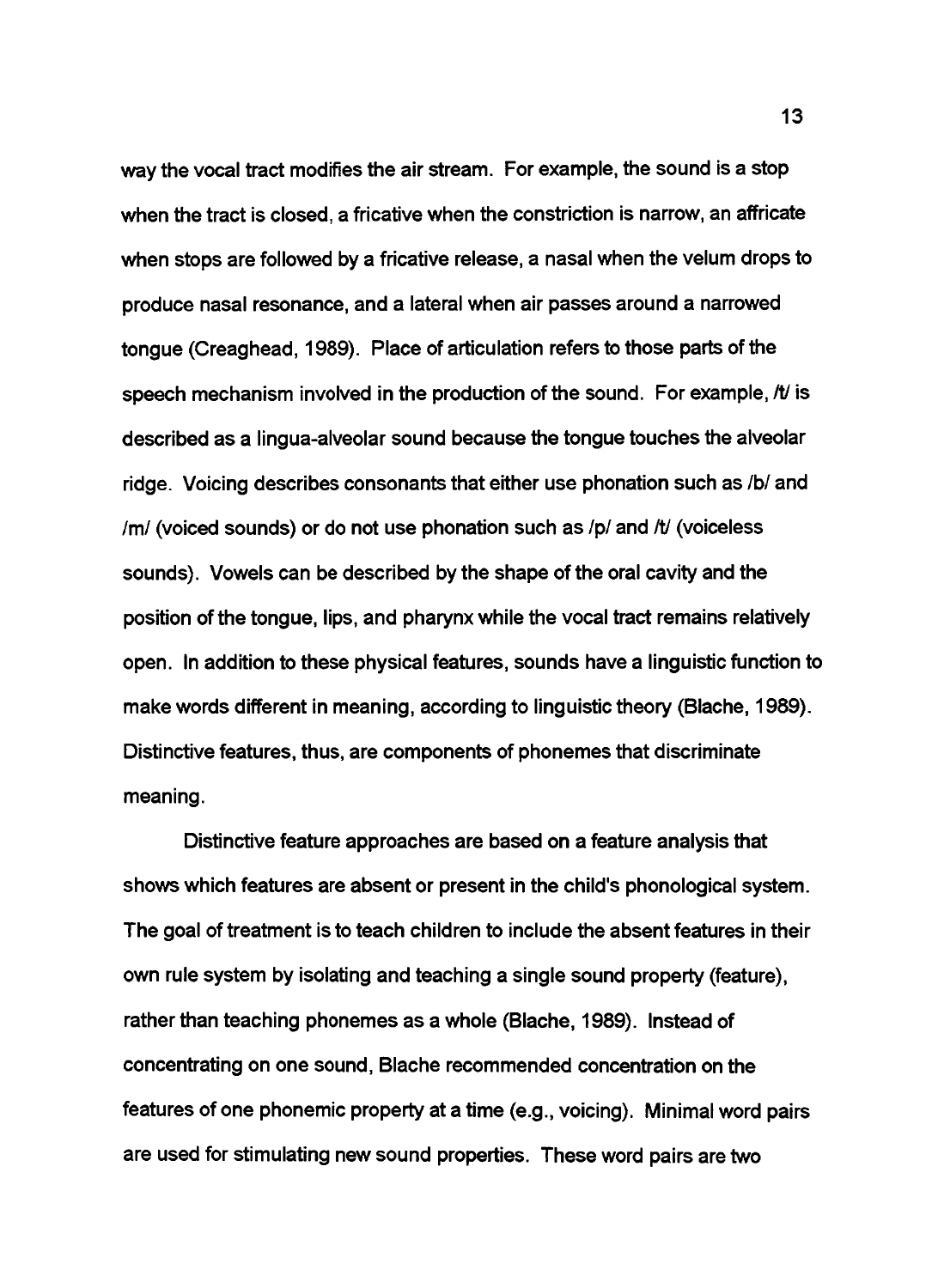phonetically equivalent words that differ by a single sound property. Examples are big and pig that differ only with voicing in the initial consonant. Word pairs must also differ in meaning and be from the child's lexicon.

Remediation proposed by Blache (1989) is a form of progressive approximation where reinforcement is provided for small articulatory changes that move toward the target phoneme. Blache's program includes four steps: discussion of words to ensure the child understands the word, auditory discrimination of the distinctive feature to test the child's perception, production training to shape the behavior, and carryover training to produce longer utterances and to move the sessions outside of the clinic. Blache preferred to call his approach a stimulation program rather than a training program because it provides a context in which learning can occur instead of teaching sound production.

Variations of the distinctive feature approach were described by Elbert and Gierut (1986). In one variation, minimal pairs are used to contrast target consonants with the null. For example, a child who omits word-initial consonants could benefit from contrasting the target word pin with in . In another approach, minimal pairs that represent maximal opposition are used to help the child see the full range of sound possibilities. For example, when a child omits final consonants, training with two final consonant words (e.g., <u>lame</u> and  $_{\rm lake}$ ) instead of only one (e.g.,  $_{\rm lay}$  and  $_{\rm lake}$ ), provides the child with another way of remediating deviant patterns. Word pairs can also be "near minimal pairs" where the vowel adjacent to the target sound is the same, but another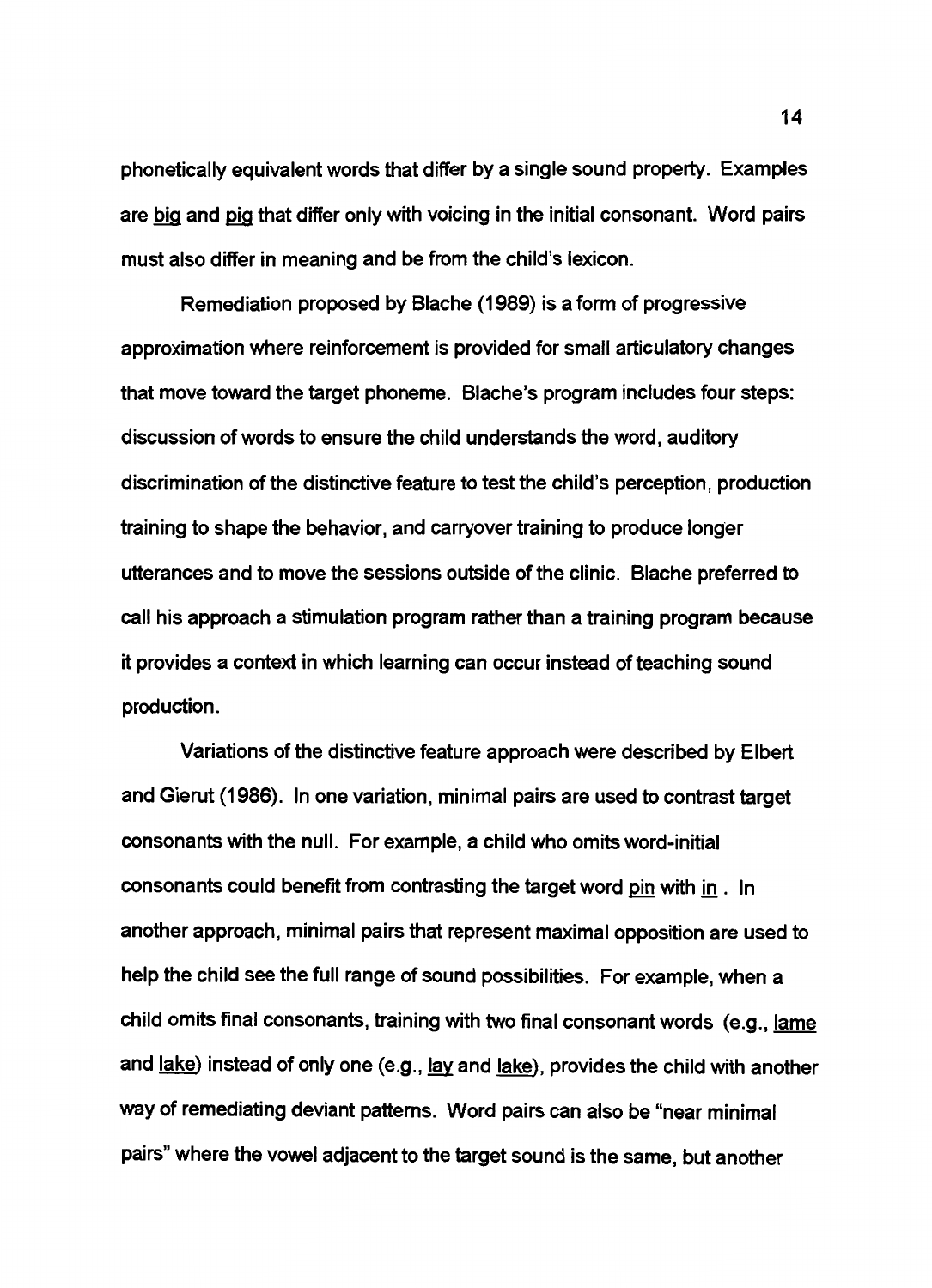sound differs (e.g., toe and soap).

Fokes (1982) suggested that in the minimal pairs treatment approach, any contrasting pairs, not simply minimally paired contrasts, can be used. The choice of contrasts depends upon the nature of the problem. If a child's system contains few sounds, maximal contrasts may initially be an appropriate approach. Phonemic contrasts may be presented by comparing word pairs with sound differences in the initial or final position of words. Vowel contrasts can even be presented. According to Fokes, most deviant patterns can be treated using variations of contrasting pairs as long as they provide oppositions in speech as well as semantic contrasts. Contrasts are defined in terms of the difference in the meaning of the words and that a sound brings about this difference.

Weiner (1981) examined the effects of a minimal pairs treatment method by teaching phonological oppositions to two children, ages 4:10 and 4:4, with unintelligible speech. The purposes of this study were to determine if this approach was effective in reducing phonological deviations and if generalization occurred to untreated words. Phonological deviations selected for treatment were final consonant deletion, stopping, and word-initial fronting. Using a multiresponse baseline, treatment items consisted of five repetitions each of the four target words within each minimal pair for a total of 20 target words per deviation. Baseline measurements for target patterns were obtained at pretest. After two treatment trials of the 20 words, target patterns were measured again until the pattern was less than 50% of the subject's responses to target words.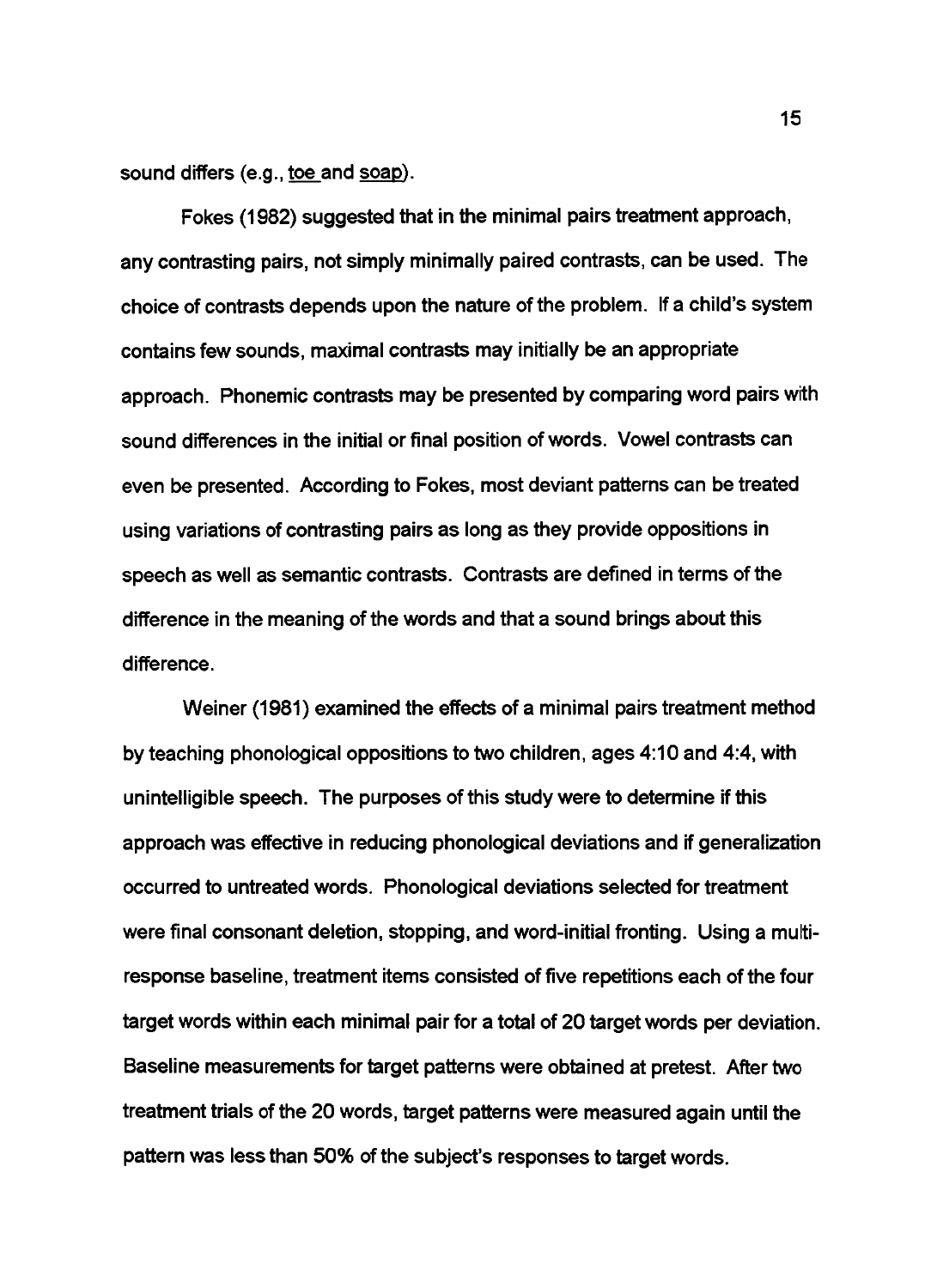Generalization to nontreated words was also evaluated by eliciting delayed imitation responses to generalization probes of 24 words for each target pattern. Subject A's deviations were totally suppressed after 6 sessions, while Subject B's deviations fell below 50% after 14 sessions. Generalization to untreated words occurred for both subjects. These results indicate that, for these subjects, the minimal pairs approach was effective and efficient in reducing target patterns and in generalizing treatment effects to untreated words.

In their 1981 study, Blache et al. examined both the effectiveness of the minimal pairs approach on substitution errors and the generalization to untrained feature classes using a distinctive feature matrix. Subjects included 7 children aged 5:4 to 6:7 who demonstrated four or more sound errors. After assessment, all subjects were assigned to one sound pair (tense/lax, continued/interrupted, grave/acute, strident/mellow, or compact/diffuse). Feature categories were designed to describe all phonemes using a combination of articulatory and acoustic features. For example, the prevocalic tense sound /p/, that is produced with a relatively greater degree of muscle tension, was paired with the lax sound, /b/ by training with the words pig/big; the postvocalic interrupted sound /t/, where the airstream is completely blocked at some point during production, was paired with the continued sound, /s/, with the training words night/nice; and the postvocalic strident sound /s/, where noise is produced by forcing the airstream through a small opening, was paired the mellow sound,  $\theta$ , with training words mouse/mouth. Remediation included practicing three minimal word pairs that contained the target feature until 90%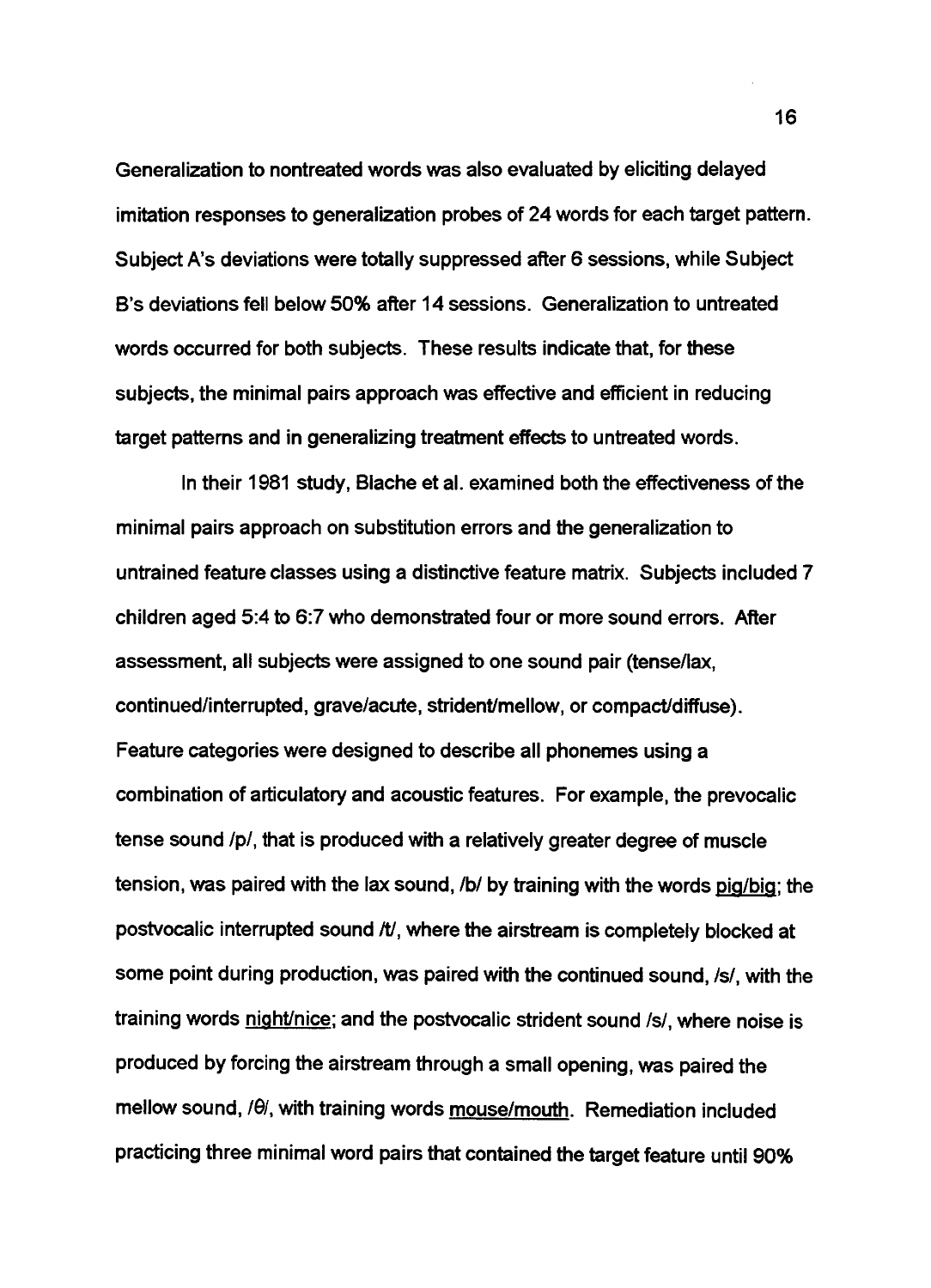criterion was reached. Posttest results indicated a significant reduction in substitution errors (73%) and a moderate reduction in untrained words that contained the target feature (30%). For these subjects, minimal pairs treatment was effective in reducing substitutions errors and in generalizing to untrained words.

Saben and Ingham (1991) investigated whether minimal pairs treatment would be effective in reducing deviations if they omitted all direct motoric training, that is, without models, phonetic placement cues, or extensive motor practice. The investigators also examined the generalization of treatment effects to untreated phonemes in the targeted phonological deviation. There were 2 subjects in this study who exhibited multiple speech-sound errors. Each subject was assigned one phonological deviation as follows: Subject 1, age 4:4, targeted stopping of fricatives in the final position and Subject 2, age 3:9, targeted final consonant deletion of fricatives. Remediation included a programmed instruction format with criterion levels established for movement to the next level. Neither subject was able to pass criterion at the independent production level until auditory models were provided. The authors, therefore, were unable to describe the effectiveness of the linguistic-based phonemic aspects of minimal pairs treatment without mentioning the phonetic contribution. Treatment goals were met after 9 1/2 months and 4 1/2 months for Subjects 1 and 2, respectively. Generalization did not occur to untreated words or phonemes. For these subjects, minimal pairs was effective, but not efficient in reducing target deviations.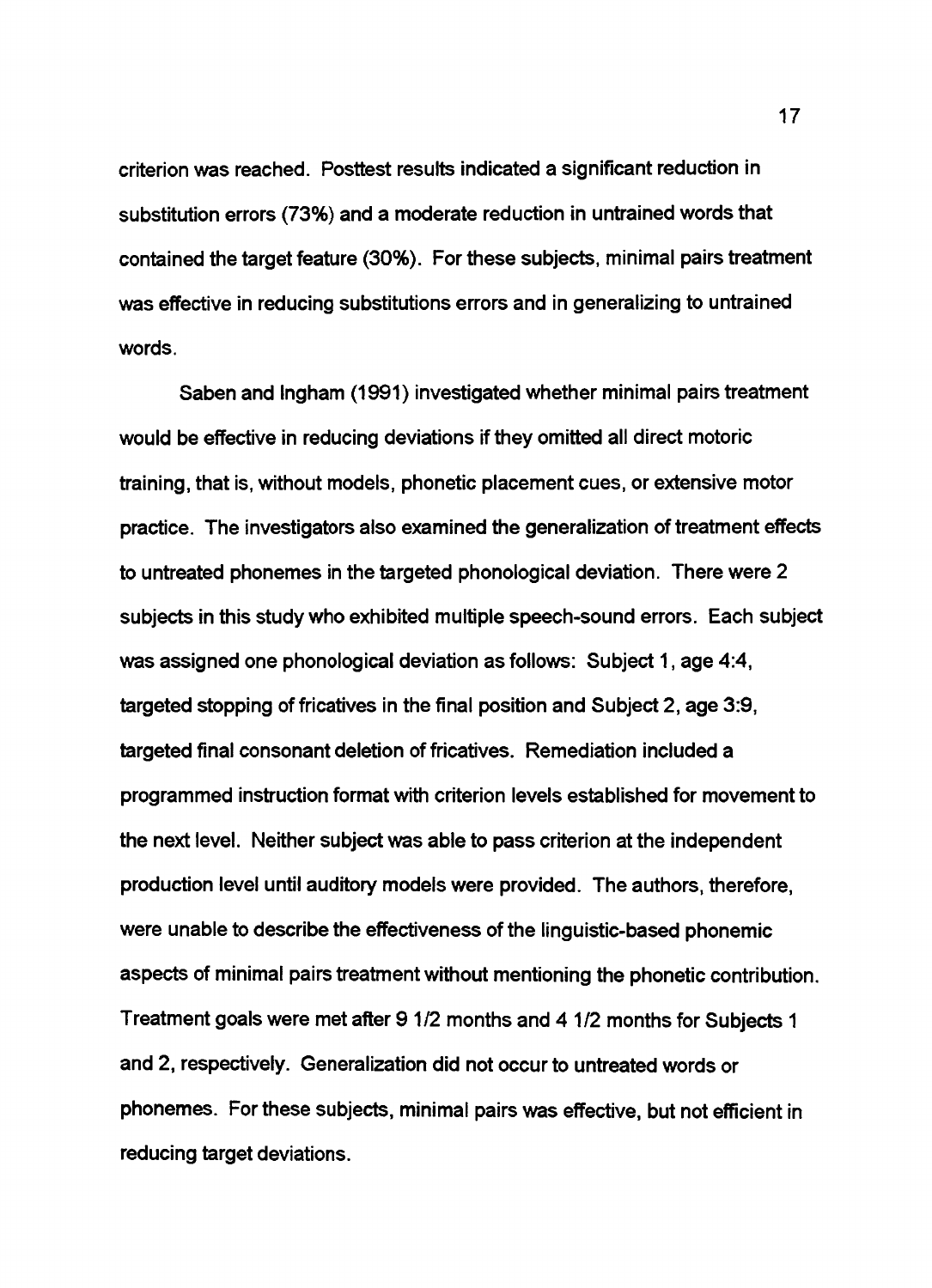#### Comparative Studies

Most of the studies on treatment approaches have investigated either the cycling or the minimal pairs approach. This author found only two studies in the literature that compared both phonological treatment approaches to determine their effectiveness in remediating children with phonological deviations and the generalization effect of treatment to untrained sounds in the same phonological pattern (Royer, 1995; Tyler et al., 1987).

Tyler et al. (1987) compared the phonological cycling and the minimal pairs approaches to determine their effectiveness in treatment and generalization. Subjects for their study included 4 children, aged 3:1 to 5:1, who exhibited a moderate to severe phonological disorder that significantly affected their intelligibility. Remediation phases included pretreatment, treatment (12 - 16 sessions), and follow-up. Progress was measured with generalization probes administered prior to treatment for each targeted deviation and periodically during treatment. Subjects A and B were trained using the perception-production/minimal-pairs approach including perception, word imitation, independent naming, production of minimal pairs, and sentences. Both subjects were assigned one target deviation each. Subjects C and D were trained using a modified cycles procedure that included perception and production training. The cycles approach was modified by eliminating amplification during auditory bombardment and defining a cycle as 3 weeks. Both subjects were assigned three to five target deviations. Results indicated that both procedures were effective in facilitating the suppression of targeted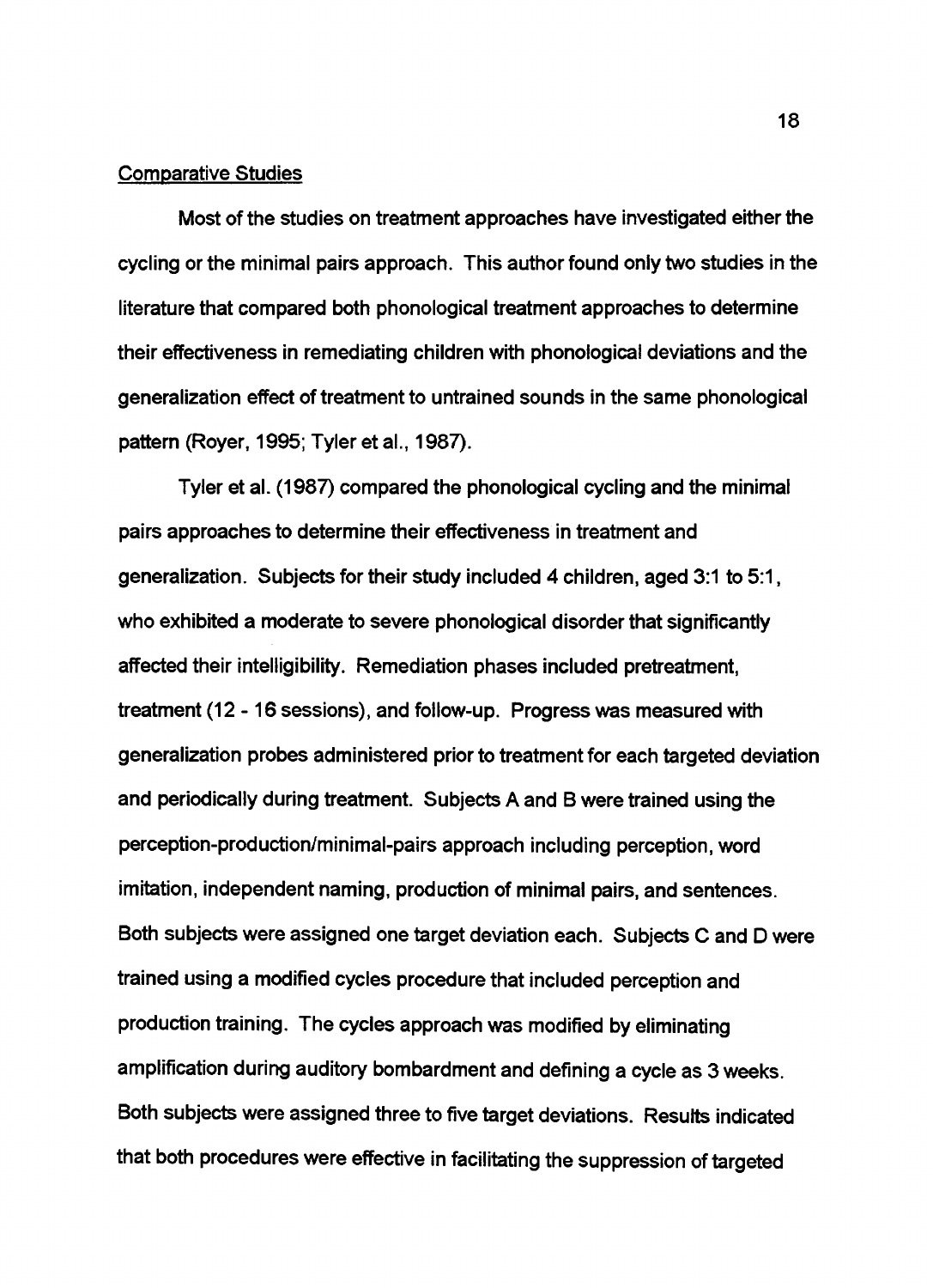phonological deviations in a relatively short period of time (2 1/2 months) and generalization occurred to untrained sounds. For these subjects, both treatment approaches were effective and efficient.

Another comparative was an unpublished thesis by Royer (1995) whose single-subject study was designed to compare the effectiveness of the phonological cycling and minimal pairs treatment approaches with a male, age 4:6, who presented with a profound phonological severity level according to the APP-R. Two deviant patterns were treated using the cycling approach and two were treated using the minimal pairs approach. Remediation occurred three times a week over 8 weeks during which treatment approaches were alternated every 2 weeks. Results of the APP-R indicated minimal changes between preand posttest scores for all target phonological patterns. Probes indicated generalization to targeted and non-targeted words occurred for only one (consonant sequences/stridents) of the four target patterns. For this subject, neither treatment approach was effective.

#### Single-Subject Research Design

While group designs are more common, McReynolds and Kearns (1982) stated that single-subject designs are gaining popularity in both clinical psychology and in special education. Specifically, single-subject designs are used in behavioral research for determining which factors improve performance. In speech-language pathology, researchers want to know which factors will alter a targeted communication disorder and can be implemented in an intervention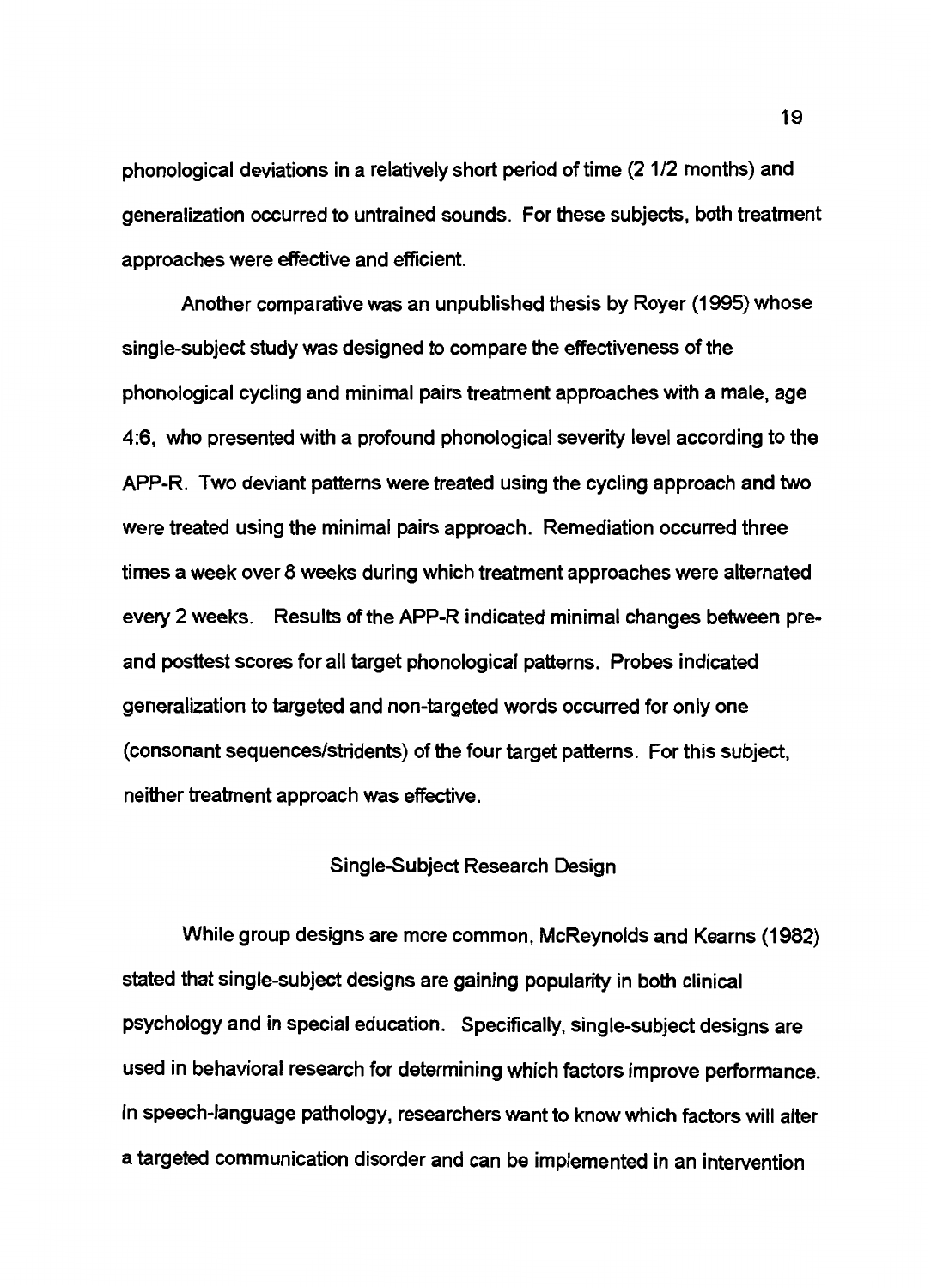program. Results from single-subject designs can be directly applied to treatment of children, offering accountability to clients and third party funding agencies. This accountability is further justified when SLPs match clients with similar subjects in single-subject studies and use the study as the basis for their intervention program. According to the authors, it is easier to match clients in single-subject studies than with group designs. Kazdin (1982) suggested that single-subject designs can help bridge the gap between research and clinical practice when these research studies produce clinically significant results.

McReynolds and Thompson (1986) cited technical and practical advantages of single-subject experimental designs over group designs. Technically, single-subject designs allow the researcher to examine cause-andeffect relationships between an independent variable (treatment) and a dependent variable (targeted communication goal) by establishing control over the treatment procedures to ensure that the treatment alone was responsible for improving behavior. Without this experimental control, it is difficult to rule out extraneous variables such as maturation, time, or nonclinical environments (e.g., home or school) that could improve speech disorders. When these variables can not be ruled out, it is difficult to state that the treatment alone improved the speech disorder. Making erroneous conclusions could result in unnecessary treatment or choosing the less effective and efficient treatment program. Control in a group study is done by examining trends over time and using control groups that do not offer clear cause-and-effect relationships for the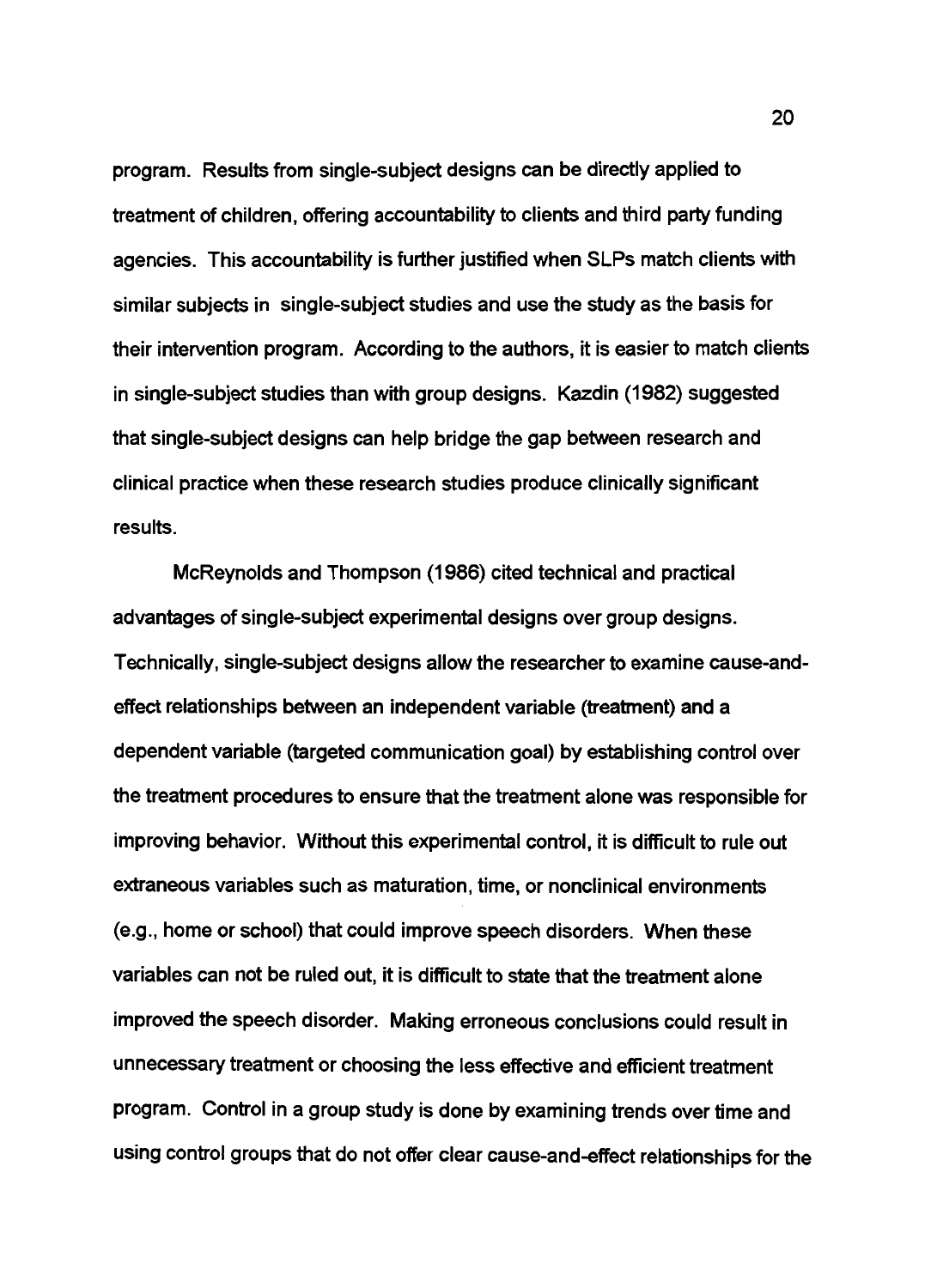individual. The second technical advantage of single-subject designs is the ability to examine intersubject variability by duplicating the design on other subjects and analyzing reasons for variability among the subjects. This variability is difficult to accomplish with group studies who may report "statistically significant improvemenf' even though some subjects did not improve. The last technical advantage is being able to examine the intrasubject variability by studying the subject's behavior over time and measuring the targeted behavior repeatedly. Observing this variability in group studies is more difficult when behaviors are measured only two times (before and after treatment) or when multiple measurements are averaged together.

A practical advantage of single-subject designs cited by the authors occurs when clinicians do their own research and develop intervention programs based on their results. If this is done during their regular clinic hours, time and expenses are saved. Group studies involve more time to recruit clients, design the study, and perform statistical analysis.

According to Hegde (1987), multiple baselines can demonstrate experimental control of a subject's variability in single-subject designs by observing and measuring a number of behaviors prior to treatment, during treatment, and again at posttest. If the baselines of treated behaviors improve while untreated behaviors remain the same, there is strong evidence for experimental control. Barlow and Hersen (1984) suggested that control in multiple-baseline designs can be even stronger if there are a minimum of three or four baselines that are as independent as possible .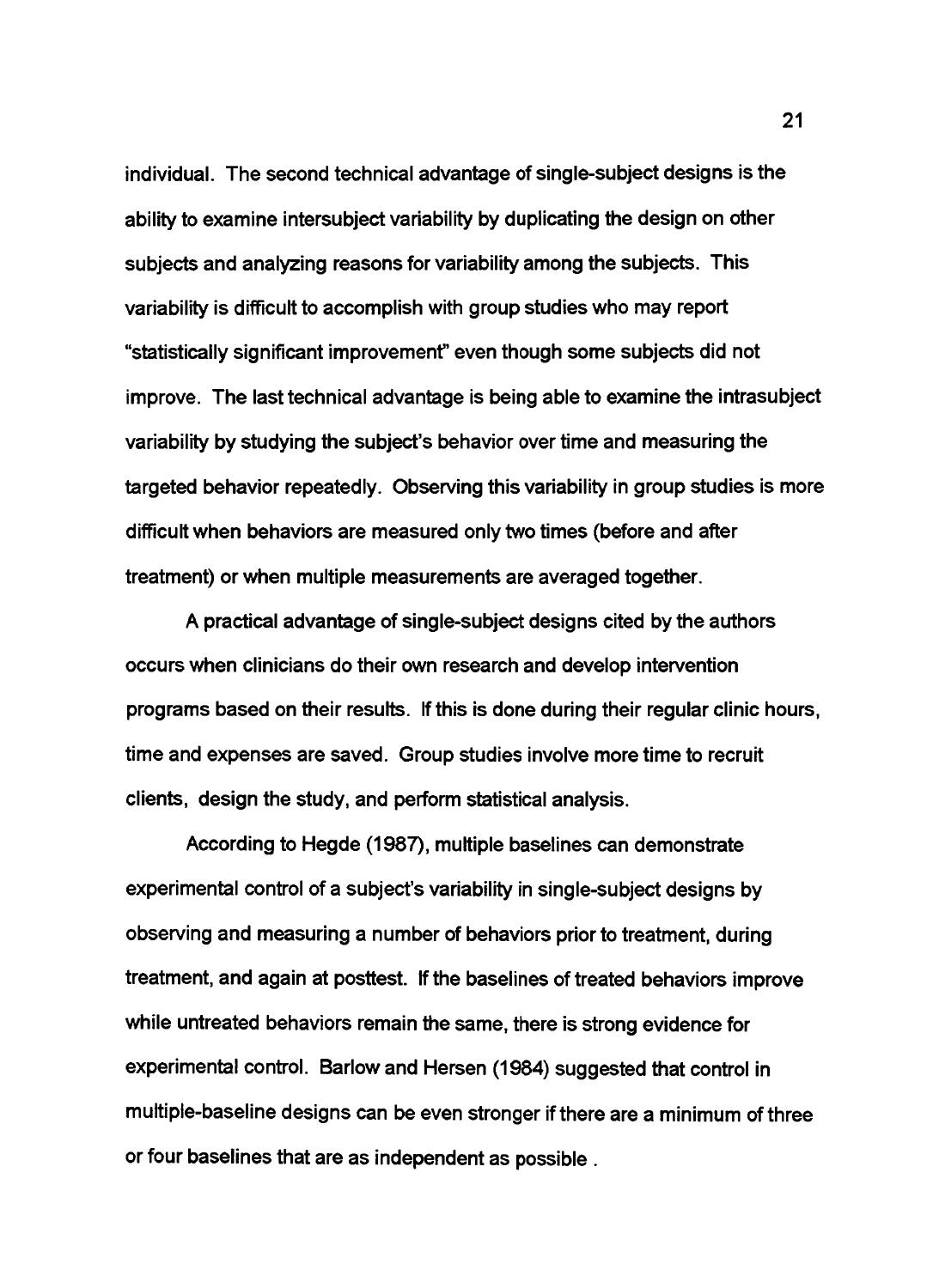For single-subject studies that compare two treatment approaches, Hegde (1987) described the alternating treatments design that determines the relative effects of two or more treatments. Counterbalancing the order of treatment minimizes the order effect by randomly changing the time of day clinic occurs, alternating clinicians, or changing the clinic setting. When an order effect occurs, treatment effects could be explained on the basis of the specific order. Counterbalancing also minimizes the carry-over effect where generalization of the first treatment carries over to the second treatment.

#### Summary

Children with multiple misarticulations benefit from phonologically-based remediation, including the minimal pairs and the phonological cycling approaches. Both approaches facilitate the emergence of phonological patterns by changing the deviant patterns instead of treating each sound error. Choosing between these two phonological approaches is difficult for clinicians without adequate support in research studies. This research project utilized a multiple baseline single-subject design to compare the effectiveness and generalization of two phonological treatment approaches, phonological cycling and minimal pairs, to determine if there is a clinically significant difference between these approaches when treating a child with phonological deviations.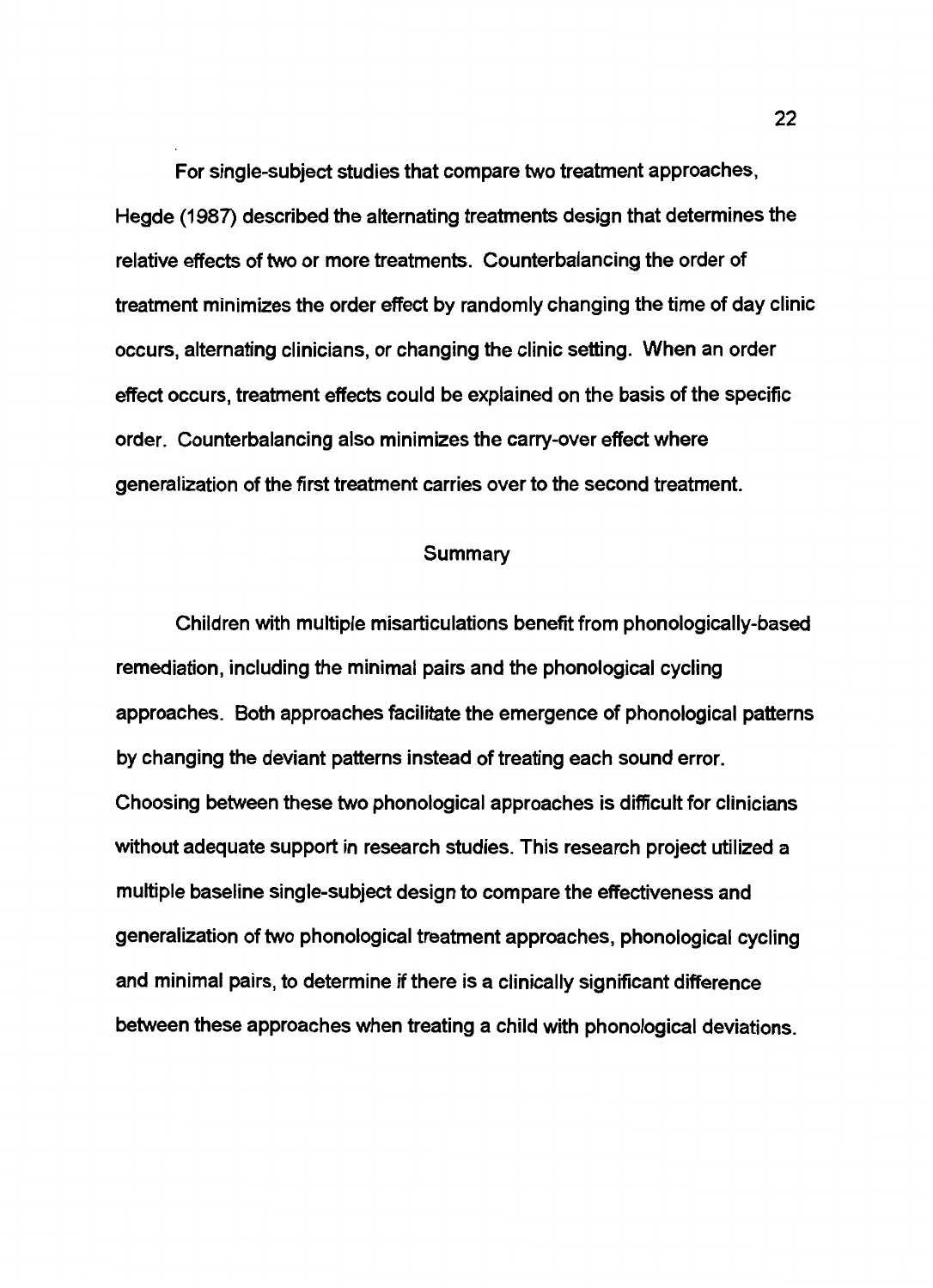#### CHAPTER Ill

#### METHOD

In this single-subject study, the effectiveness of the phonological cycling approach (Hodson & Paden, 1991) and the minimal pairs approach (Blache, 1989; Fokes 1982) was compared by administering both treatment approaches to one preschool child who was highly unintelligible. Targeted deviations to facilitate the development of an intelligible system were determined using the results from Hodson's (1986) Assessment of Phonological Processes - Revised (APP-R) analyzed by the Computer Analysis of Phonological Deviations (CAPO; Hodson, 1992). Treated sounds from each targeted deviation were taught and measured again at posttest to determine progress. Generalization of treated deviations to phonemes in other contexts was measured using periodic probes of treated sounds within untrained words and untreated sounds/sound contexts in the same pattern. Multiple baselines across behaviors with an alternating treatment design were used in this descriptive study.

#### Subject

The female subject selected for this study was referred from a Portland SLP engaged in private practice. The subject exhibited a profound phonological disorder of unknown origin and met the following criteria necessary for inclusion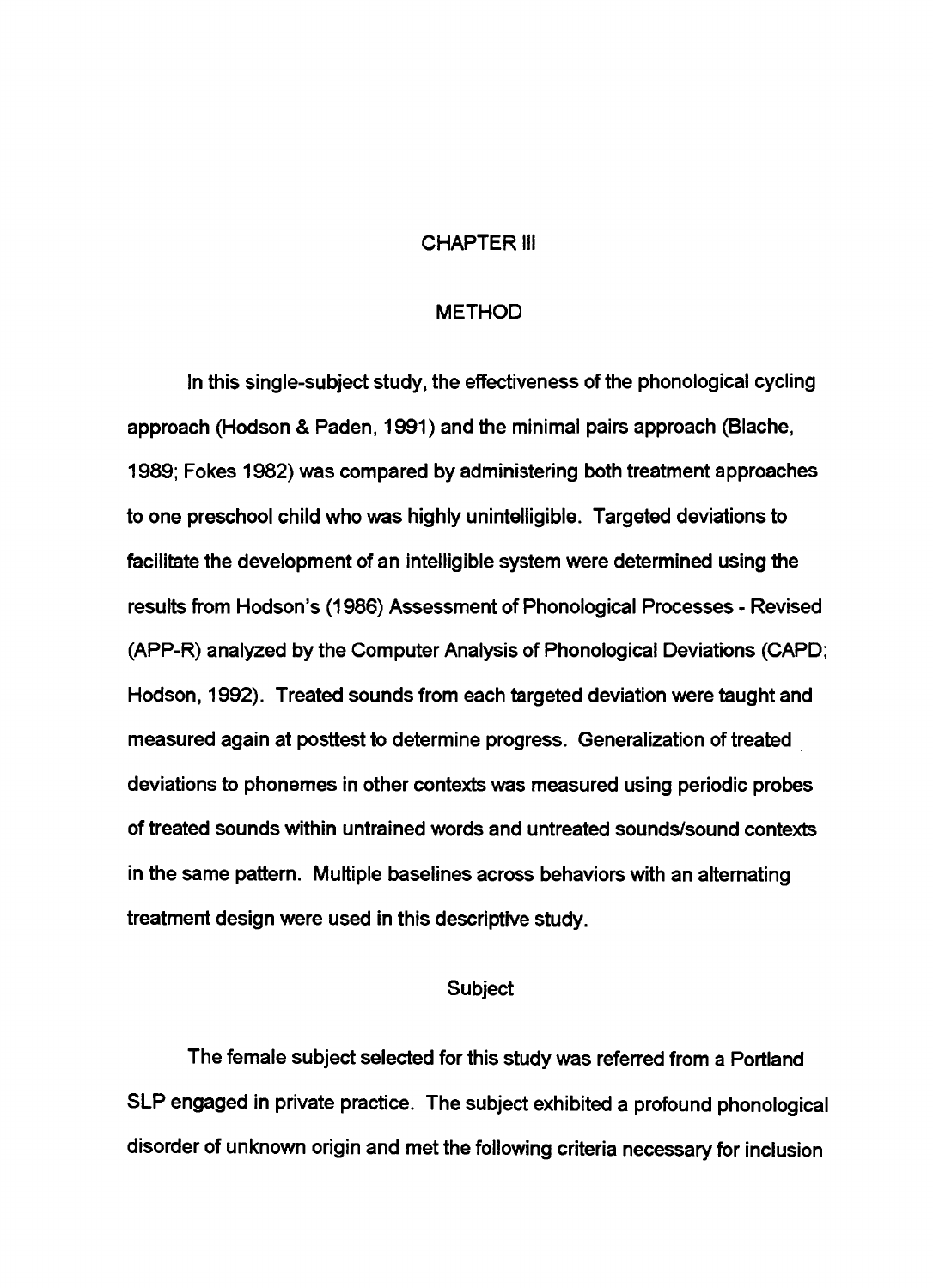in this investigation:

- 1. The parent or guardian of the child will sign a release form allowing the child to participate in the study (Appendix A).
- 2. The subject will be between 3 and 5 years of age.
- 3. The subject will pass a bilateral pure tone hearing screening at 20 dB HL for the frequencies of 500, 1000, 2000, and 4000 Hz.
- 4. The subject will score within normal limits on the Preschool Language Scale-3 (PLS-3; Zimmerman, Steiner, & Pond, 1992).
- 5. The child will have no history of mental or neurological impairment according to the parent or guardian and investigator observation.
- 6. The child's phonological severity level will be severe or profound as measured by the APP-R analyzed by the CAPD.
- 7. The child will have five or more phonological deviations that occur with a frequency of 40% or more (70% or more for glides) as measured by the APP-R.
- 8. The child will have had no previous articulation or phonological intervention.

At pretest, the subject of this study was a 3 year, 4 month old female who exhibited highly unintelligible speech. She passed the hearing screening at 20 dB HL for the frequencies of 500, 1000, 2000, and 4000 Hz and received an expressive raw score of 34 (standard score of 114) and an auditory comprehension raw score of 35 (standard score of 109) on the PLS-3. This placed the subject in the 82nd and 73rd percentile, respectively, which is within normal limits for receptive and expressive language. The private SLP who referred the subject confirmed these language results and agreed with the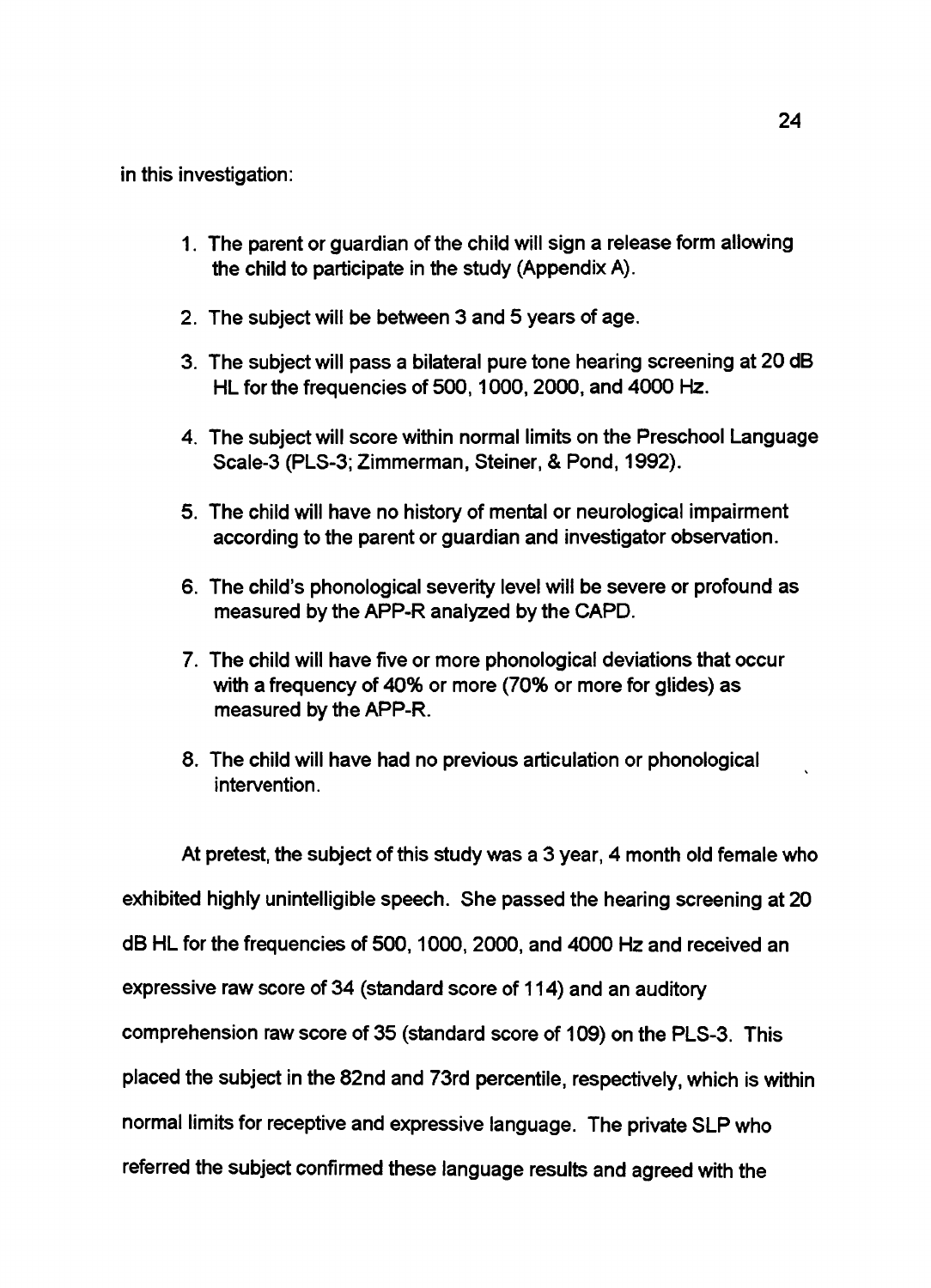parents and the investigator that there was no evidence of mental or neurological impairment. The subject had no prior treatment for articulation or phonological deviations and the parent agreed to bring the subject to Portland State University's Speech and Hearing Clinic for 24 sessions.

The APP-R was administered to the subject prior to treatment and resulted in an average phonological deviations percentage of 62 and a phonological deviancy score of 62 which equates to a severity rating of profound. As seen in Table 1, the percentage of occurrence for all pattern deviations analyzed by CAPO indicated the following deviation patterns were over 40%: postvocalic singletons, consonant sequences, stridents, velars, liquid /I/, liquid /r/, and glides (over 70%).

#### Instruments

The APP-R is a phonological assessment instrument that elicits single word productions for analysis of phonological deviations. All American English phonemes are assessed. including 34 consonant sequences. Results of the APP-R are entered into the CAPO program on an IBM compatible computer that analyzes the subject's productions and determines a severity level, an average phonological deviation score, and percentage of occurrences for the deviant patterns of syllable reduction, prevocalic singleton omission, postvocalic singleton omission, consonant sequence omission, strident deviation, velar deviation, liquid /I/ deviation, liquid /r/ deviation, nasal deviation, and glide deviation. Backing is analyzed and considered severe if there are 5 or more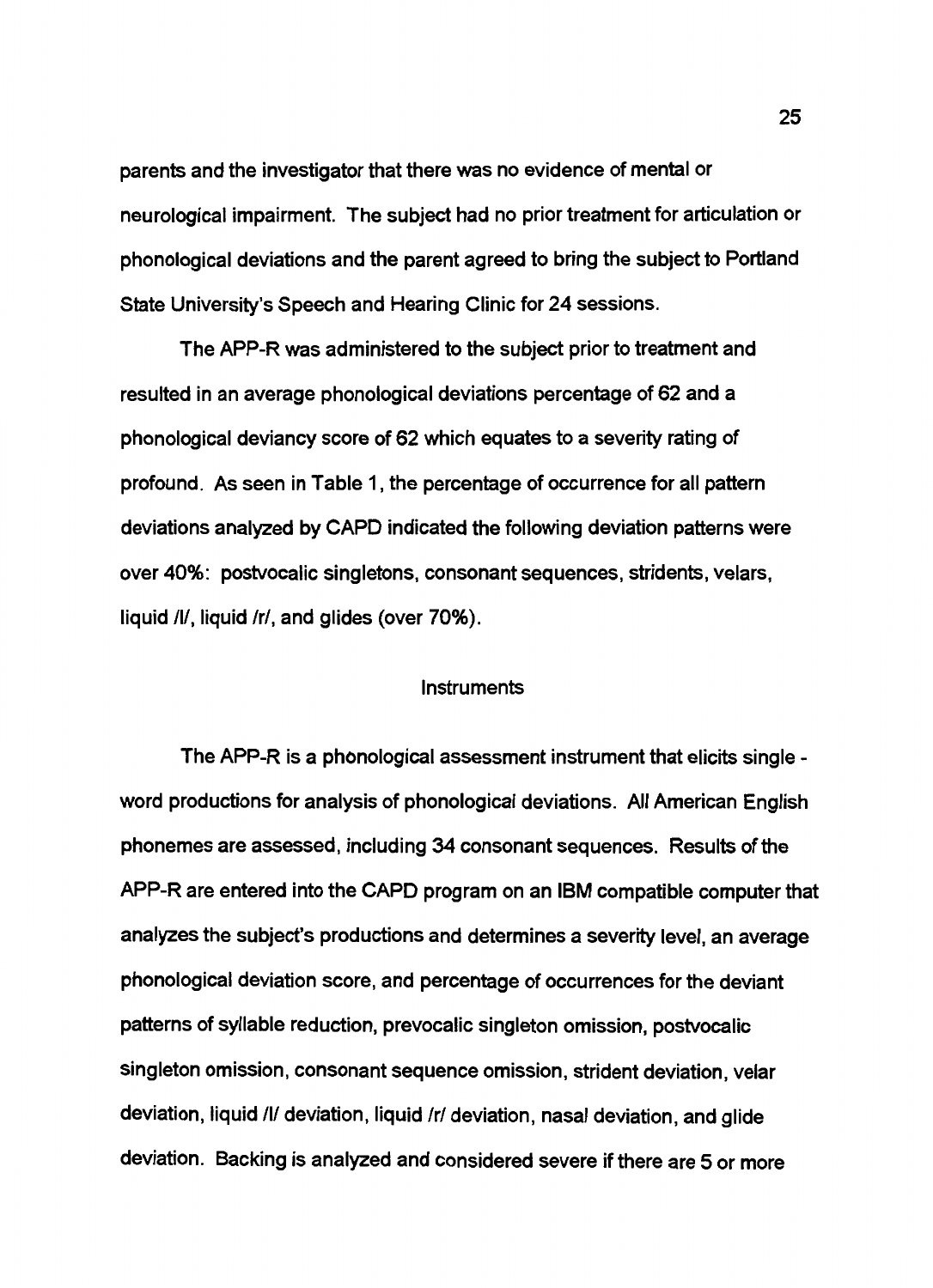## Table 1

# Pretest Phonological Analysis Summary (APP-R)

| <b>Pattern deviations</b>    | Percentage of occurrence |  |
|------------------------------|--------------------------|--|
| Syllable reduction           | 21                       |  |
| <b>Prevocalic singletons</b> | 20                       |  |
| Postvocalic singletons       | 74                       |  |
| <b>Consonant sequences</b>   | 105                      |  |
| <b>Stridents</b>             | 65                       |  |
| <b>Velars</b>                | 86                       |  |
| Liquid /l/                   | 82                       |  |
| Liquid /r/                   | 52                       |  |
| <b>Nasals</b>                | 26                       |  |
| <b>Glides</b>                | 90                       |  |

Note. The lower the percentage of occurrence, the closer the deviation is to normal.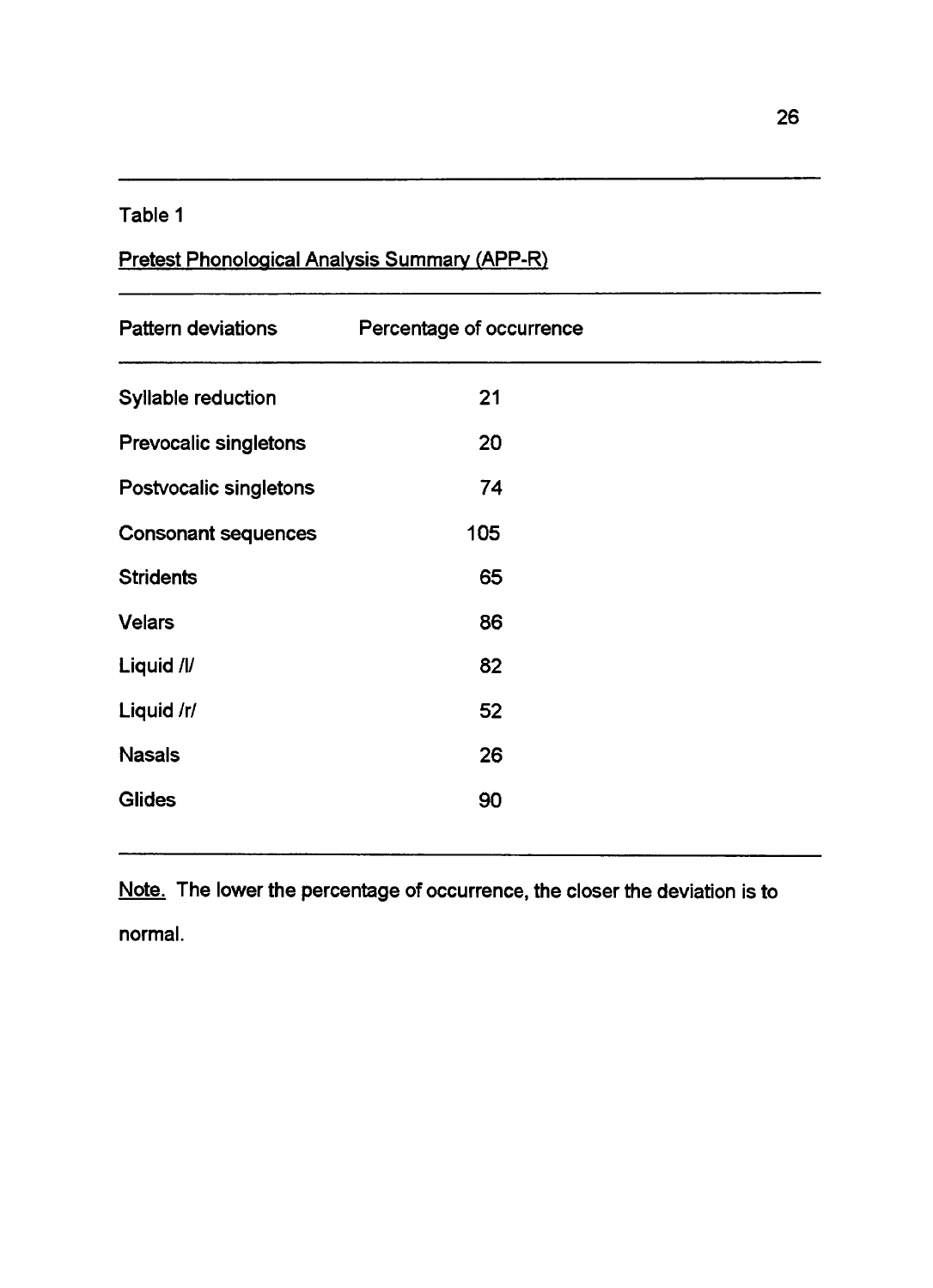occurrences of the 10 selected opportunities. The CAPO also lists phonological patterns to be targeted that occur in 40% or more (70% or more for glides) of the possible opportunities. While validity and reliability studies have not been conducted for the APP-R and CAPO, both instruments are widely used by practicing SLPs around the country.

#### Procedures

#### Pre- and Posttest Measures

The APP-R was administered to identify the subject's phonological deviations, to select target patterns for remediation, and to determine progress of deviant patterns. The APP-R was administered three times: (a) before treatment began (pretest measure), (b) halfway through the study (midway measure), and (c) at the end of the study (posttest measure).

Common objects, pictures, and body parts were used to elicit 50 spontaneous utterances from the subject according to the APP-R instructions. When the response was not the target word or there was no response, a delayed or direct model was provided. Targeted responses were phonetically transcribed on the APP-R form and input into the CAPO computer program to analyze the subject's phonological deviations.

During administration of the APP-R, the subject's responses were tape recorded to be used later to establish interrater reliability. A Portland State University speech-language pathology graduate student independently listened to the audiotapes and phonetically transcribed the subject's productions. When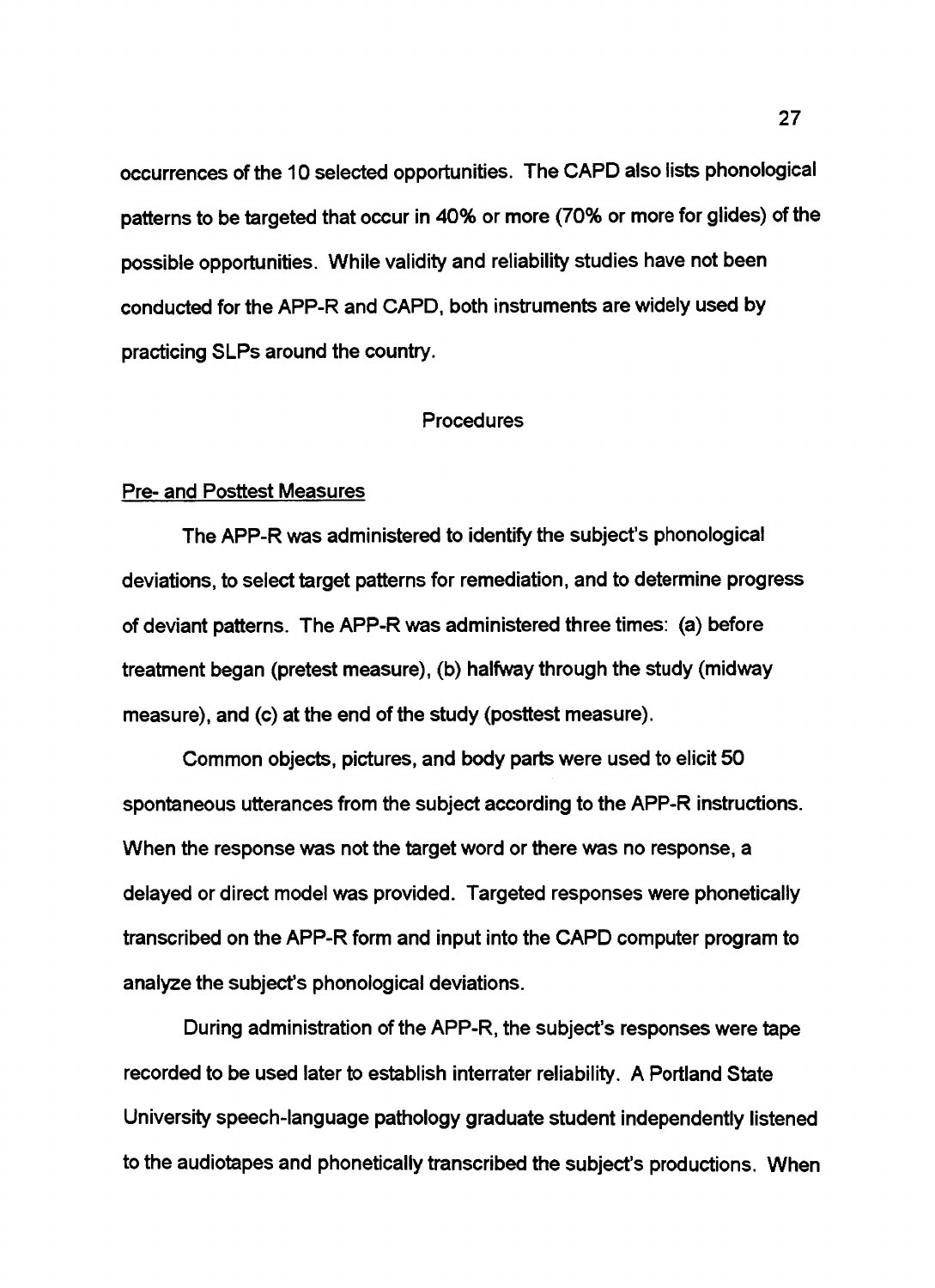there were differences between the graduate student and this researcher, both listeners reviewed the audiotapes together until 100% agreement was reached (Connell & McReynolds, 1988).

### Treatment Target Selection

From the pretest CAPO list of recommended pattern deviations (postvocalic singletons, consonant sequences, stridents, velars, liquid /I/, liquid *Ir/,* and glides), the most frequently occurring deviations were chosen for this study: postvocalic singleton omissions, consonant sequence omissions, strident deviations, velar deviations, liquid /I/ deviations, and glide deviations. Liquid /r/ was not chosen to minimize the carry-over effect between liquid /l/ and liquid /r/ (McReynolds & Kearns, 1982). However, when stimulability probes indicated that the subject was unable to produce /kl or *lg/* in any position, liquid *Ir/* deviations replaced velar deviations as a targeted patterns. Consonant sequences and stridents were grouped together and treated simultaneously as recommended by Hodson and Paden (1991).

In making the assignments of the deviant patterns to treatment approaches, normative developmental data and recommendations from Hodson and Paden (1991) and Blache (1989) were considered. Placing similar patterns into separate treatment approaches was also considered to strengthen the experimental control (Barlow and Hersen, 1984). Thus, consonant sequences/stridents and postvocalic consonants were assigned to different approaches because they are both early to middle developing omission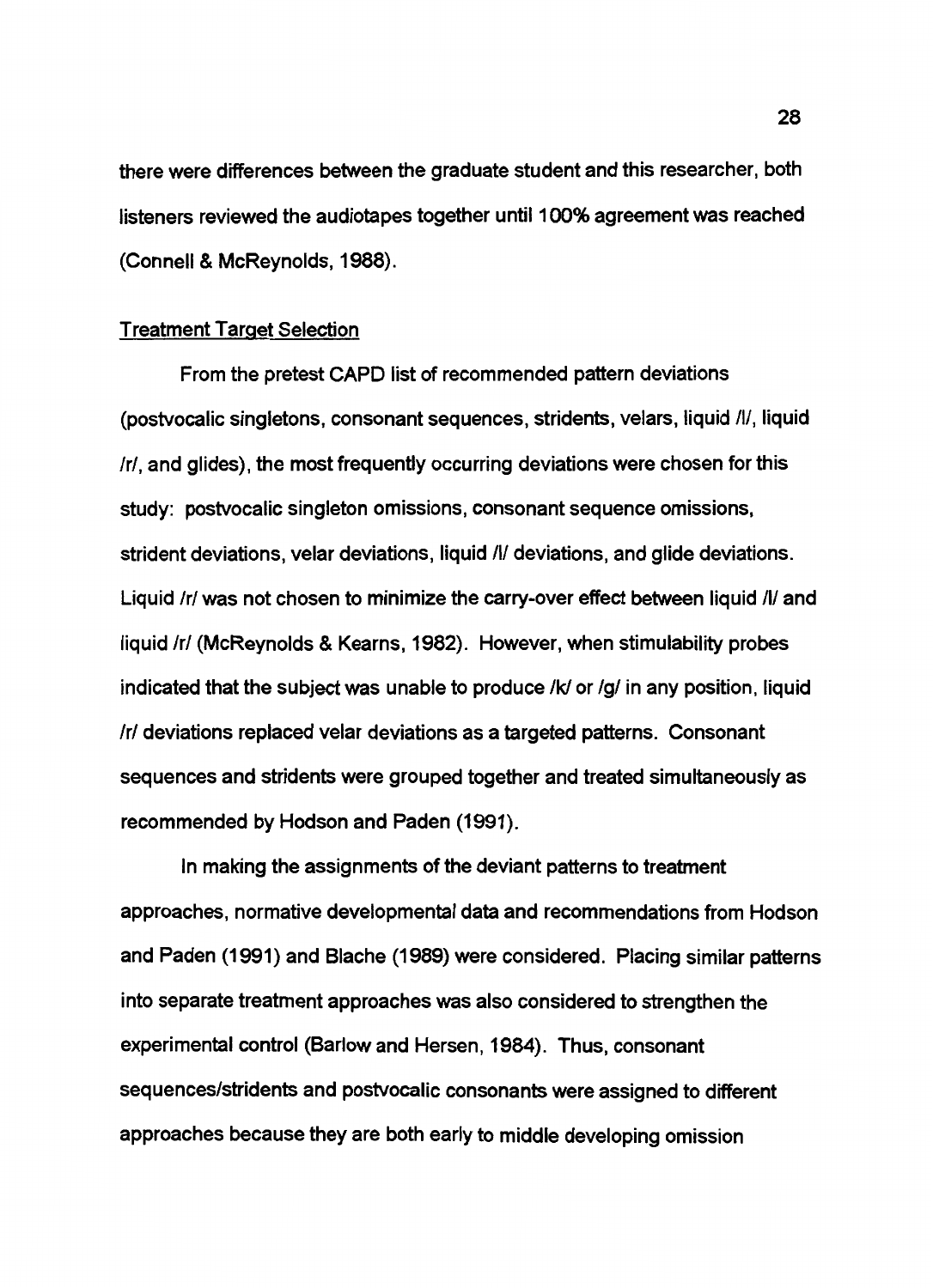patterns. Similarly, liquids /r/ and /I/ were separated because they are both later developing sounds. In order to follow Hodson and Paden's procedures for treating consonant sequences/stridents, this deviant pattern was chosen for the cycling approach. The liquids were randomly assigned. Consonant sequences/stridents and liquid /I/ were assigned to the cycling approach while postvocalic singletons and liquid /r/ were assigned to the minimal pairs approach. Glides and velars were measured, but remained untreated serving as control patterns to provide evidence that the treatment was responsible for improving the subject's phonological system and not extraneous variables such as maturation or the home environment (Hegde, 1987).

### Baselines and Probes

Multiple baselines across behaviors were used in this study to measure treatment effectiveness and to demonstrate experimental control. Baseline measurements were determined at pretest using the APP-R for the four targeted patterns (liquid /I/, consonant sequences/stridents, postvocalic singletons, and liquid /r/) and the two control patterns (glides and velars). These six baseline measurements were the pretreatment occurrence patterns that were compared to subsequent assessments. It was expected that the treated patterns would improve while untreated patterns would remain at baseline.

Probes were used to determine the generalization effect of treatment. The following terms were used to describe the use of probes in this study:

1. A targeted pattern is the phonological pattern being treated including liquid /I/, consonant sequences/stridents, postvocalic singletons, and liquid /r/.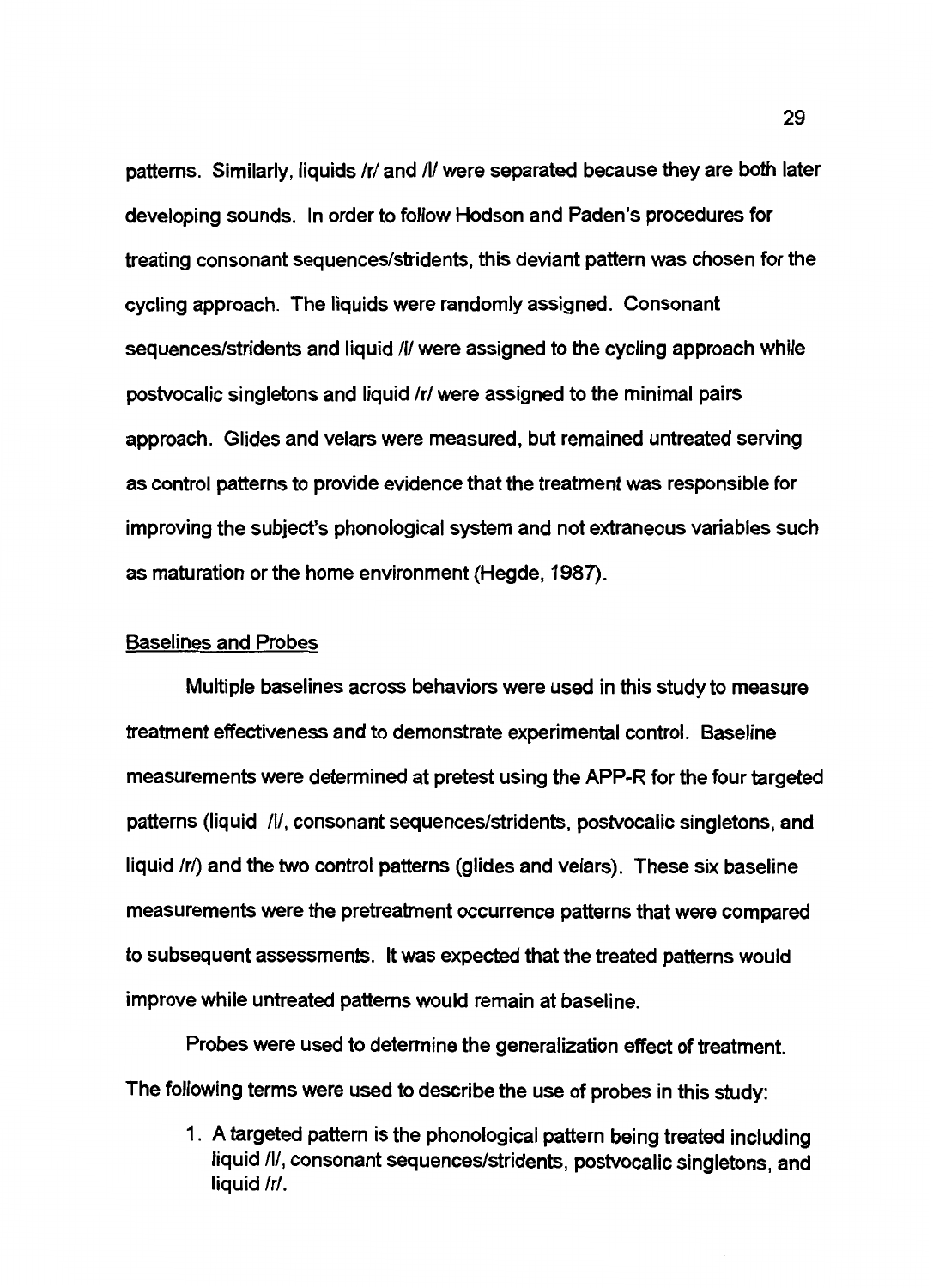- 2. A treated sound is the sound (e.g., initial /I/) in the targeted pattern (e.g., liquid /l/) being treated in the context of five predetermined words (e.g., <u>leaf</u>).
- 3. An untrained word includes the treated sound (e.g., initial /I/) in three predetermined words not used in treatment (e.g., lion).
- 4. An untreated sound includes a sound/sound context (e.g., /I/ blend) in the targeted pattern (e.g., liquid /l/) that is not used in treatment in the context of three predetermined words  $(e.g., flag)$ .

It was expected that by treating a sound in a targeted pattern, generalization would occur both within context (i.e., to untrained words) and across context (i.e., to untreated sounds/sound contexts). Table 2 displays targeted patterns, treated sounds, and untreated sounds/sound contexts.

Probes were administered at pre- and posttest and every 2 weeks by eliciting three untrained words and three words with untreated sounds/sound contexts for each of the four targeted phonological patterns. Generalization was measured by eliciting single-word productions using objects or pictures.

#### Treatment Procedures

The subject participated in SO-minute phonologically-based intervention sessions three times a week for 8 weeks as displayed in Table 2. During the first 2 weeks, two deviant patterns (consonant sequences/stridents and liquid /I/) were targeted using the phonological cycling approach by treating liquid /I/ the first week and consonant sequences/stridents the second week. In the next 2 weeks (weeks 3 and 4), one different pattern (postvocalic singletons) was targeted using the minimal pairs treatment approach. In weeks 5 and 6, the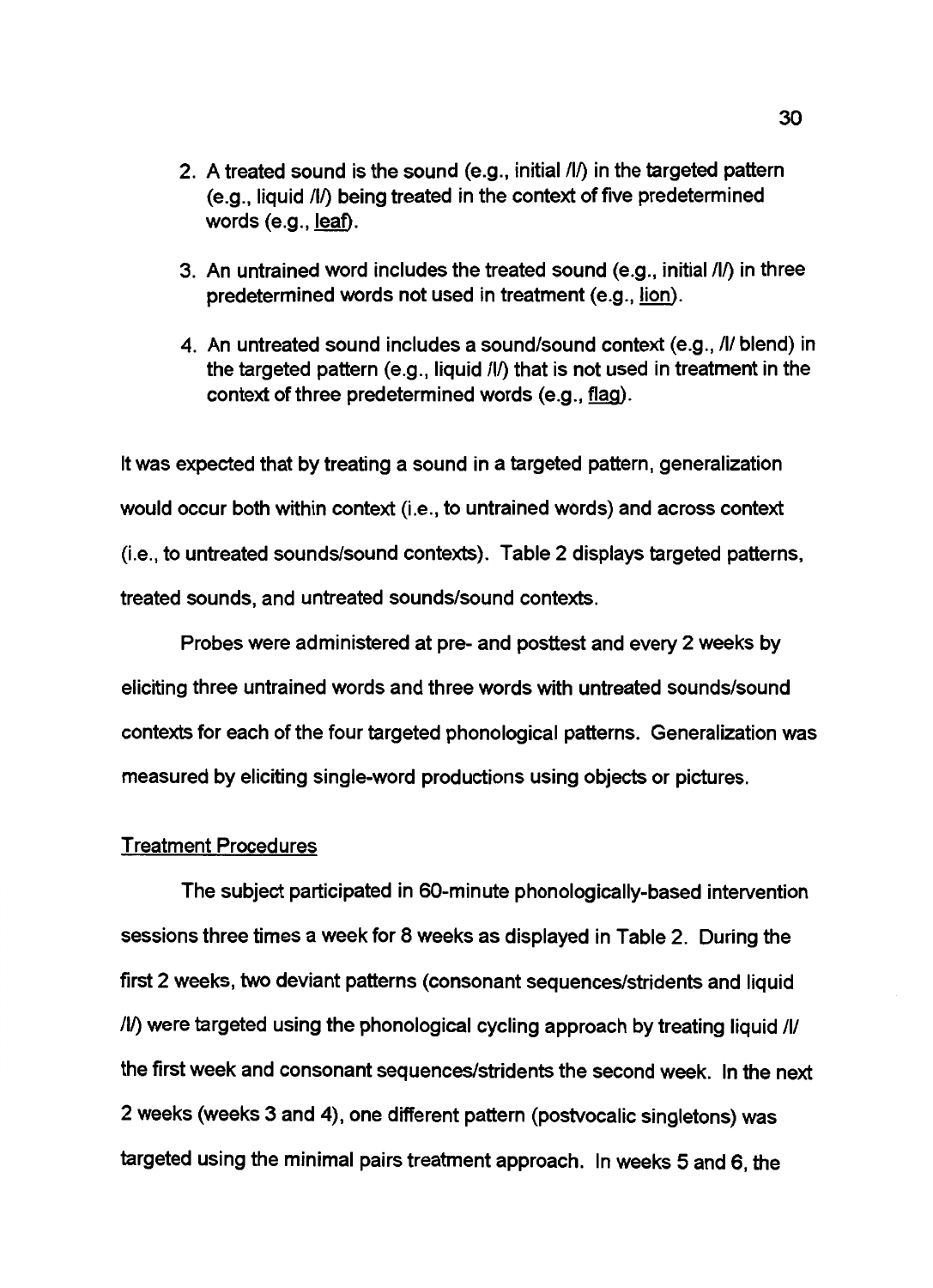# Table 2

# Treatment Schedule

|   |                          |                         |                                      |                                                        | Week Session Approach Targeted pattern Treated sounds Untreated sounds |
|---|--------------------------|-------------------------|--------------------------------------|--------------------------------------------------------|------------------------------------------------------------------------|
| 1 | 1<br>$\overline{c}$<br>3 | Cycling                 | Liquid /l/                           | Initial /l/<br>Medial /l/<br>Initial /pl/              | Initial /fl/                                                           |
| 2 | 4<br>5<br>6              | Cycling                 | Consonant<br>sequences/<br>stridents | Initial /sp/<br>Initial /st/<br>Initial /sm/           | Initial /sw/                                                           |
| 3 | 7<br>8<br>9              | <b>Minimal</b><br>pairs | Postvocalic<br>singletons            | Final /t/<br>Final /d/<br>Final /m/                    | Final /n/                                                              |
| 4 | 10<br>11<br>12           | <b>Minimal</b><br>pairs | Postvocalic<br>singletons            | Final $\n  W$<br>Final /d/<br>Final /m/                | Final /n/                                                              |
| 5 | 13<br>14<br>15           | Cycling                 | Liquid /l/                           | Initial/medial /l/<br>Initial /bl/<br>Initial /pl, bl/ | Initial /fl/                                                           |
| 6 | 16<br>17<br>18           | Cycling                 | Consonant<br>sequences/<br>stridents | Initial /sp, st/<br>Initial /sn/<br>Final /-ts, -ps/   | Initial /sw/                                                           |
| 7 | 19<br>20<br>21           | <b>Minimal</b><br>pairs | Liquid /r/                           | Initial /r/<br>Final /r/                               | Medial /r/                                                             |
| 8 | 22<br>23<br>24           | <b>Minimal</b><br>pairs | Liquid /r/                           | Initial /r/<br>Final /r/<br>Initial /tr/               | Medial /r/                                                             |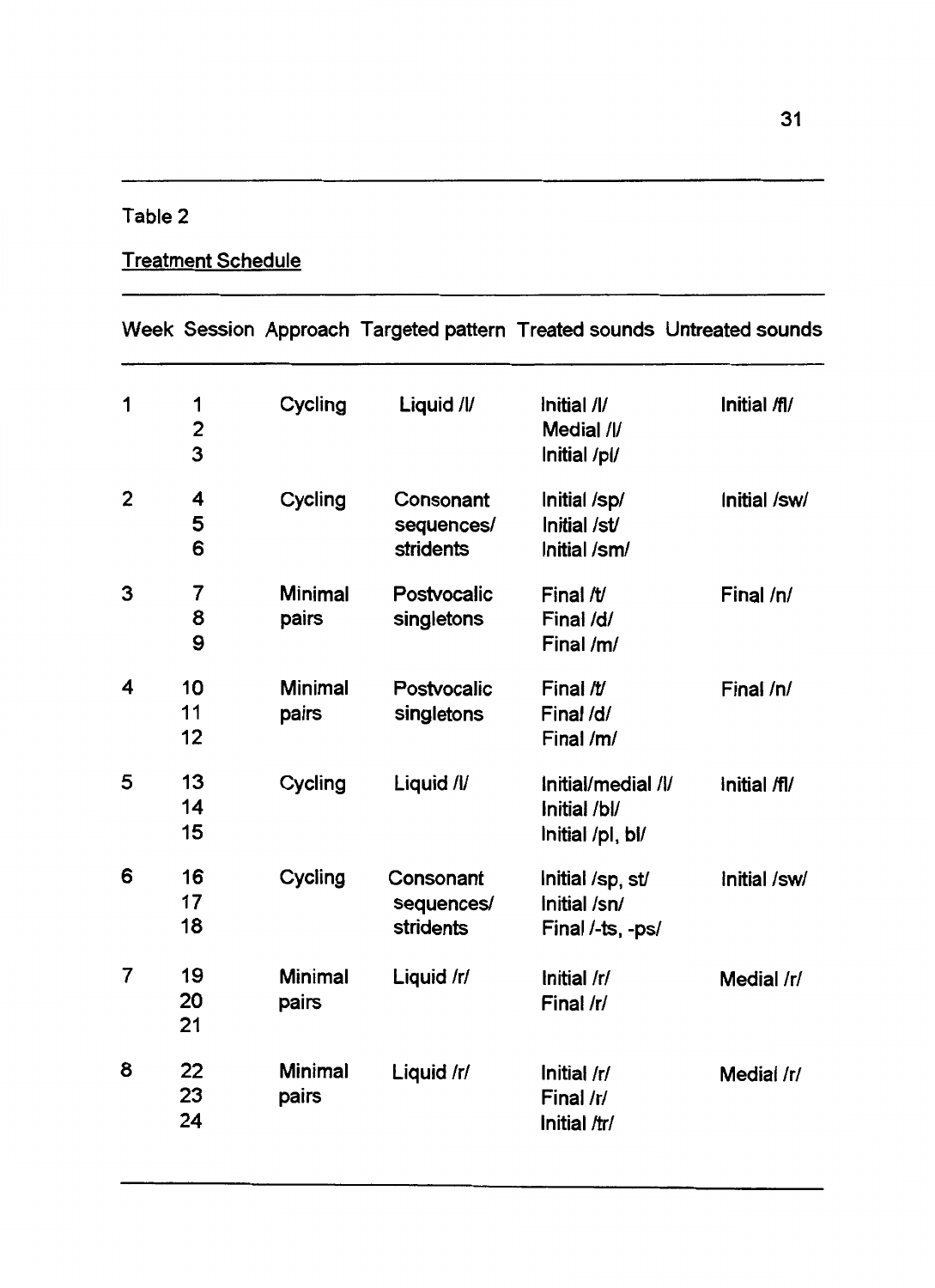cycling approach was repeated using the original two targeted patterns (liquid /I/ and consonant sequences/stridents) in Cycle 2 as recommended by Hodson and Paden (1991). In the final 2 weeks (weeks 7 and 8), a fourth pattern (liquid /r/) was treated using the minimal pairs approach. For each of the four targeted patterns, three treated sounds were selected to create a list of targeted (training) words that were used during remediation (Appendix 8).

Phonological Cycling Approach. Treatment procedures for the phonological cycling approach followed Hodson and Paden's (1991) methods. Each session included the following six steps: (a) review of previous words, (b) auditory bombardment, (c) probe for current words, (d) production-practice, (e) probe words for next session, and (f) auditory bombardment.

After reviewing words used in the prior session, amplified auditory stimulation was provided for 1 minute by reading 15 words containing treated sounds for the current session. Amplification was provided by using a Radio Shack Stereo Amplified Listener (Model NOVA-35). After this auditory bombardment of listening words, the subject repeated words from a different list of potential production-practice words. Five words that were easily elicited were chosen for the current session's practice. The subject glued pictures representing the words on index cards for use during various production practice activities. Auditory and/or visual cues were provided only when necessary. Each session ended with stimulability probes of potential words for the next session, followed by the amplified auditory stimulation using the same listening words from the beginning of the session. During the cycling approach,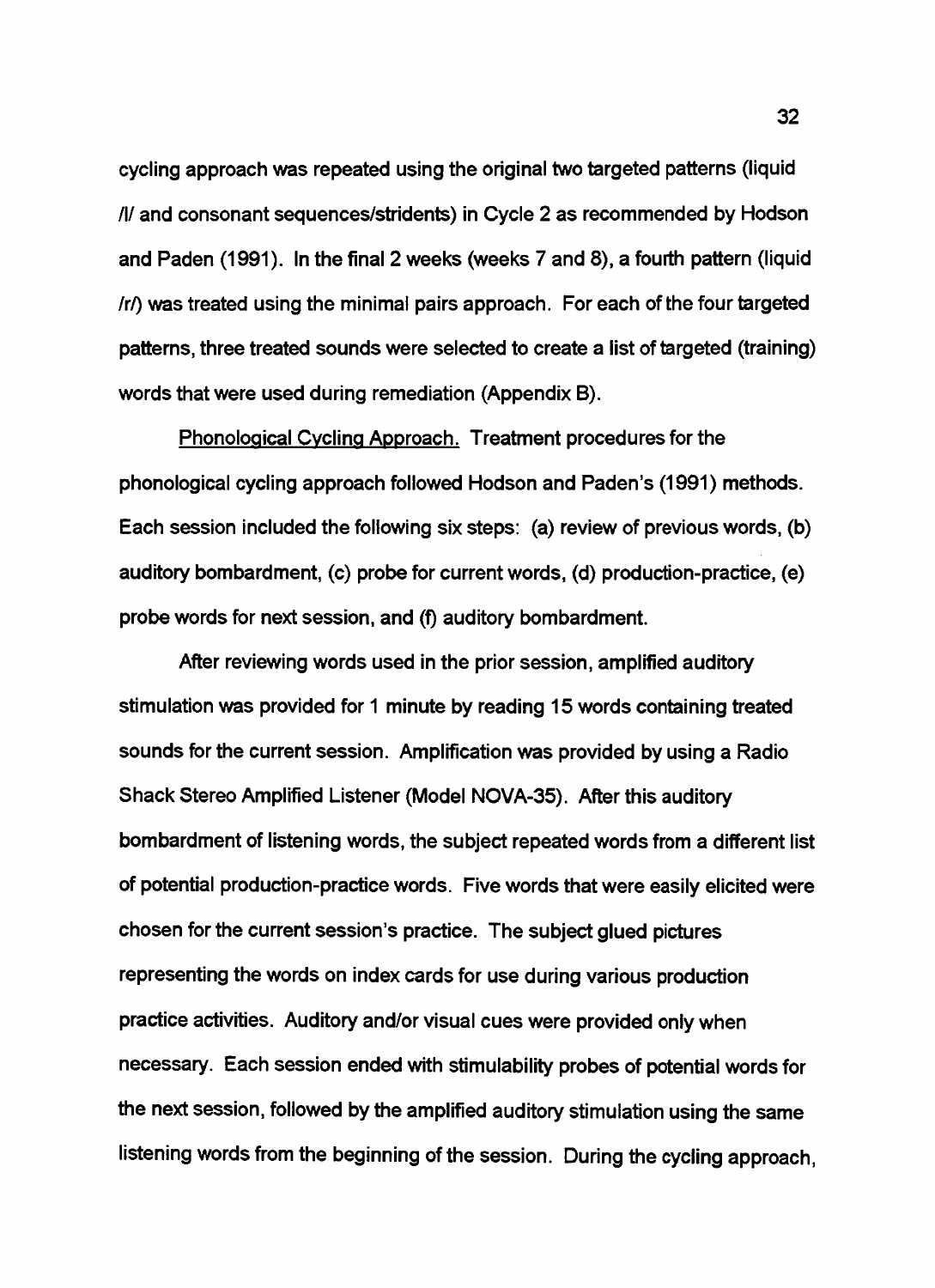a home program was recommended to the parents by providing them with a copy of the current listening words to be read to the subject once a day. The current production-practice cards were also sent home for the subject to name during a 2-minute daily review with a parent.

Minimal Pairs Approach. Treatment procedures for the minimal pairs approach followed recommendations by Blache (1989) and Fokes (1982). Following the recommendation that phonemic contrasting can be presented through any type of contrasting pairs, as long as both semantic and articulatory contrasts are presented, contrasting pairs were chosen for this subject that were already present in the subject's lexicon (Fokes, 1982). Following guidelines by Blache (1989) for establishing treatment levels, each treated sound progressed through the following six levels: (a) discussion, (b) perceptual awareness, (c) imitation, (d) production training, (e) independent naming, and (f) carryover training.

Discussion involved showing the subject pictures that represented contrasting words and asking questions to determine if the words were in her linguistic vocabulary. For example, when targeting postvocalic consonants using the treated sound of final /t/, pictures of boat and bow were presented with questions such as 'Which one do you put in your hair?" and 'Which one floats in the water?" If the subject did not understand the words, they were eliminated. Once understanding was verified, the subject progressed to the next level to examine her perceptual awareness of the targeted distinctive feature. This was accomplished by instructing the subject to listen to the word being said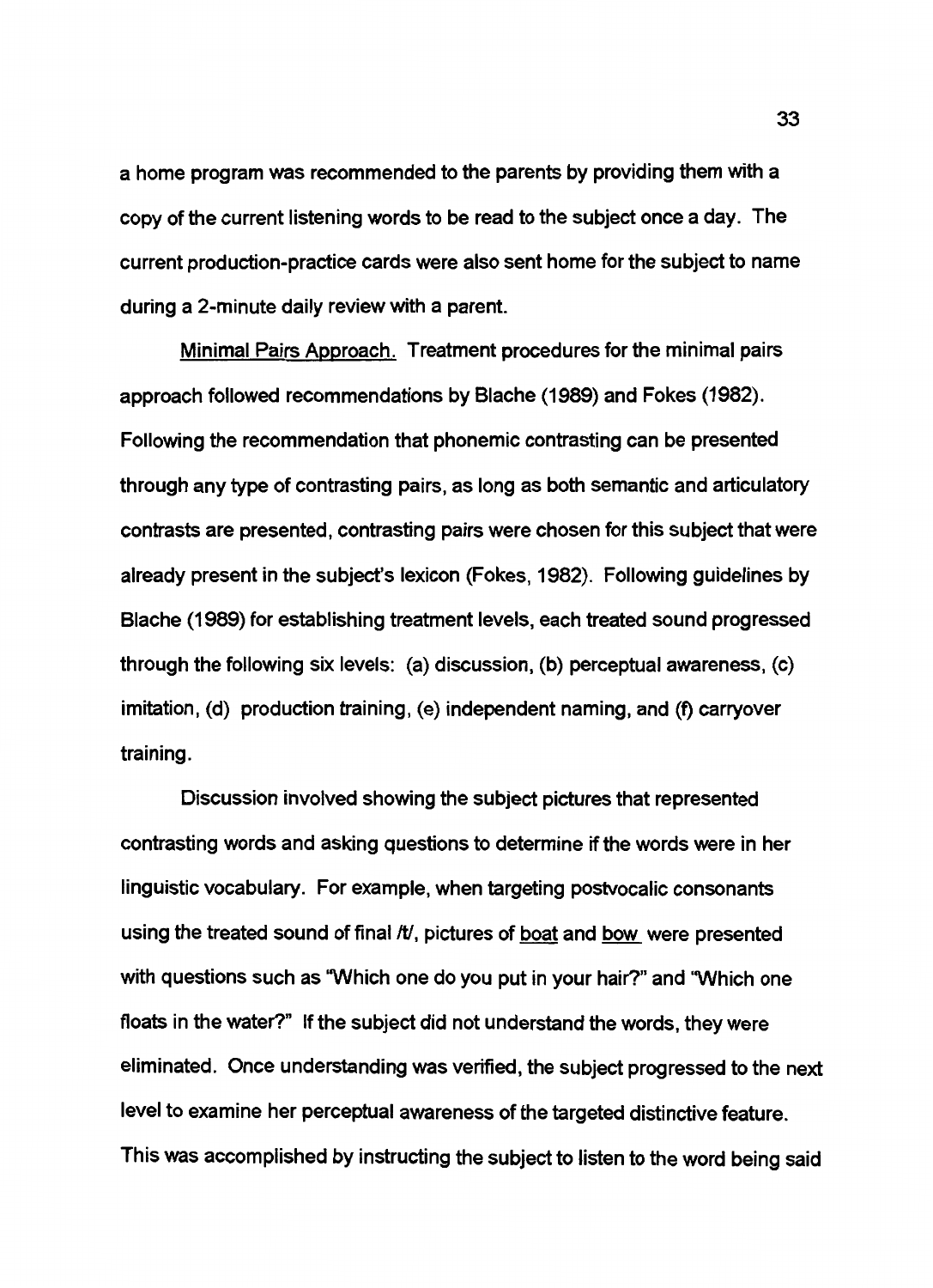and correctly pointing to one of two pictures. This researcher randomly repeated the two words until 100% accuracy was achieved on seven consecutive trials. After perceptual awareness was determined for the first set of pictures, another set (hat/hay) was presented by repeating the first two steps (discussion and perceptual awareness) until there were three sets of pictures (e.g., boat/bow, hat/hay, and nut/knee) for the treated sound (e.g., final  $\hbar$ ). See Table 3 for an example of movement from perceptual awareness to carryover for postvocalic consonants.

When all three contrasting pairs reached criterion for perceptual awareness, the subject progressed to the imitation level for final *It* where she produced the three contrasting pairs prompted by this investigator's model until 90% accuracy was reached in 20 trials. After criterion for imitation was reached for final  $/t$ , the first three steps (discussion, perceptual awareness, and imitation) were repeated two times, once for final /d/ and again for final /m/ as displayed in Table 3 (Fokes, 1982). In tracking productions, correct responses were those that included the targeted feature, even if the sound was incorrect. For example, a response of boap for boat was considered correct when targeting postvocalic singletons (Blache, 1989).

After successful imitation, a home program was introduced to the parents by sending home the current picture cards and teaching them how to model the contrasting pairs during a 2 minute daily review. The parents were instructed to listen to the subject's imitation, praise good productions, and report the results at the next session. Incorrect productions were not corrected by the parent.

34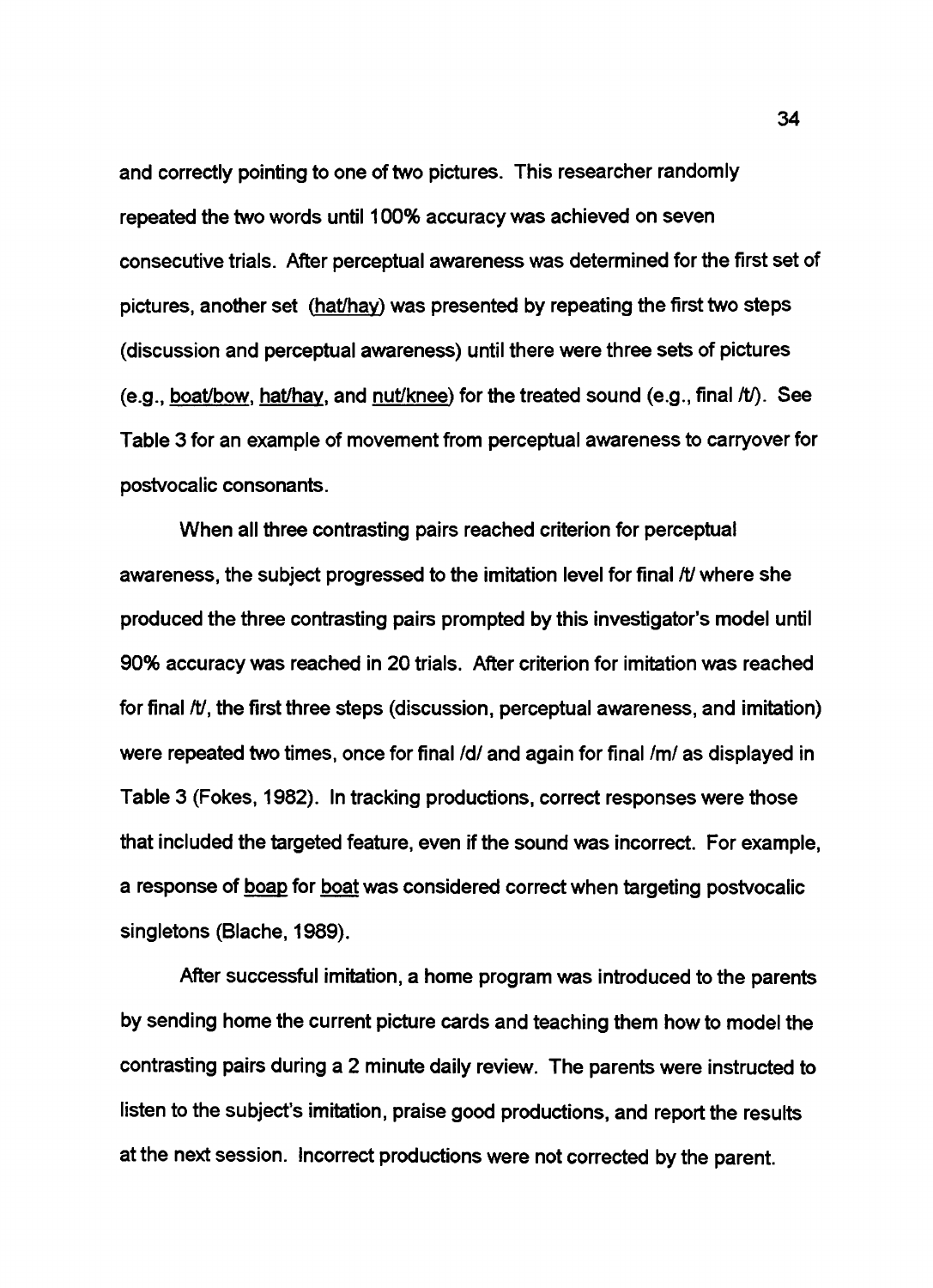## Table 3

Movement From Perceptual Awareness to Carrvover in Minimal Pairs Approach

| Sound <sup>a</sup>     | Pairsb       | Levels                                                                            | <b>Criterion for movement</b>                                              |
|------------------------|--------------|-----------------------------------------------------------------------------------|----------------------------------------------------------------------------|
| Final /t/              | First        | Perceptual awareness                                                              | 100% accuracy in 7 trials                                                  |
|                        | Second       | Perceptual awareness                                                              | 100% accuracy in 7 trials                                                  |
|                        | Third        | Perceptual awareness                                                              | 100% accuracy in 7 trials                                                  |
|                        | All three    | Imitation                                                                         | 90% accuracy 20 trials                                                     |
| Final /d/              | First        | Perceptual awareness                                                              | 100% accuracy in 7 trials                                                  |
|                        | Second       | Perceptual awareness                                                              | 100% accuracy in 7 trials                                                  |
|                        | Third        | Perceptual awareness                                                              | 100% accuracy in 7 trials                                                  |
|                        | All three    | Imitation                                                                         | 90% accuracy 20 trials                                                     |
| Final $/m/$            | <b>First</b> | Perceptual awareness                                                              | 100% accuracy in 7 trials                                                  |
|                        | Second       | Perceptual awareness                                                              | 100% accuracy in 7 trials                                                  |
|                        | Third        | Perceptual awareness                                                              | 100% accuracy in 7 trials                                                  |
|                        | All three    | Imitation                                                                         | 90% accuracy 20 trials                                                     |
| Final<br>$\pi$ , d, m/ | All nine     | <b>Production training</b><br>Independent naming<br>Carryover stages <sup>c</sup> | 90% accuracy 20 trials<br>90% accuracy 20 trials<br>90% accuracy 20 trials |

Note. This example is for postvocalic consonants. <sup>a</sup>Sound is the treated sound.

bEach treated sound has 3 contrasting pairs. Criterion for each of the 6

stages.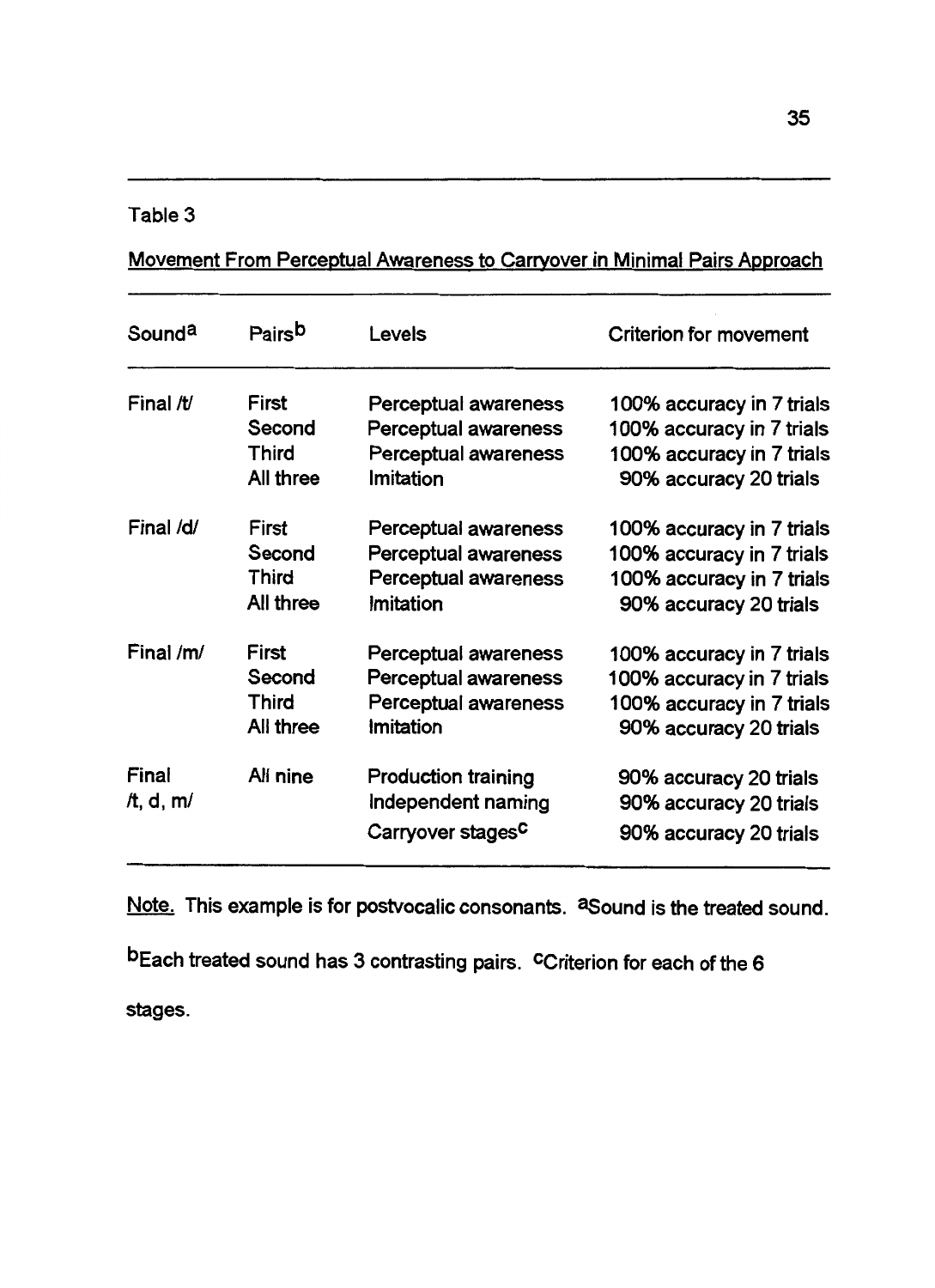When the subject reached criterion for imitation for all three treated sounds (final  $/t$ , d, m $/t$ ), remediation progressed to the next level, production training, by demonstrating her use and control of the feature using the nine contrasting pairs (Table 3). During this step, the subject was presented with two contrasting pictures (e.g., boat and bow) and was instructed to be the "teacher." When the subject said one of the two words, this investigator pointed to the picture produced. When the subject said bow when she meant boat, she was assisted in producing the correct production. At this time, this investigator explained that when the subject said bow instead of boat, she was not communicating what she intended, thus, omitting final consonants communicated a different word to the listener than was planned. Production training, including traditional cues for articulatory placement and contextual cues, continued until the subject was 90% accurate for 20 trials.

After production training, the subject progressed to the independent naming level where she produced the nine contrasting pairs without a model during various games and activities until she reached 90% accuracy in 20 trials. Once independent naming began in the clinic, home practice also became unmodeled. At the next level, carryover training began by gradually increasing the length of the utterance. Each of the following stages of the carryover treated must reach 90% accuracy for 20 trials before moving to the next carryover stage:  $\underline{a}$  + word, the + word, 3-word utterances, 4-word phrases, sentences, and creating stories with the minimal pairs (Table 3).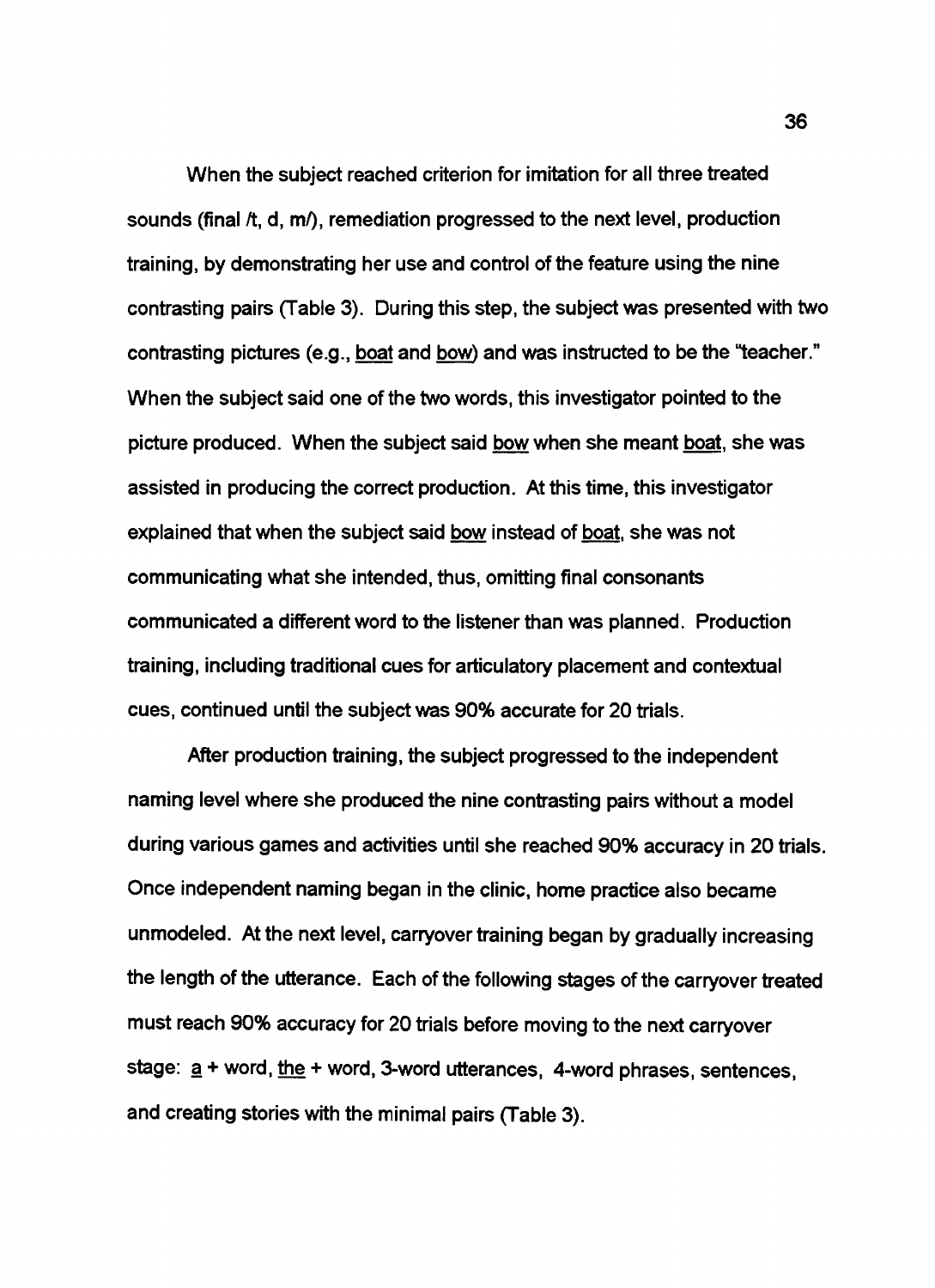### Data Analysis

In this study, the effectiveness of the phonological cycling and minimal pairs treatment approaches were compared to determine if there was a clinically significant difference between the two approaches. Multiple baselines across behaviors of targeted and untargeted control patterns were compared at pretest, mid-treatment, and posttest to measure treatment effectiveness and to demonstrate experimental control. Probes of untrained words and untreated sounds/sound contexts were compared to determine the generalization effect of treatment.

Results obtained from the baseline behaviors and generalization probes were analyzed descriptively and displayed in tables. Percentage of change for each pattern was determined by dividing the amount of change between preand posttest APP-R results by the pretest percentage of occurrence. The percentage of correct probe words for each pattern was determined by dividing the number of correct productions by the total possible probes presented for each pattern.

37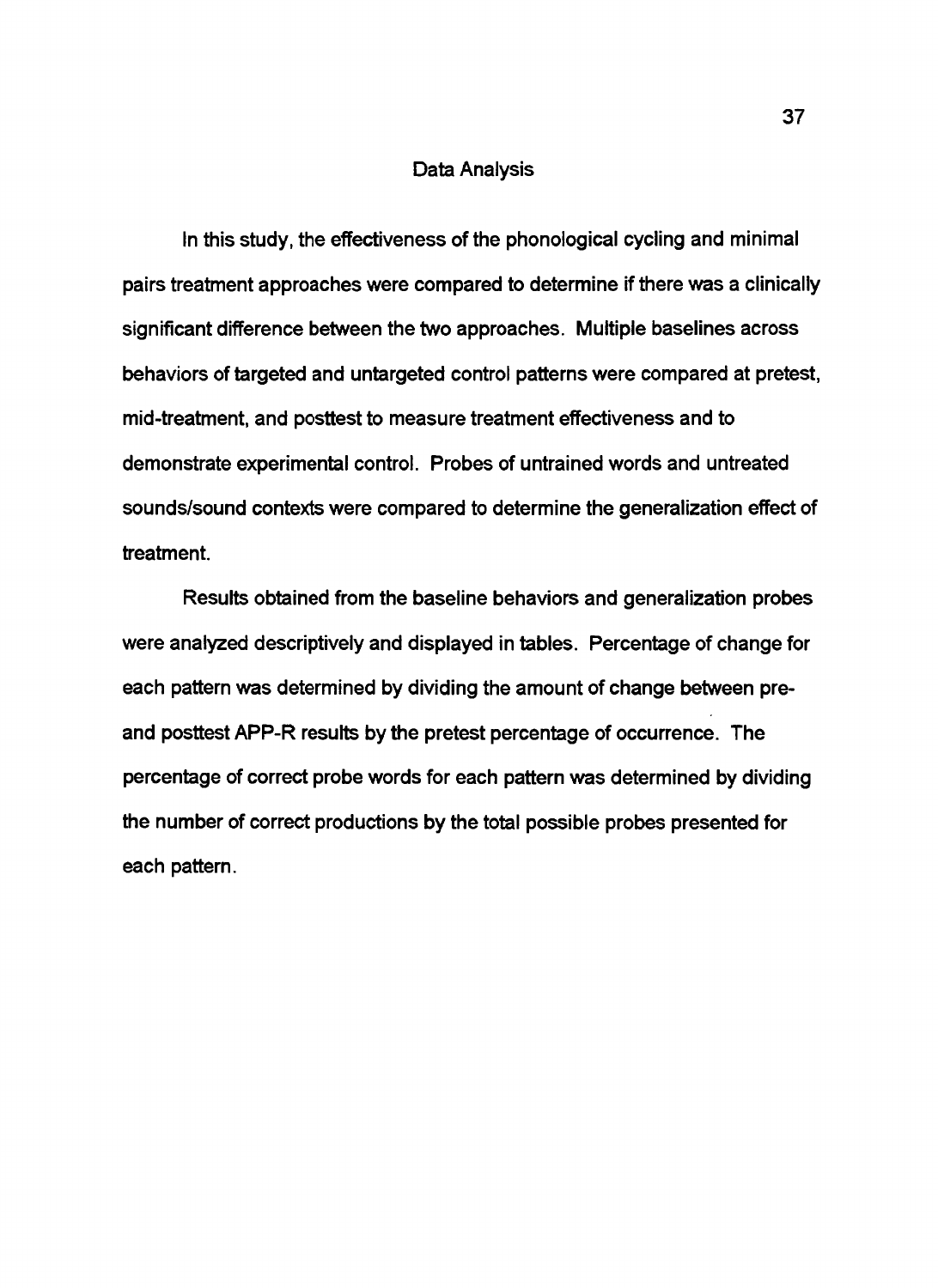### CHAPTER IV

### RESULTS AND DISCUSSION

### Results

The primary purpose of this study was to compare the effectiveness of the cycling approach with the minimal pairs approach to investigate if there was a clinically significant difference between the two approaches in treating a child presenting with phonological disorders. The secondary purpose was to investigate if phonologically-based treatment results in generalization of treated sounds in a targeted pattern to untrained words containing the treated sounds and to untreated sounds/sound contexts in the same phonological pattern. To test these hypotheses, multiple baselines with an alternating treatment design and generalization probes were used in this study for a single subject who received remediation for profound phonological deviations. Preliminary to presenting results for the two hypotheses, the course of the two treatment approaches will be described.

## Course of Treatment

The female subject, aged 3:4, participated in 24 sessions of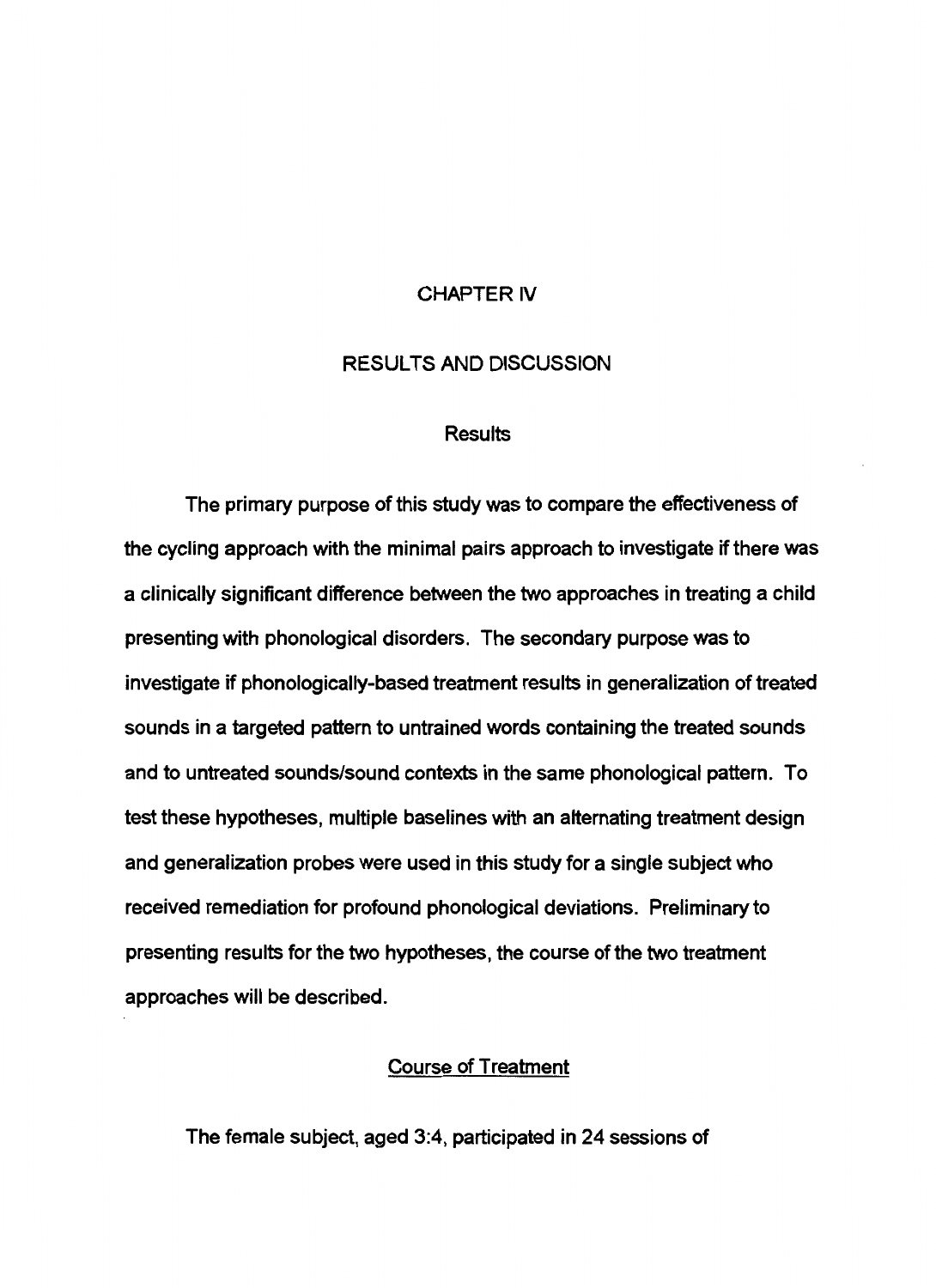phonologically-based intervention with the treatment methods of phonological cycling and minimal pairs approaches being alternated every six sessions. Three sounds/sound contexts were selected for each of the four targeted deviant patterns (see Table 2 for targeted patterns and treated sounds).

### Phonological Cycling

The subject received 4 weeks of treatment for two deviant patterns, liquid Ill and consonant sequences/stridents, using the phonological cycling treatment approach as described by Hodson and Paden (1991). Each deviant pattern was targeted for three sessions. One training sound was targeted at each session by practicing five words containing the treated sound/sound context. Rather than targeting a pattern until reaching a criterion level as was done in the minimal pairs approach, the subject practiced words during play activities within a cycle that was defined as 2 weeks. Instead of counting the number of productions, the subject produced as many correct responses as possible during each session.

Liquid *III.* Remediation for liquid *III* occurred during weeks 1 and 5 using five targeted words for each treated sound. At each session, one target sound context was practiced. For Cycle I (week 1), five initial /I/ words were practiced in session 1, five medial /I/ words in session 2, and five initial /pl/ words in session 3. In Cycle II (week 5), five initial and medial /I/ words were practiced in session 13, five initial /bl/ words in session 14, and five initial /pl/ and /bl/ words in session 15.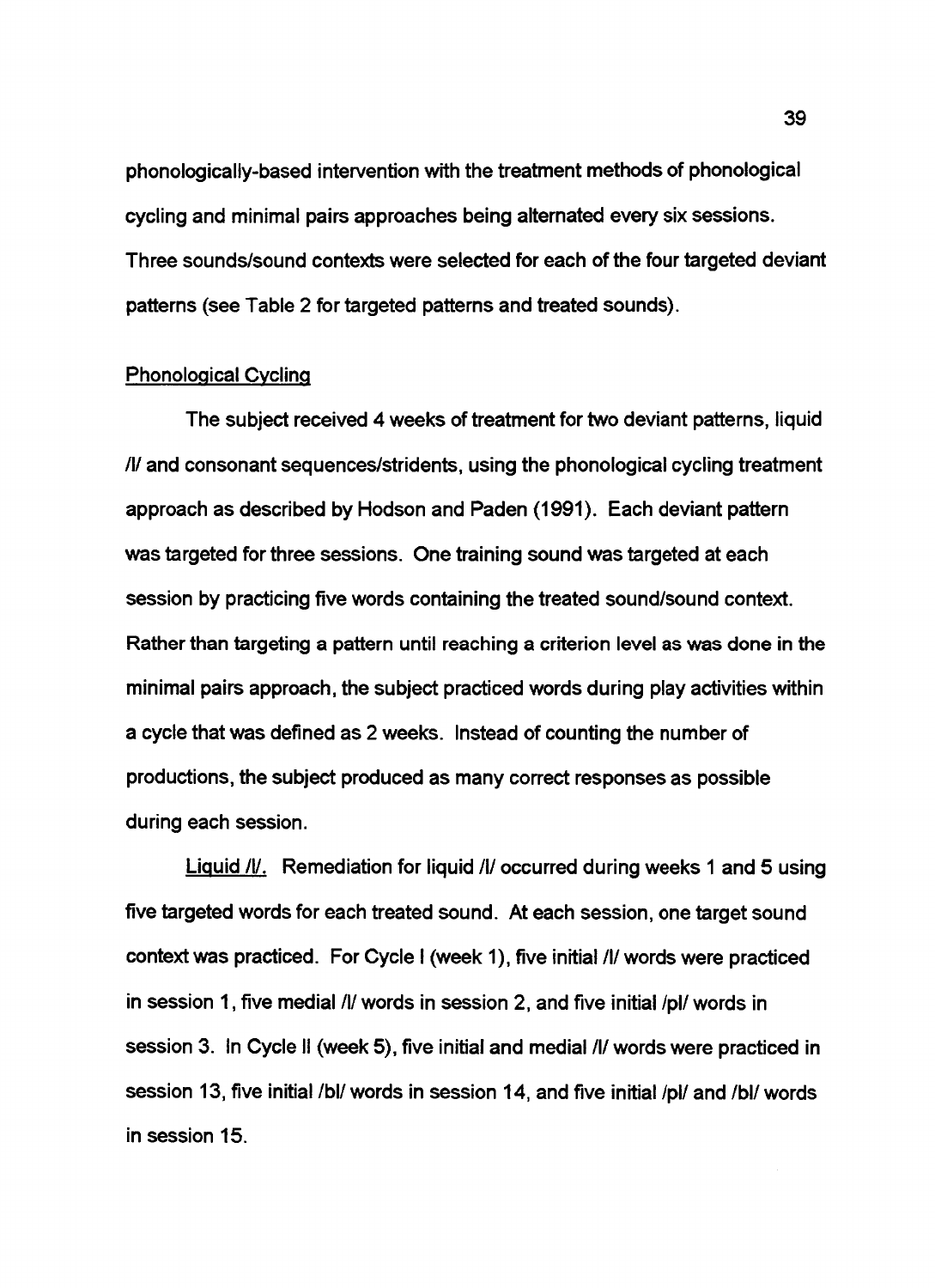Consonant seguences/stridents. Consonant sequences/stridents were treated during weeks 2 and 6. As with liquid /I/, one target sound was practiced during each session, that is, for Cycle I (week 2), five initial /sp/ words were practiced during session 4, five initial /st/ words in session 5, and five initial /sm/ words in session 6. In Cycle II (week 6), five initial /sp/ and /st/ words were practiced in session 16, five initial /sn/ words in session 17, and five final /-ts/ and /-ps/ words in session 18.

### Minimal Pairs

The subject also received 4 weeks of treatment for two different deviant patterns, postvocalic consonants and liquid /r/, using the minimal pairs approach as described by Blache (1989) and using contrasting pairs, rather than minimal pairs, as described by Fokes (1982). For each targeted pattern, three treated sounds were chosen. For each treated sound, five targeted words were chosen. Instead of practicing one sound per day as with the cycling approach, each treated sound was practiced until criterion was reached. (See Table 3 for criterion requirements.).

Of the six sounds treated with contrasting pairs, three reached criterion for independent naming (final  $tV$ , initial  $/t/$ , and final  $/t/$ ). In general, both targeted deviations progressed at the same pace through the imitation steps, but liquid /r/, especially final *Ir/,* moved to higher levels in less time than postvocalic consonants.

Postvocalic Singletons. Remediation for postvocalic singletons occurred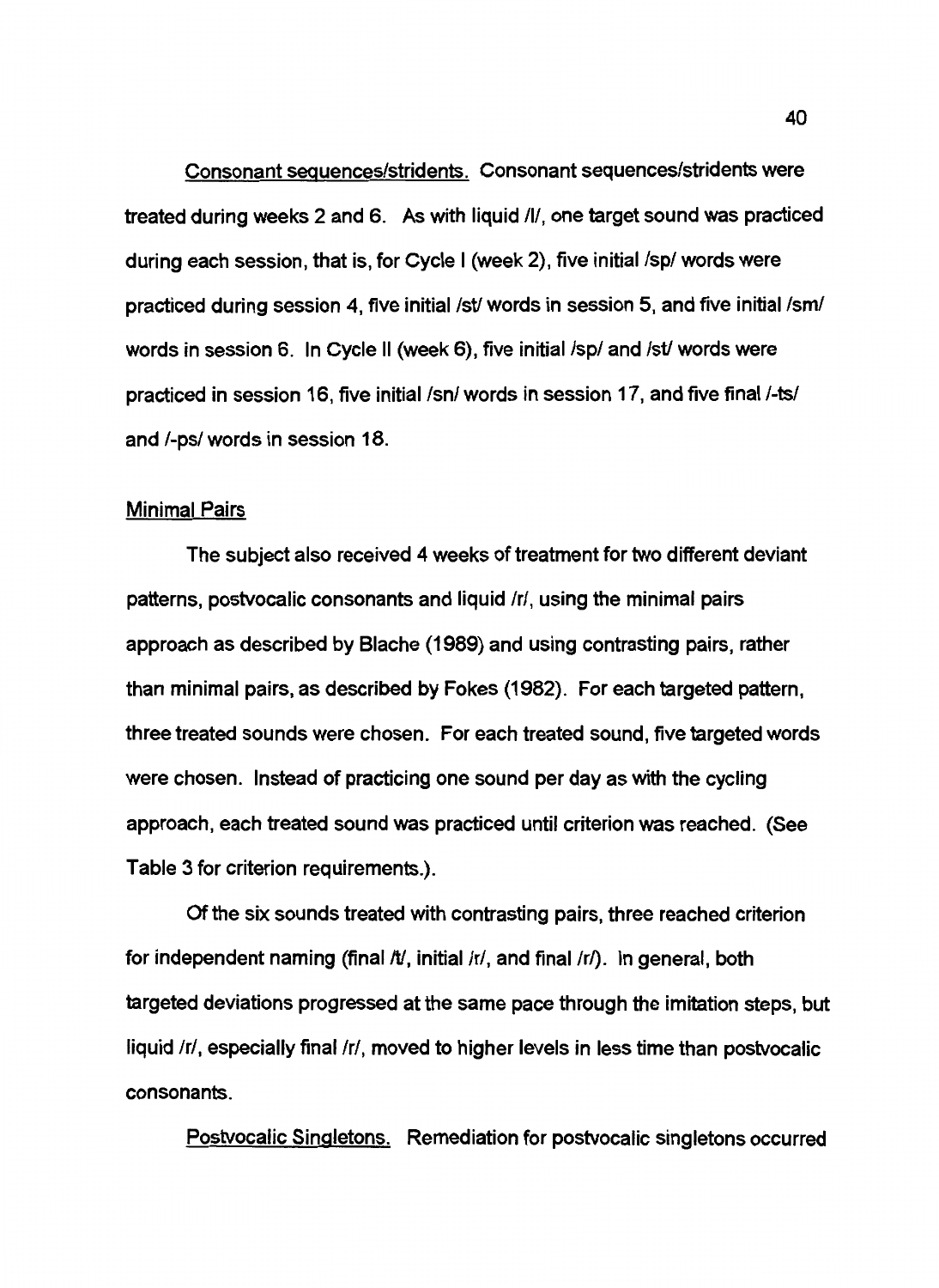during weeks 3 and 4. Each targeted word that contained the deviant feature, the final consonant, was matched with a similar word that omitted the targeted feature. For example, to eliminate the subject's omission of the postvocalic singleton, final */t/*, the word boat was matched with the word bow.

Final consonant word pairs were practiced at one level until they reached criterion to progress to the next level (see Table 4 for results of postvocalic consonants remediation). All treated sounds reached criterion for perceptual awareness, production training, and imitation after 2 days of phoneme training. Final  $N$  reached criterion for the next level, independent naming, on the fifth day of training though final /d/ and final /m/ did not reach criterion. Remediation for final */ti* then progressed to the next level, carryover training, although criterion was never reached and therefore did not progress to the final level, carryover training. On the last day of treatment for postvocalic consonants, percentage of accuracy at the carryover level for final *It/* was 70% while percentages at the independent naming level for final /d/ and final /m/ were 50% and 40%, respectively.

Liquid /r/. Remediation for liquid /r/ occurred during weeks 7 and 8. As with postvocalic singletons, each targeted word was matched with another word that was similar. For example, to eliminate the subject's deviation of using the glide /w/ for /r/, the word rock was matched with the word walk.

Liquid /r/ word pairs were practiced at one level until they reached criterion to progress to the next level. Initial /r/ and final /r/ reached criterion for perceptual awareness, production training, and imitation after 2 days of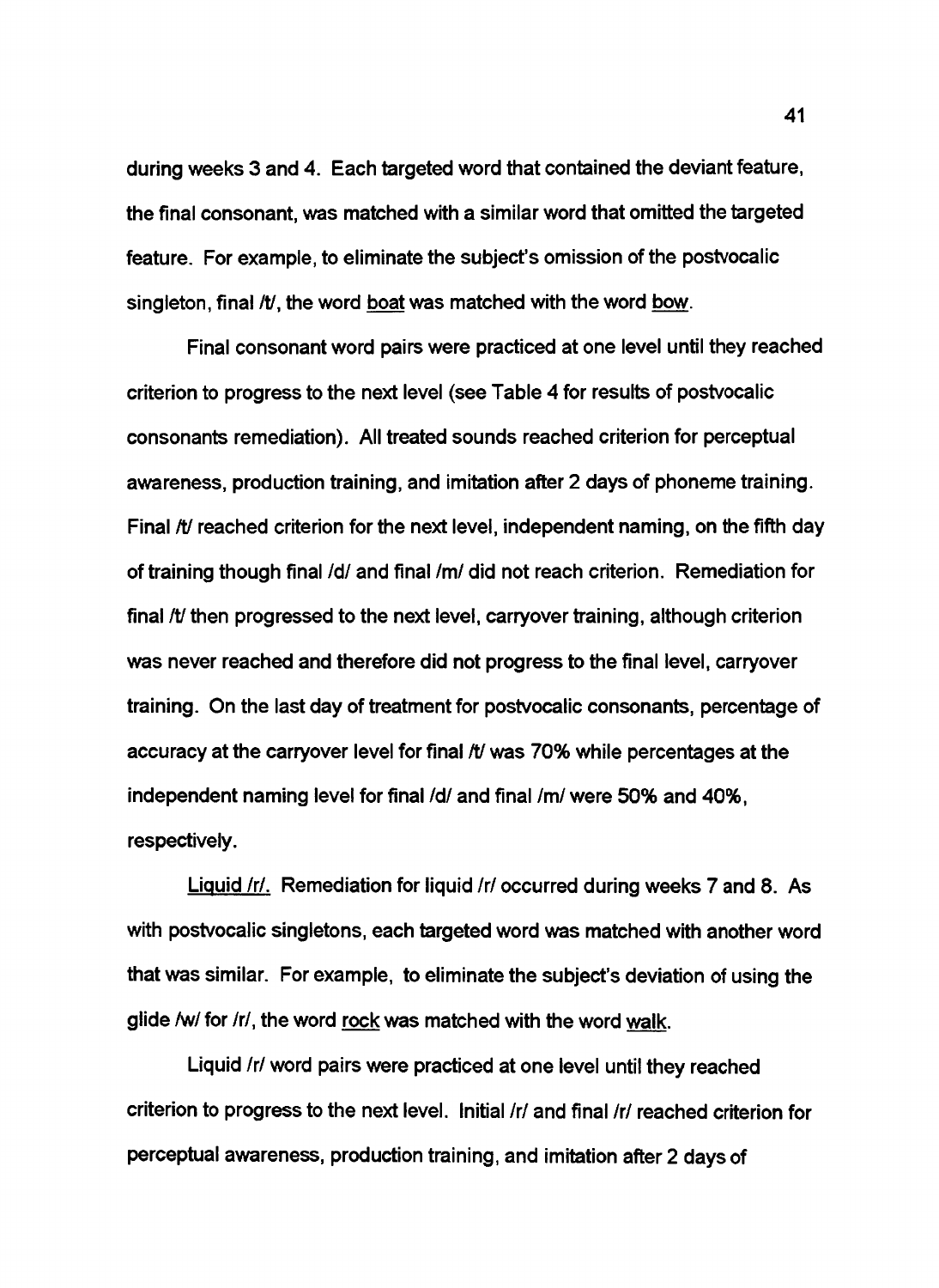## Table 4

## Results of Contrasting Pairs Treatment for Postvocalic Consonants

|                                         | Session subject reached criterion |           |             |  |
|-----------------------------------------|-----------------------------------|-----------|-------------|--|
| Levels (criterion for movement)         | Final /t/                         | Final /d/ | Final $/m/$ |  |
| Perceptual awareness (100% in 3 trials) | 1                                 | 2         | 3           |  |
| Production training (90% in 10 trials)  | 1                                 | 2         | 3           |  |
| Imitation (90% in 20 trials)            | $\mathbf{2}$                      | 3         | 4           |  |
| Independent naming (90% in 20 trials)   | 5                                 |           |             |  |
| Carryover training (90% in 20 trials)   |                                   |           |             |  |

Note. There were a total of six sessions in which criterion could be reached. No session number was recorded when criterion was not reached.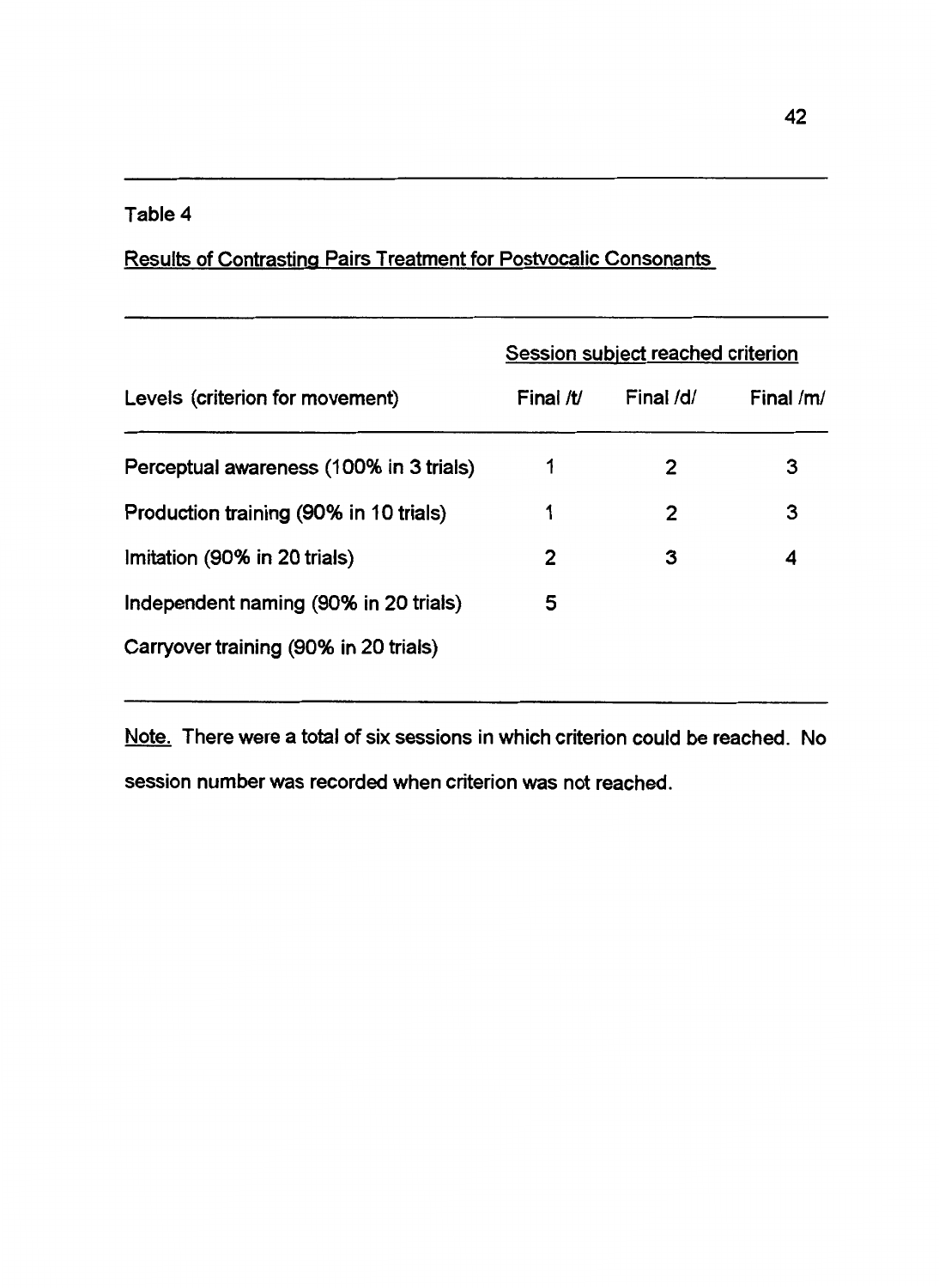phoneme training while initial /tr/ required 3 days of training (see Table 5 for results of liquid /r/ remediation). Initial /tr/ did not reach criterion for independent naming although initial *Ir/* and final *Ir/* reached criterion on the fourth day of training. Remediation then progressed to carryover training although criterion was not reached at this level and did not progress to the carryover training level. On the last day of treatment for liquid /r/, percentage of accuracy at the carryover level for initial /r/ was 55% and 75% for final *Ir/* while initial /tr/ reached 40% at the independent naming level.

### Treatment Effectiveness Results

Treatment effectiveness was measured in this descriptive study by using multiple baselines across behaviors with an alternating treatment design to answer the primary research question: Is there a clinically significant difference between the effectiveness of the cycling approach and the minimal pairs approach in treating a child with phonological disorders? Phonological deviation measurements were taken at pretest, half way through the study, and at posttest to compare percentage of occurrence for the four targeted patterns (liquid /I/, consonant sequences/stridents, postvocalic singletons, and liquid */rf)*  and the two control patterns (glides and velars).

The percent of change between the pre- and posttest scores indicated that three of the four targeted patterns improved. Specifically, improvements were noted for postvocalic singletons (8%), consonant sequences/stridents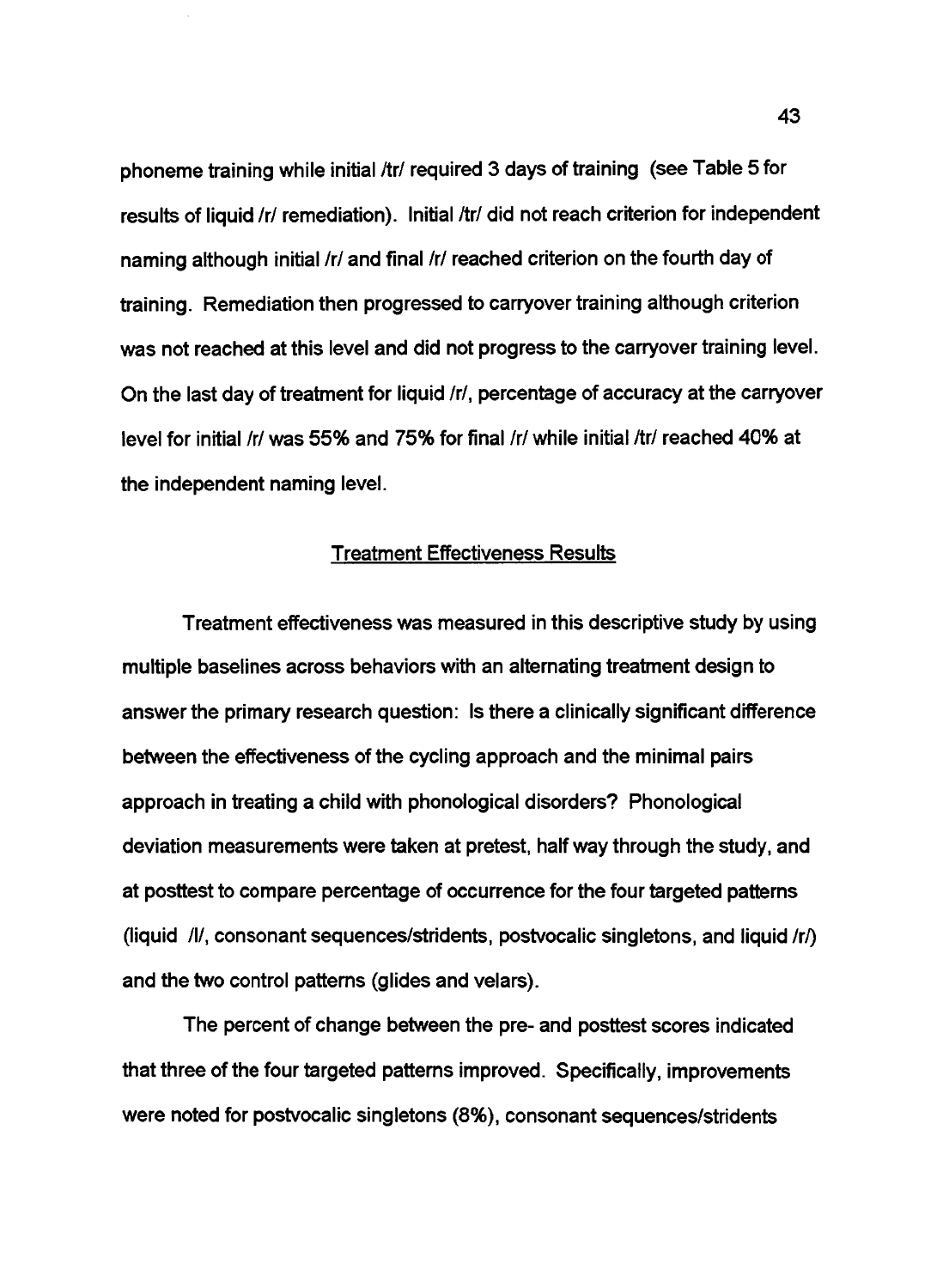## Table 5

## Results of Contrasting Pairs Treatment for Liquid /r/

|                                         | Session subject reached criterion |              |              |  |
|-----------------------------------------|-----------------------------------|--------------|--------------|--|
| Levels (criterion for movement)         | Initial /r/                       | Final /r/    | Initial /tr/ |  |
| Perceptual awareness (100% in 3 trials) | 1                                 | $\mathbf{2}$ | 3            |  |
| Production training (90% in 10 trials)  | 1                                 | 2            | 4            |  |
| Imitation (90% in 20 trials)            | 2                                 | 3            | 5            |  |
| Independent naming (90% in 20 trials)   | 4                                 | 4            |              |  |
| Carryover training (90% in 20 trials)   |                                   |              |              |  |

Note. There were a total of six sessions in which criterion could be reached. No session number was recorded when criterion was not reached.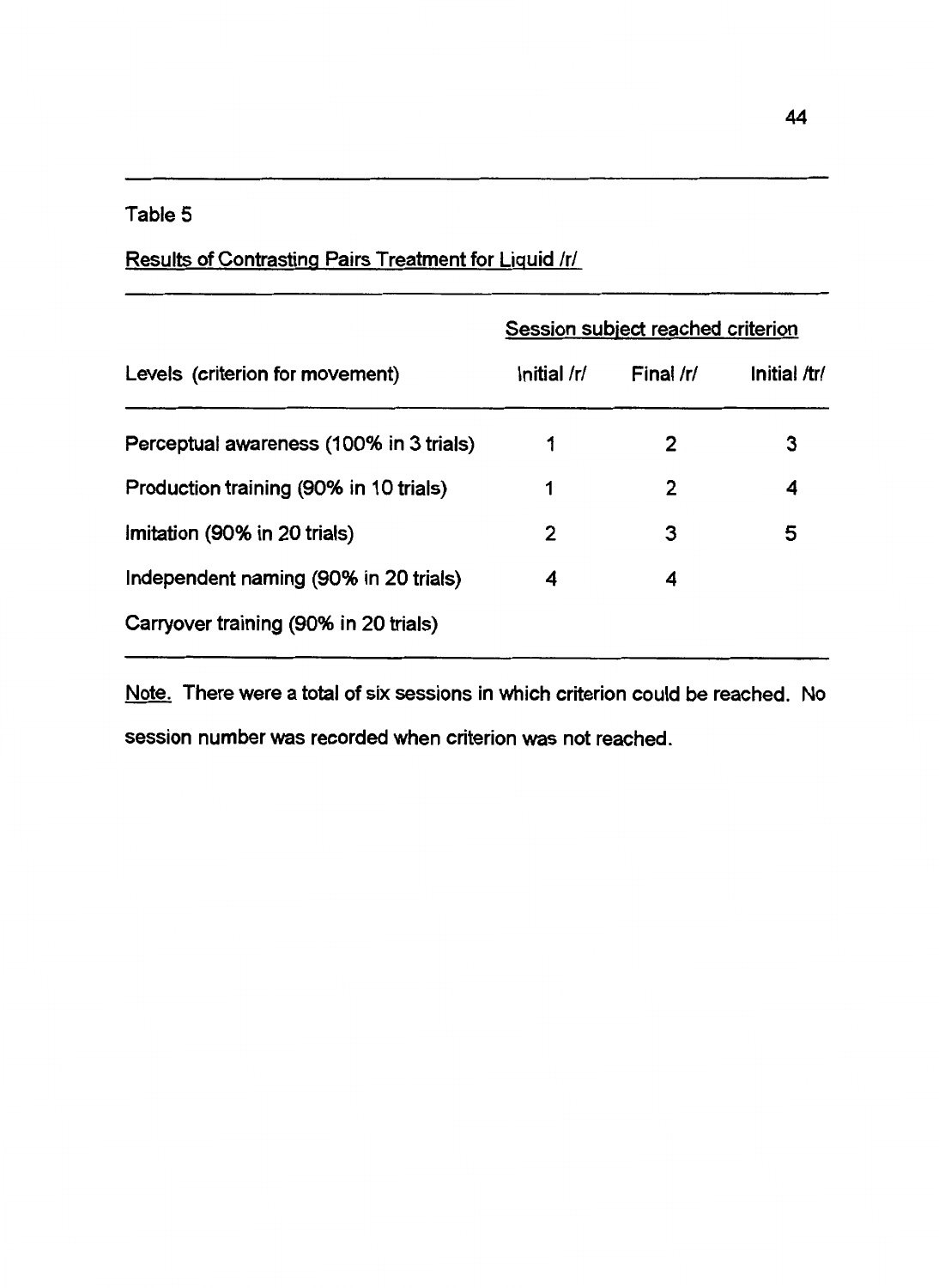(14% and 25%, respectively), and liquid /r/ (17%) as displayed in Table 6. Results for the fourth targeted pattern, liquid /I/, indicated no improvement at posttest. Posttest results of the control patterns showed that glides improved by 78% while the usage of velars worsened by -14%. The average phonological deviation score for all pattern deviations improved at the midway measure and at posttest by 19%. The severity interval improved from profound to severe at the midway measure where it remained at posttest. It should be noted that all target patterns were occurring over 40% on the posttest APP-R.

In comparing pre-and posttest results between treatment methods, target patterns showed clinically significant improvement for both approaches. Deviations treated by the cycling approach improved for consonant sequences/stridents (14%/25%), although liquid /I/ showed no improvement. Deviations treated by the minimal pairs approach improved for both postvocalic singletons (8%) and for liquid /r/ (17%).

### Generalization Results

The generalization effect of treatment was measured by eliciting probe words from the subject to answer the secondary research question: Do the phonological cycling and/or the minimal pairs treatment approaches result in generalization of treated sounds in a targeted pattern to untrained words containing the treated sounds and to untreated sounds/sound contexts in the same phonological pattern? Probes were administered at pre- and posttest and every 2 weeks by eliciting three untrained words and three words with untreated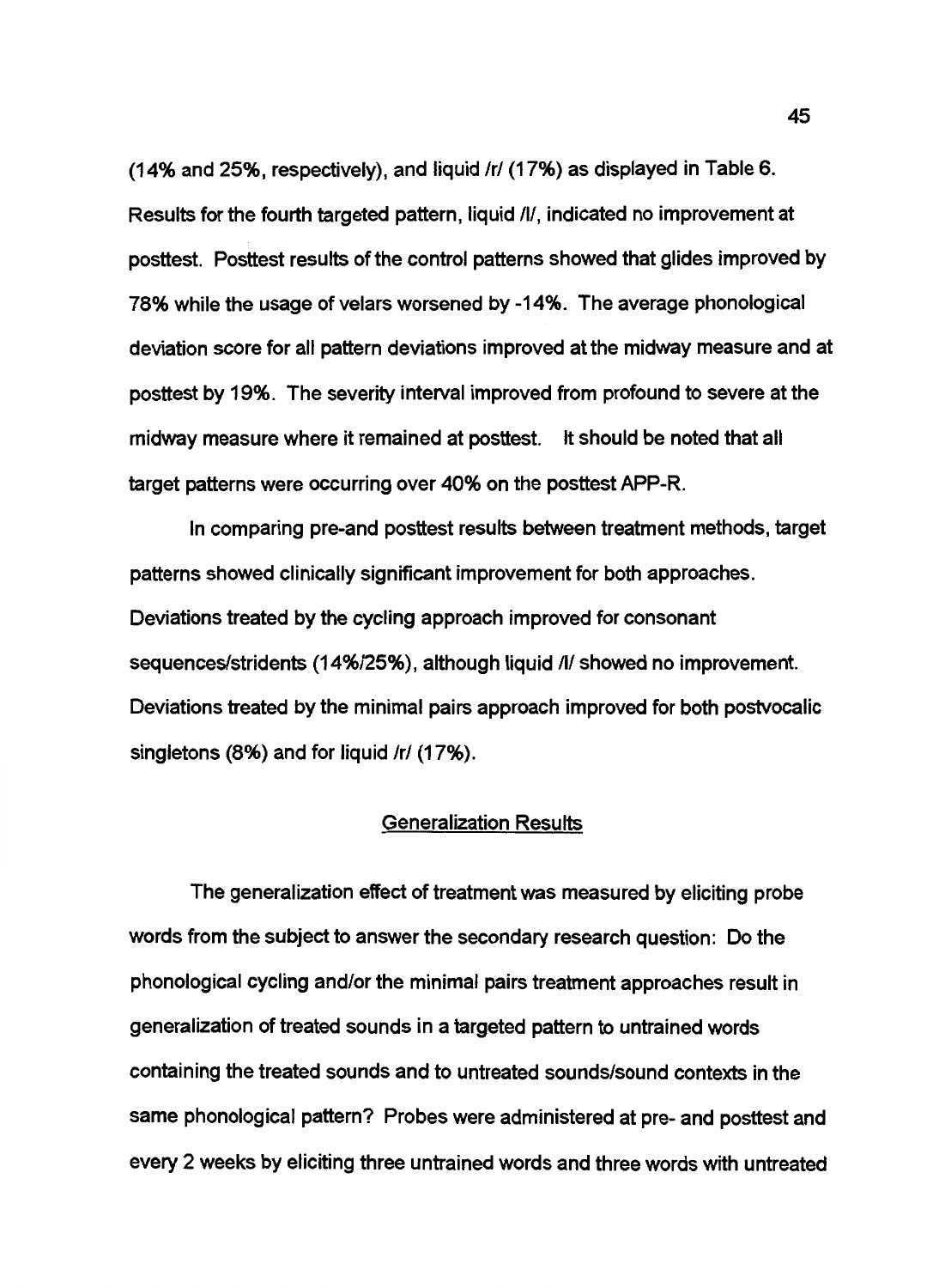## Table 6

## Summary and Analysis of APP-R Results

|                            | Percentage of occurrence |        |                 |         | Change               |  |
|----------------------------|--------------------------|--------|-----------------|---------|----------------------|--|
| <b>Pattern deviations</b>  | Pretest                  |        | Midway Posttest | Amounta | Percent <sup>b</sup> |  |
| Syllable reduction         | 21                       | 5      | 5               | $-16$   | 76%                  |  |
| Prevocalic singletons      | 20                       | 11     | 9               | $-11$   | 55%                  |  |
| Postvocalic singletons     | 74                       | 61     | 68              | -6      | 8%                   |  |
| <b>Consonant sequences</b> | 105                      | 100    | 90              | $-15$   | 14%                  |  |
| <b>Stridents</b>           | 65                       | 63     | 49              | $-16$   | 25%                  |  |
| <b>Velars</b>              | 86                       | 95     | 100             | $+14$   | $-16%$               |  |
| Liquid /l/                 | 82                       | 82     | 82              | 0       | 0%                   |  |
| Liquid /r/                 | 52                       | 43     | 43              | -9      | 17%                  |  |
| <b>Nasals</b>              | 26                       | 21     | 32              | $+6$    | $-23%$               |  |
| <b>Glides</b>              | 90                       | 30     | 20              | $-70$   | 78%                  |  |
| Average deviations         | 62                       | 51     | 50              | $-12$   | 19%                  |  |
| Severity interval          | profound                 | severe | severe          |         |                      |  |

Note. Pre- and posttest results were compared to determine the amount of change and the percent of change. aDecrease (-) indicates improvement in percentage of occurrence. bDecrease (-) indicates increase in percentage of occurrence of deviations and increase indicates improvement.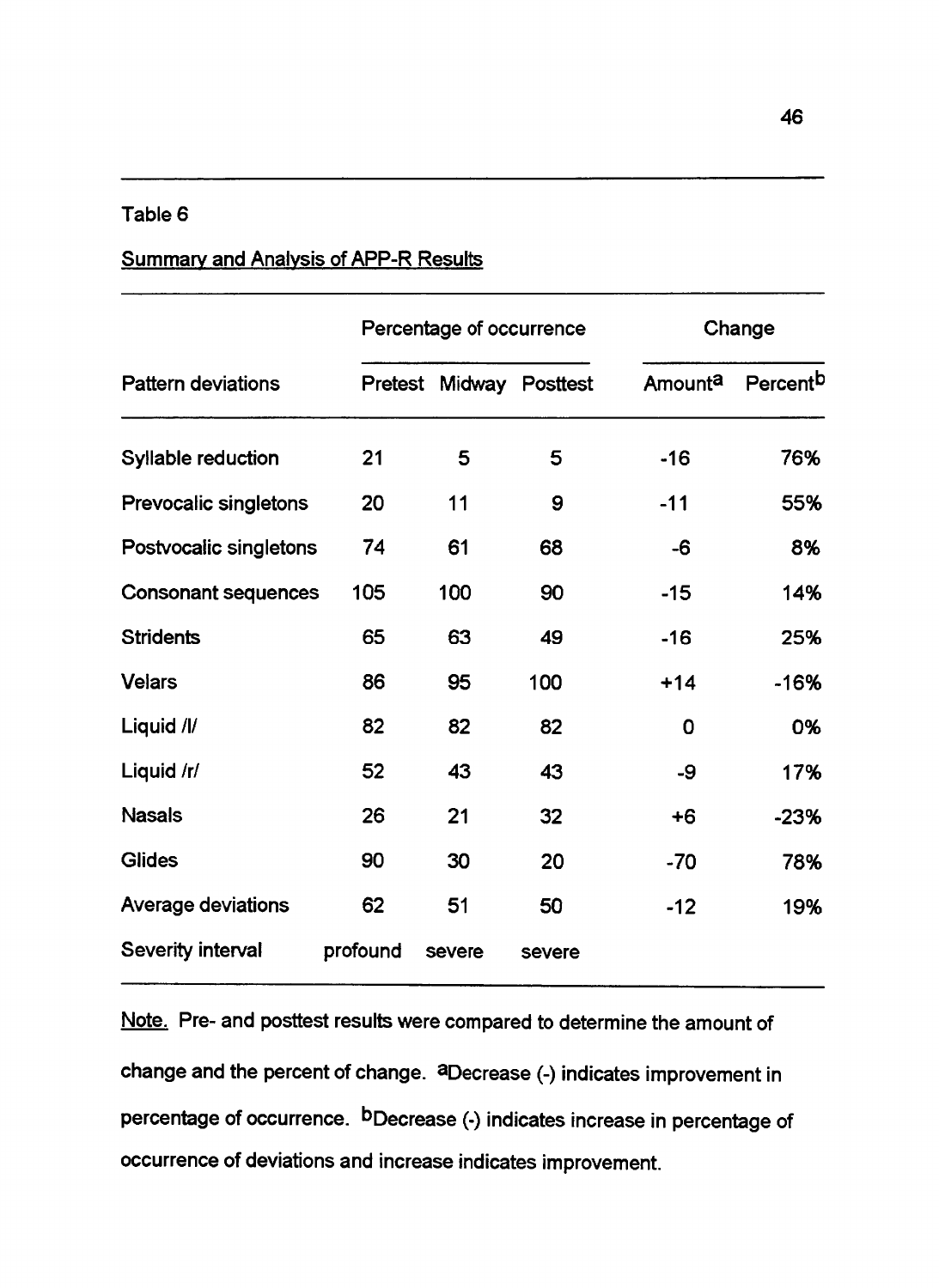sounds/sound contexts for each targeted pattern (see Appendix 8 for a list of probes). Results of generalization probes are displayed in Table 7.

### Probes for Phonological Cycling

The phonological cycling approach was used for liquid /I/ and consonant sequences/stridents in both Cycle I and Cycle II . Probes indicated that the subject generalized consonant sequences/stridents, but not liquid /I/.

Liquid /I/. Pretest scores for /I/ were 0% for untrained words and untreated sounds. Subsequent probing showed that no generalization occurred in liquid /I/. Some improvement was noted after Cycle I, but the percentages dropped back to zero after Cycle II.

Consonant seguences/stridents. Pretest scores for consonant sequences/stridents were also 0% for untrained words and untreated sounds. Subsequent probing showed that no generalization occurred in the untreated initial sound /sw/. Generalization to untrained words occurred after training in Cycle I (30%), dropped slightly after 2 weeks (20%), and improved sharply after Cycle II (60%) where it remained through the posttest.

### Probes for Minimal Pairs

Minimal pairs were used to treat postvocalic consonants for 2 weeks and liquid *Ir/* for 2 weeks. Probes indicated that the subject generalized both deviant patterns.

Postvocalic Singletons. Pretest scores for postvocalic singletons were 0% for untrained words and 30% for untreated sounds. Subsequent probing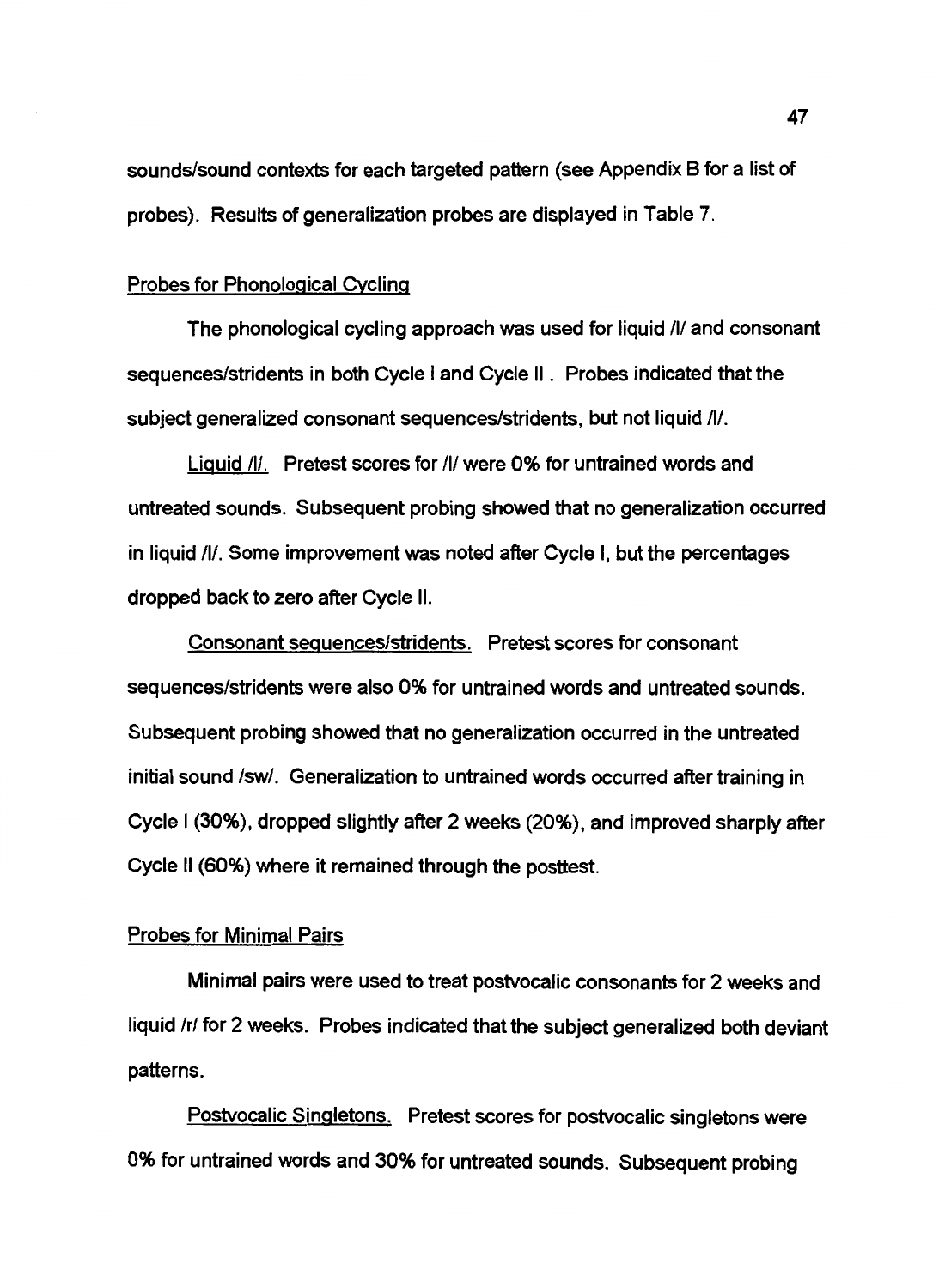### Table 7

## Results of Probing for Generalization

|                                      | Percent of probe words produced correctly |     |                                                                                 |     |     |     |
|--------------------------------------|-------------------------------------------|-----|---------------------------------------------------------------------------------|-----|-----|-----|
| Deviation                            | <b>Pretest</b>                            |     | Cycle   Minimal pairs <sup>a</sup> Cycle    Minimal pairs <sup>b</sup> Posttest |     |     |     |
| Liquid /l/                           |                                           |     |                                                                                 |     |     |     |
| <b>Words</b>                         | 0%                                        | 10% | 15%                                                                             | 0%  | 0%  | 0%  |
| Sounds                               | 0%                                        | 0%  | 0%                                                                              | 0%  | 0%  | 0%  |
| <b>Consonant sequences/stridents</b> |                                           |     |                                                                                 |     |     |     |
| <b>Words</b>                         | 0%                                        | 30% | 20%                                                                             | 60% | 60% | 60% |
| Sounds                               | 0%                                        | 0%  | 0%                                                                              | 0%  | 0%  | 0%  |
| Postvocalic consonants               |                                           |     |                                                                                 |     |     |     |
| <b>Words</b>                         | 0%                                        | 0%  | 0%                                                                              | 0%  | 0%  | 0%  |
| Sounds                               | 30%                                       | 40% | 60%                                                                             | 75% | 80% | 80% |
| Liquid /r/                           |                                           |     |                                                                                 |     |     |     |
| <b>Words</b>                         | 50%                                       | 50% | 60%                                                                             | 50% | 75% | 75% |
| Sounds                               | 50%                                       | 50% | 50%                                                                             | 50% | 60% | 70% |
|                                      |                                           |     |                                                                                 |     |     |     |

Note. Words are untrained words. Sounds are untreated sounds/sound contexts. All probe words were elicited at pretest, at the end of each of the four treatment approaches, and at posttest. <sup>apostvocalic</sup> consonants treatment. b<sub>Liquid</sub> /r/ treatment.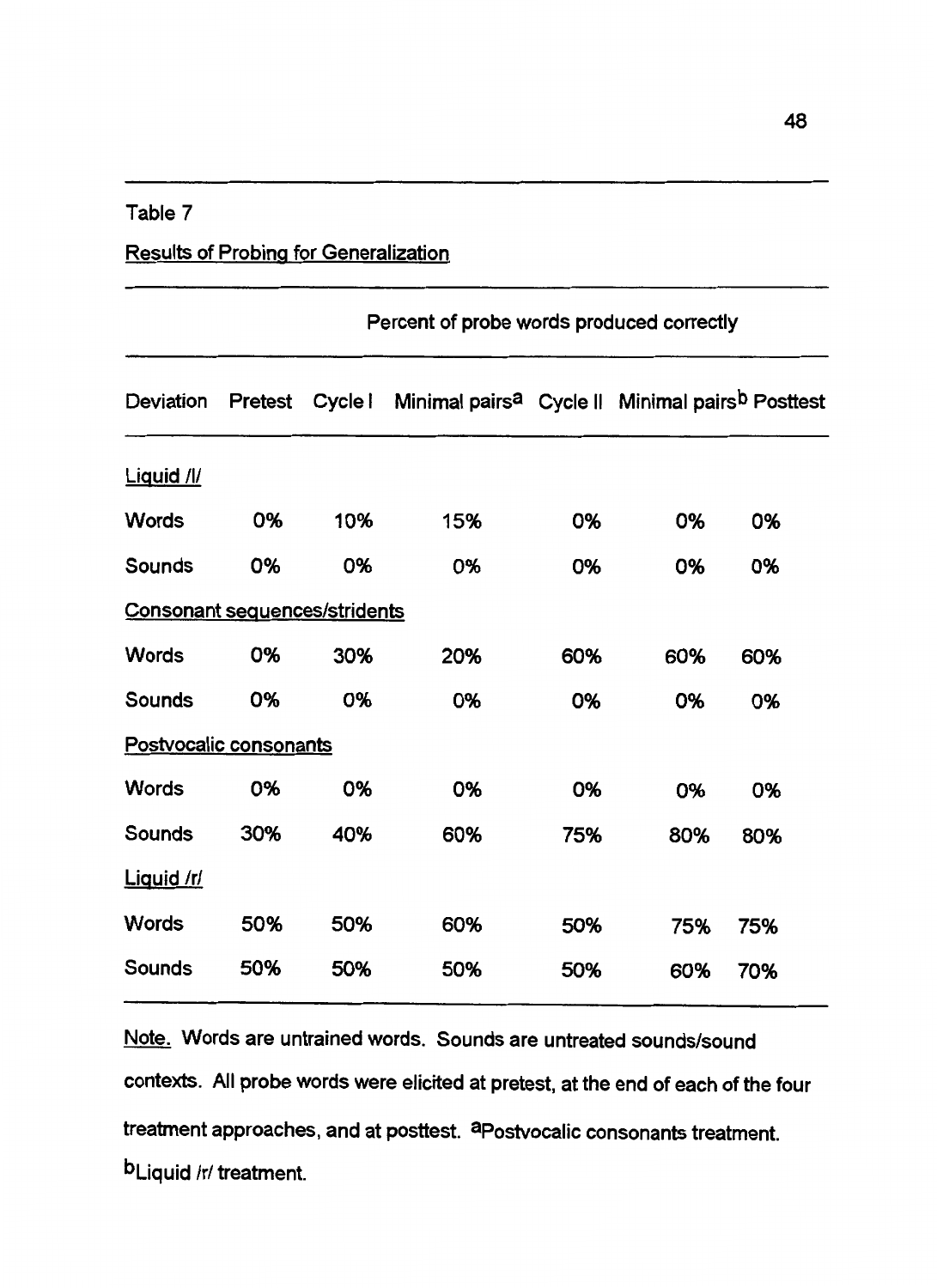showed that no generalization occurred in the untrained words. Percentages for the untreated sound, final  $/n/$ , gradually improved from a pretest score of 30% up to 80% at posttest, indicating that the subject generalized postvocalic consonant untreated sounds.

Liquid /r/. Pretest scores for *Ir/* were 50% for both untrained words and untreated sounds. Before the subject was treated for liquid /r/, probes indicated a temporary improvement in untrained words (60%). After treatment for liquid /r/, the subject improved to 75% where she remained at posttest. Improvement in the untreated sound (medial /r/) was not evident until after liquid *Ir/* training (60%) and another increase at posttest (70%). These posttest results (75% for untrained words and 70% for untreated sounds) indicated generalization for this subject in liquid /r/.

### Discussion

Overall, the subject in this study demonstrated improvement in her phonological system over the course of treatment for targeted phonological patterns as indicated by pre- and posttest scores of the APP-R. Generalization probes indicated some generalization occurred to untrained words and untreated sounds/sound contexts in the same phonological pattern. In discussing the results of this study, the two hypotheses, treatment effectiveness and treatment generalization, are addressed first followed by discussion of experimental control.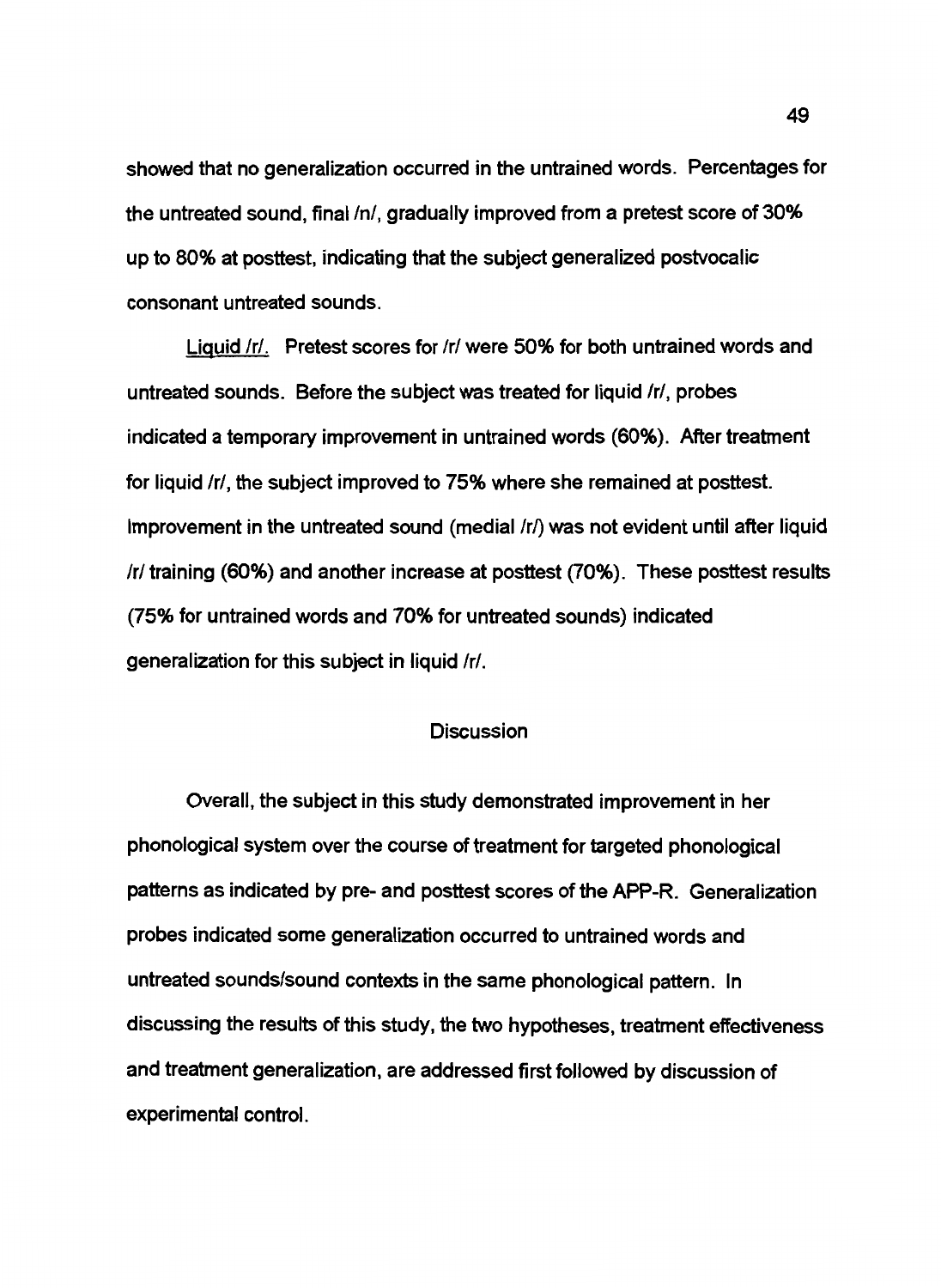#### Treatment Effectiveness

Multiple baseline measurements for this study indicate that both treatment methods, phonological cycling and minimal pairs, were effective for this subject. Improvement may have been affected by the parental support offered to this subject at home. These results support those of Tyler et al. (1987), whose study compared the same two phonologically-based treatment approaches and included a home program. Tyler et al. (1987) found that both procedures were effective in facilitating the suppression of the subjects' treated phonological deviations.

Another comparative study of the two approaches included a home program, but very little change was reported in similar targeted phonological patterns (liquid /I/, liquid /r/, consonant sequences/stridents, and velars) for a 4 year, 6-month old male (Royer, 1995). The reason for this discrepancy is not clear, although it could be maturation of the subject in the present study even though she was one year younger than Royer's subject. Maturation of a normal phonological system is not dependent on chronological age, but on the readiness of the child's system to change. The parental support may have been less involved than the support given in this study.

### Effectiveness of the Phonological Cycling Approach

Targeted patterns treated with the cycling approach in this study improved for consonant sequences/stridents while liquid /I/ indicated no improvement. Based on these results, it can be said that for this subject, 50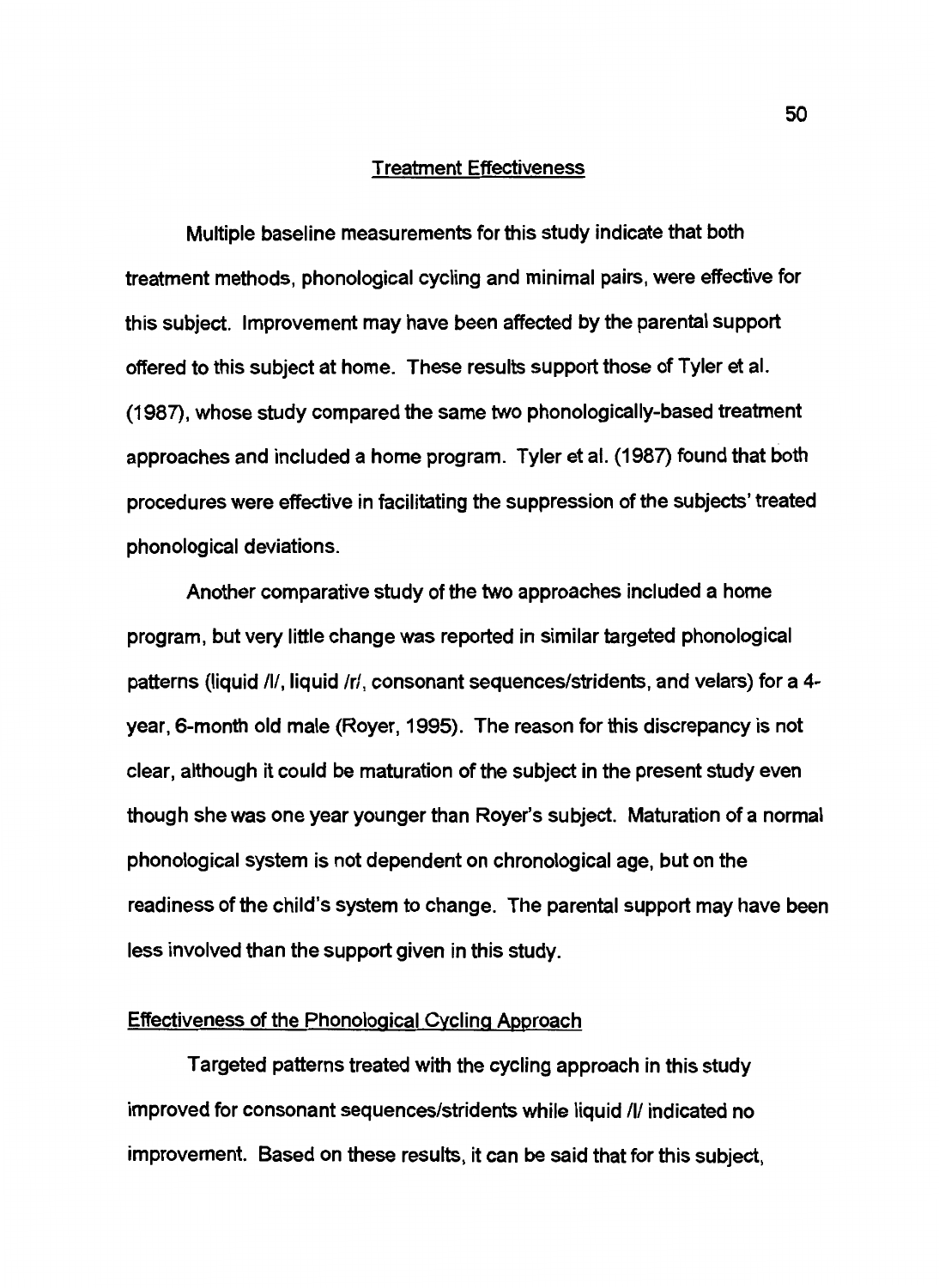phonological cycling was effective for consonant sequences/stridents, but not for liquid /I/. Reasons for this inconsistency are uncertain although it is possible to speculate why improvements were noted for consonant sequences/stridents and not for liquid /I/ by examining normal phonological development and individual differences.

Liquid /I/. Liquid /I/ may not have improved because it is a later developing pattern although Hodson and Paden (1991) recommended including liquid /I/ in early cycles. There may have been insufficient treatment for this later-developing pattern considering that only 2 weeks of treatment for /I/ were completed. A treatment cycle, as defined by Hodson and Paden, is considerably longer than 2 weeks, often approaching 9 to 15 weeks in length. More time in the cycle allows children time to acquire their phonological system gradually. For the purposes of this study, however, only 8 weeks elapsed throughout this study not allowing time for the subject to internalize newly learned patterns or to return to original target patterns months later.

These speculations are supported by Royer's (1995) subject whose liquid /I/ deviation scores on the APP-R remained at 100% throughout the 8 week study. Support is also offered by Gordon-Brannan et al. (1992) whose subject's pretest APP-R score for liquid /I/ (100%) improved significantly at posttest (9%), but only after 2 years of remediation suggesting that liquid /I/ took time to emerge for this subject. Another factor that may have assisted Gordon-Brannan et al.'s subject was arranging remediation once a week instead of meeting 3 days a week as in this current study and in Royer's (1995) study.

51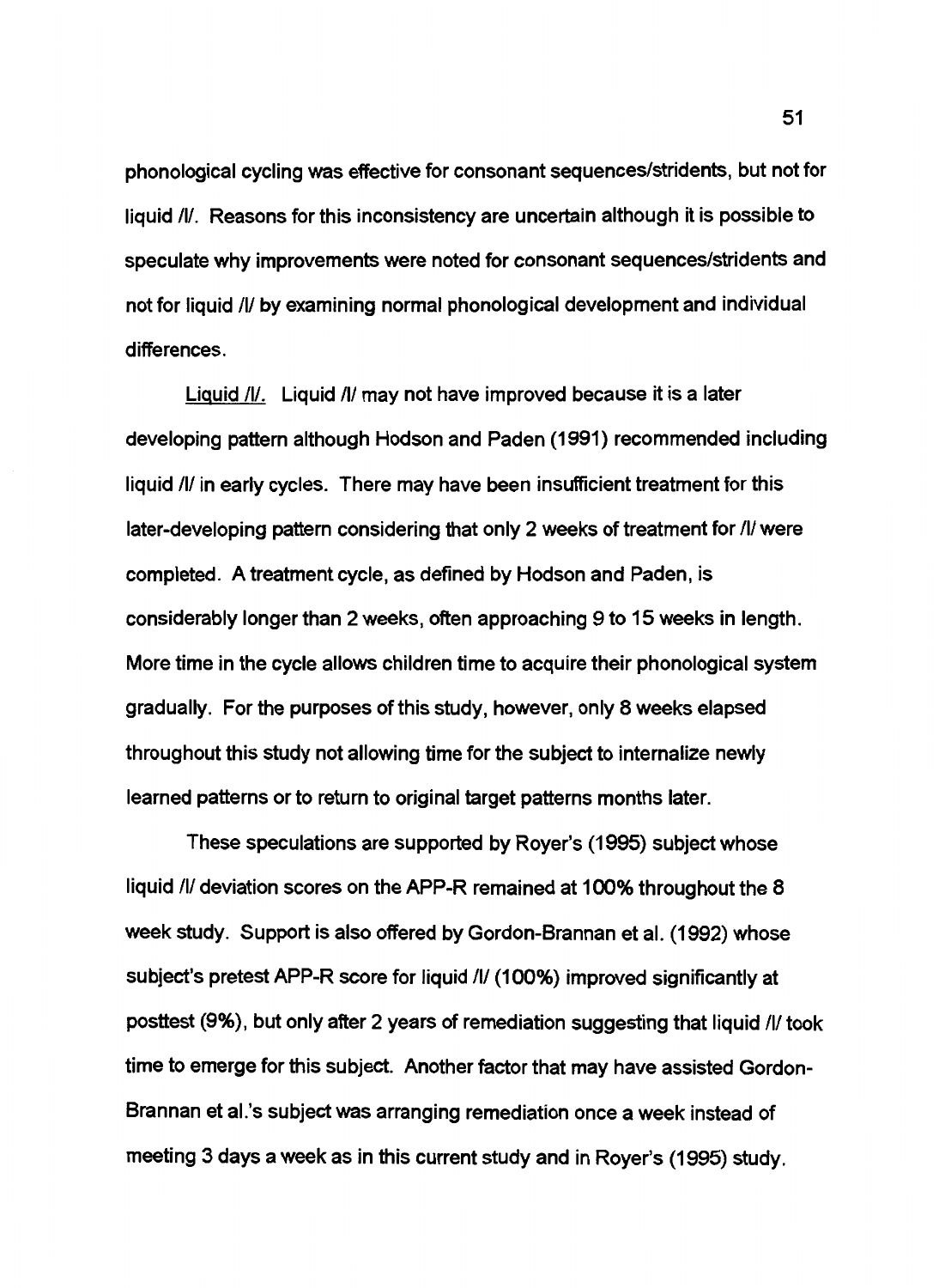Weekly meetings give subjects more overall time to improve their deviant patterns.

Consonant seguences/stridents. Consonant sequences/stridents may have improved because they are earlier developing patterns. Targeting these two patterns (consonant sequences and stridents) as one pattern (consonant sequences/stridents) facilitates emergence, especially when the subject substitutes stops for stridents as was the case in this study (Hodson & Paden, 1991). Therefore, this pattern may have had an advantage over liquid /l/ because it is earlier developing and is easier to facilitate.

Tyler et al. (1987) also reported improvement for one subject when targeting consonant sequence/stridents using the cycling approach. Over a 3 week period of training for initial /sn/ and /sp/, their 4:1 subject improved from a pretest deficiency score of 98% to 67% after the 3-week treatment evoking the possibility that this pattern was easily facilitated for this subject. This pattern was not facilitated, however, for Royer's (1995) subject whose posttest results (93%/60%) were worse than at pretest (90%/58%).

### Effectiveness of the Minimal Pairs Approach

Targeted patterns treated with the minimal pairs approach in this study improved for both postvocalic singletons and liquid /r/ although the improvement in postvocalic singletons was less than liquid /r/. Based on these results, it can be said that for this subject, minimal pairs was effective for both patterns, but was more effective for liquid /r/ than for postvocalic singletons. Unlike the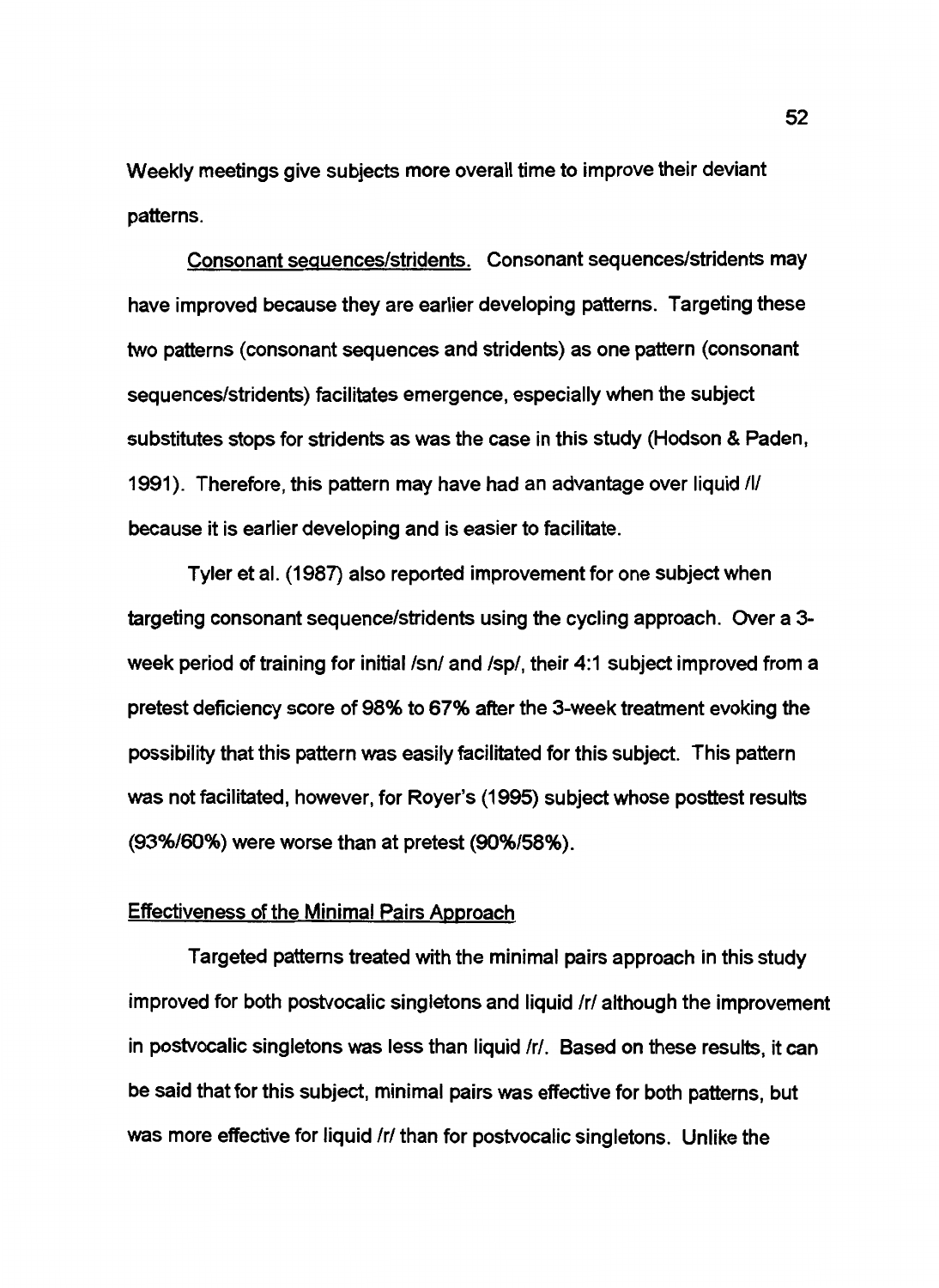cycling approach, it is more difficult to speculate why liquid /r/ improved more than postvocalic singletons when this is opposite from expected results according to normal phonological development where postvocalic singletons usually emerge in children's utterances before liquid /r/. This exception from normal development, where some later sounds are produced before some earlier sounds, has been referred to as chronological mismatch (Hodson & Paden, 1991).

Postvocalic Singletons. As an early developing pattern, postvocalic singletons were expected to improve as was evident with consonant sequence/stridents. Although postvocalic singletons did improve for this subject, the improvement was less than for the later developing liquid /r/ that was treated with a minimal pairs approach. This could be due to the higher pretest scores of postvocalic singletons (74%) as compared to liquid /r/ (52%) suggesting that postvocalic singletons were more deviant for this subject, despite normal phonological developmental studies stating that postvocalic singletons usually resolve before liquid /r/. This higher score suggests remediation will take more than time to develop, certainly more than the 6 sessions allowed in this study. In fact, it took 4 sessions for the subject to complete the imitation level leaving only 2 sessions to pass criterion for independent naming. The design of minimal pairs, to continue at a level until criterion is reached, may have been a detrimental factor for this subject's final consonant deletions.

These findings were compatible with those of Weiner (1981) though his 2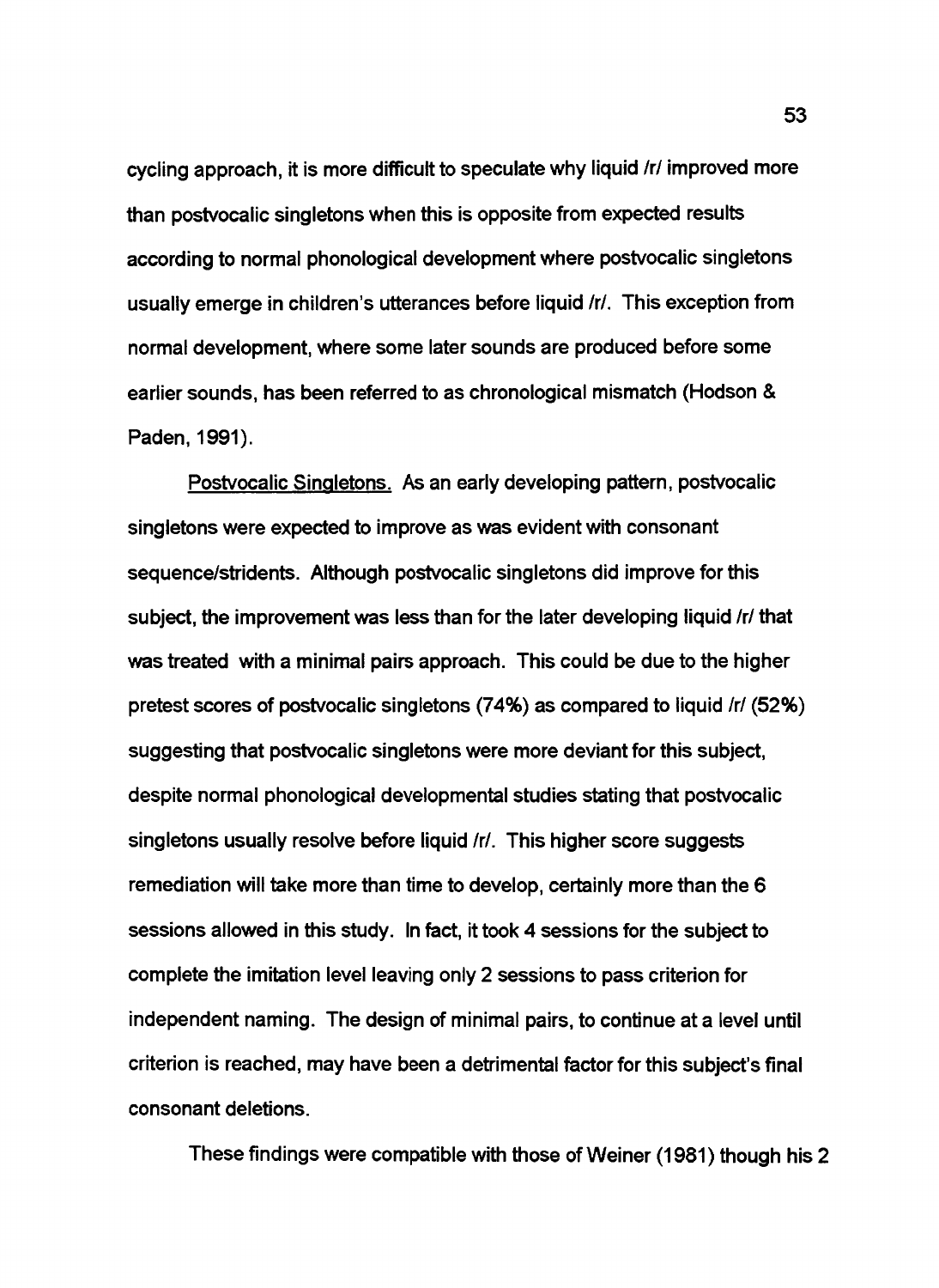subjects were considerably more successful in remediating deviant postvocalic singletons during minimal pairs treatment. Subject A, age 4:10, demonstrated final consonant deletion at pretest in 95% of his responses that decreased to 10% after 6 sessions. Pretest scores for subject B, 4:4, indicated 100% final consonant deletion which dropped to 0% after 14 sessions. For these subjects, minimal pairs treatment was effective in treating postvocalic consonants, although it should be noted that the subjects were older than the subject for this study and may have been more emotionally mature to accept and change their deviant patterns. The subject for this current study did not appear to hear the difference between the minimal word pairs in her own productions.

Liquid /r/. As a later developing pattern, liquid /r/ was not expected to improve significantly especially when compared to the early developing postvocalic singletons. It may be important to note that liquid /r/ was already emerging in the subject's phonological system as was evidenced in her pretest scores and may have improved without treatment. The subject immediately imitated a liquid /r/ word and could hear the difference in her own productions offering more support to its emergence into her phonological system.

These speculations support the improvement in liquid /r/ for this subject, but do not explain why the pattern was emerging before other earlier developing patterns. It could be attributed to individual differences in phonological development. The subject in Gordon-Brannan et al. (1992) was more typical for phonologically delayed children. His pretest scores for liquid /r/ were 100% and decreased to 81 % after 2 years of treatment.

54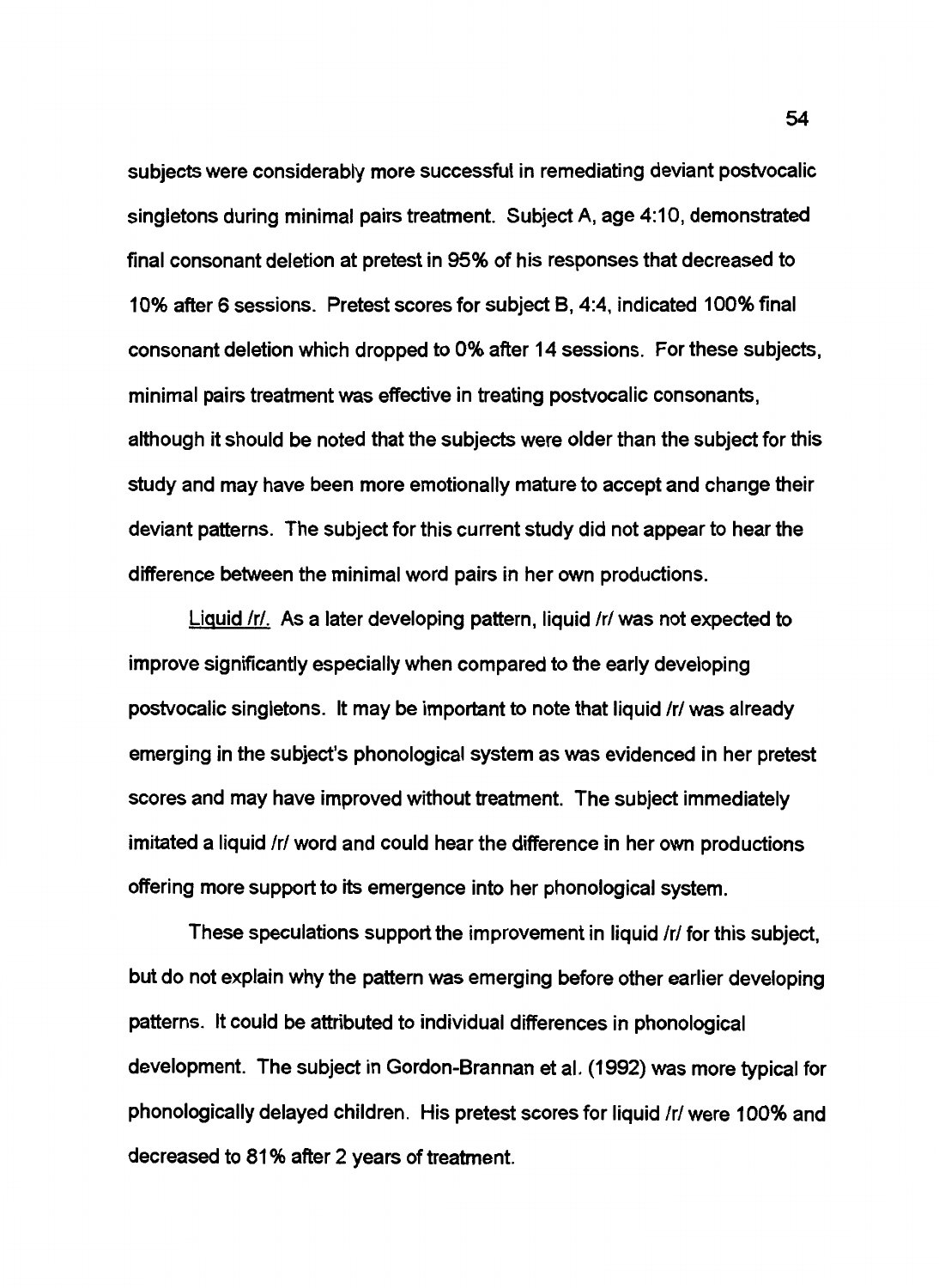### Treatment Generalization

In support of phonological remediation, it was expected that generalization would occur to all untrained words and untreated sounds/sound contexts in the same phonological pattern. In this study, generalization probes indicate that some generalization occurred for this subject in both treatment methods, phonological cycling and minimal pairs. Specifically, probes indicate that for this subject, generalization occurred in three of the four targeted patterns: consonant sequences/stridents, postvocalic consonants, and liquid /r/. There was no evidence of generalization for liquid /I/. Consonant sequences/stridents generalized to untrained words but not sounds/sound contexts, while postvocalic consonants showed the opposite pattern by generalizing to untrained sounds/sound contexts and not untrained words. Liquid /r/ successfully generalized to both untrained words and untreated sounds/sound contexts. These results indicate that for this subject, generalization did not occur in all expected contexts. Given time for these newly learned patterns to be incorporated into the phonological system, however, generalization may have occurred. The time line of this study of 8 weeks, may have prevented the subject from fully benefiting from phonological remediation.

Another comparative study reported generalization occurred for untreated sounds in all target patterns for 4 subjects (Tyler et al., 1987). The reason for successful generalization for Tyler et al. could be because each subject in their study received treatment over a longer time. Also, they did not use an

55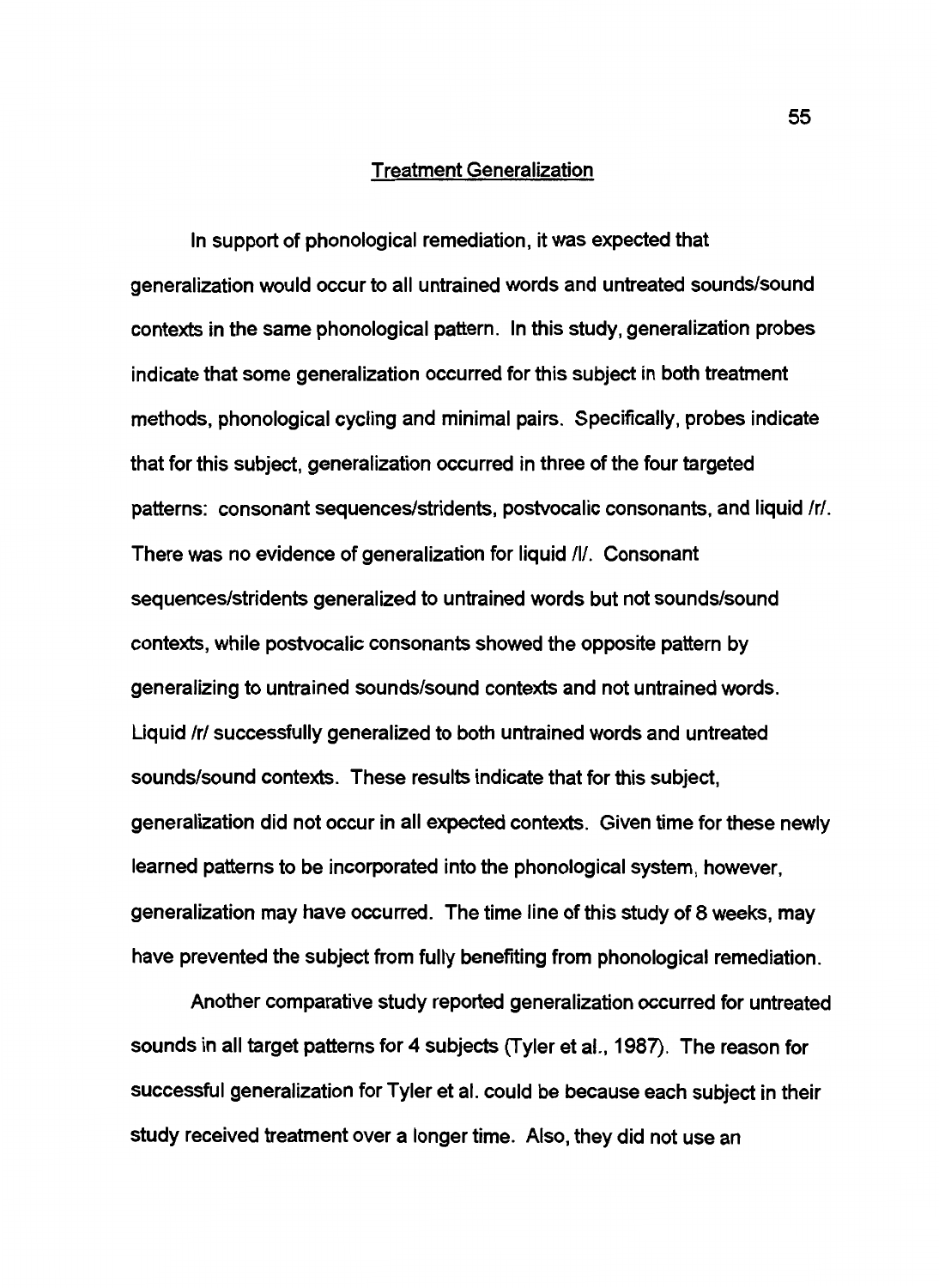alternating treatment design. Each subject received either minimal pairs or phonological cycling treatment instead of alternating treatment on the same subject as occurred in this current study.

Royer's (1995) study, although similar in design, does not support the results of this current study. While Royer's subject also displayed generalization for consonant sequences/stridents after treatment, no other target pattern showed generalization to untrained words or untreated sounds/sound contexts in the same phonological pattern. Also, the subject in Royer's study showed minimal improvement in his phonological deviancy score on the APP-R from pretest (58%) to posttest (57%) while the subject for this study made clinically significant improvements (from 62% to 50%). Possible reasons for the different results between the two studies include individual and maturation differences.

### Generalization in Phonological Cycling

Generalization probes for target patterns treated with phonological cycling indicated considerable generalization to untrained words for consonant sequences/stridents while none occurred in the untreated initial sound /sw/. This sound combination proved difficult for this subject which may reflect her initial problems with glides. Perhaps generalization would have occurred on consonant sequences not probed.

No generalization occurred for liquid /I/ for this subject in untrained words or untreated sound/sound contexts, accurately reflecting her APP-R scores that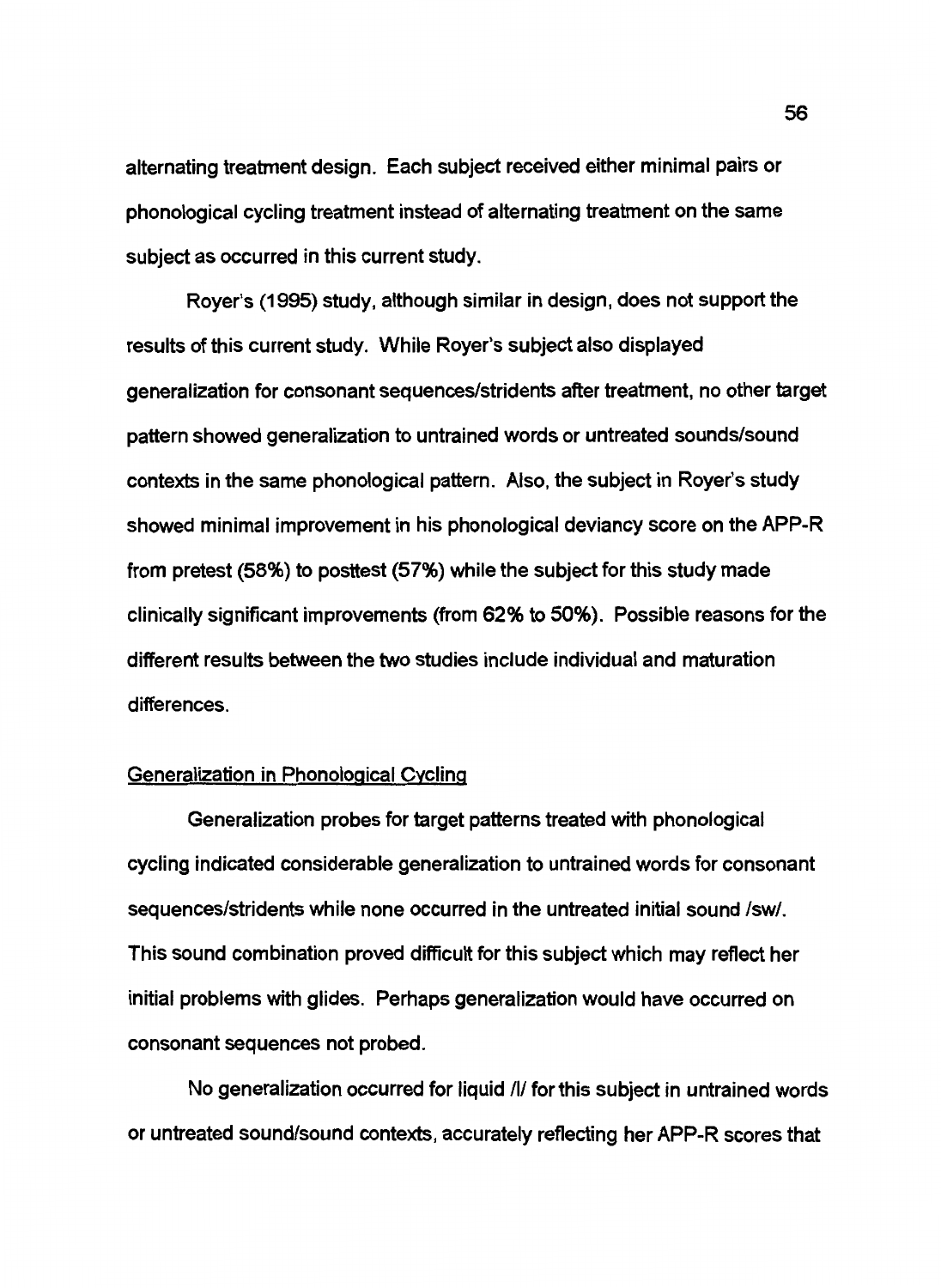indicated no improvement at posttest. For this subject, liquid /I/ was stimulable in CV words/sounds (e.g., lie,) but she was not successful with CVC words (e.g., lion).

### Generalization in Minimal Pairs

Generalization probes for target patterns treated with minimal pairs indicated the subject did generalize postvocalic consonants to untrained sounds/sound contexts but not to untrained words. The untreated sound, final In/, was easily facilitated because the nasal /n/ was easy for this client to produce in all positions. This successful generalization in untreated sounds may have helped the percentage of improvement in posttest APP-R scores (8%) for postvocalic singletons. Exhibiting no generalization in the untrained words may have been due to the subject's difficulty in hearing the difference between minimal word pairs in her own productions. This continued difficulty corresponds with her postvocalic singletons posttest scores (68%) indicating a need to continue remediation.

Generalization for this subject was most successful with liquid /r/ where generalization occurred in both untrained words and untreated sound contexts. This success is reflected in the percentage of improvement (17%) for liquid /r/ at posttest and supports the evidence of her initial readiness to incorporate the sound into her phonological system.

These results do not agree with the findings of Saben and lngham's (1991) study whose 2 subjects did not generalize minimal pair treatment to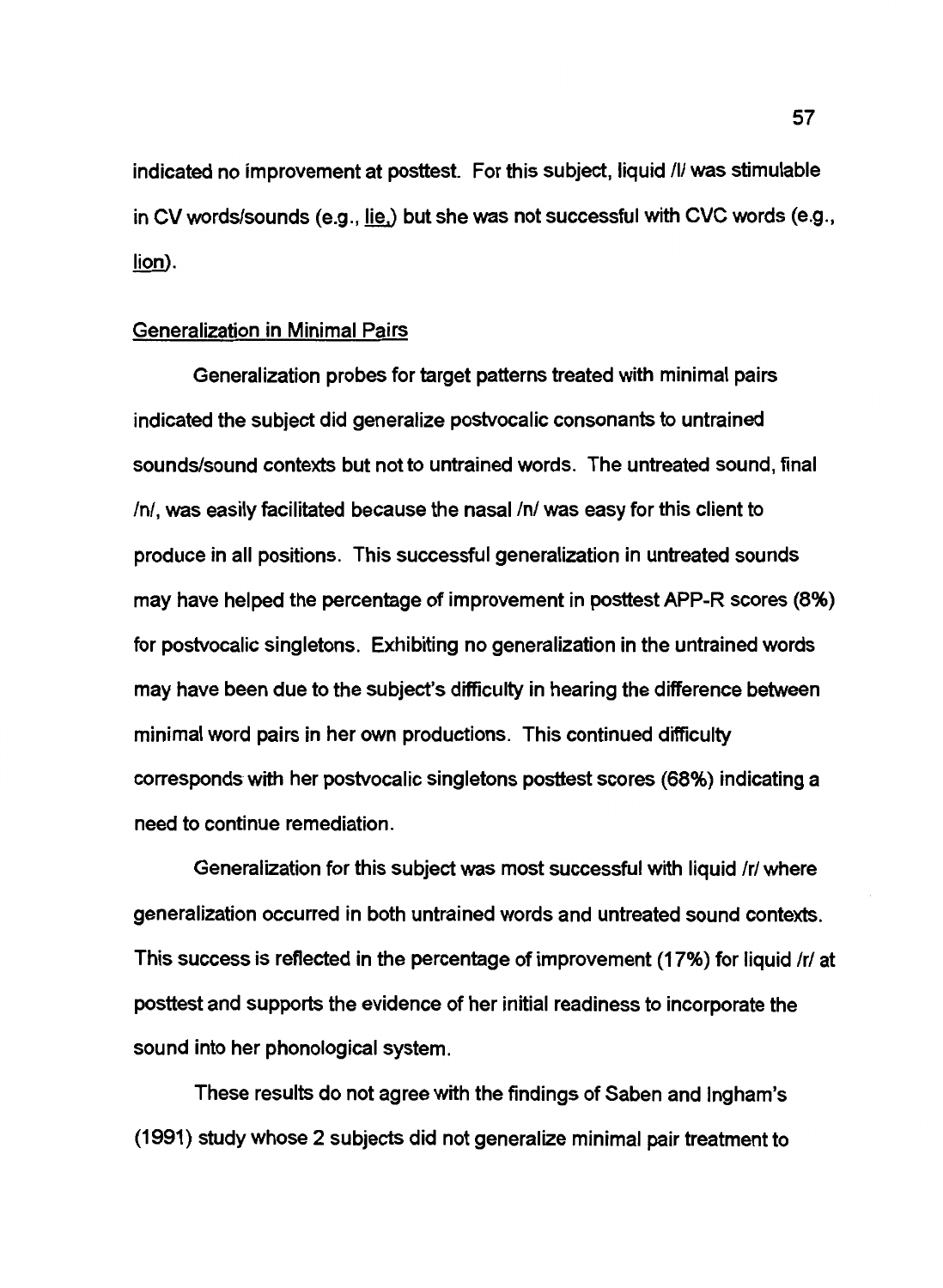untrained words nor to untreated sound/sound contexts. This could be because in their study, they attempted to eliminate traditional cues of articulatory placement during treatment. By omitting the use of imitation and phonetic placement cues during treatment, the authors wanted to isolate the linguistic aspect of minimal pairs to examine remediation success without the direct motoric training. When the subjects were unable to produce the contrasting pairs spontaneously, motor-perceptual assistance was provided, thus, indicating the importance of imitation for these subjects. Despite their success in meeting all the criterion, the subjects did not generalize. One possible reason is the authors did not begin the production level with letting the child be the ''teacher'' which gives the child immediate feedback on the results of omitting the final consonant (e.g., when the listener points to the wrong picture). Also, the subjects needed a significant number of trials (70-220) to pass the comprehension level. The authors chose to continue at this level instead of discarding words not in the subjects' linguistic vocabulary. In contrast to Saben and Ingham (1991), a study by Weiner (1981) reported successful generalization to untrained words for 2 subjects over a considerably shorter time. Weiner's (1981) success may be due to his simpler design and purpose, using the "child as the teacher'' step, and using words meaningful to the subjects.

### Experimental Control

Baseline measurements demonstrate experimental (behavioral) control if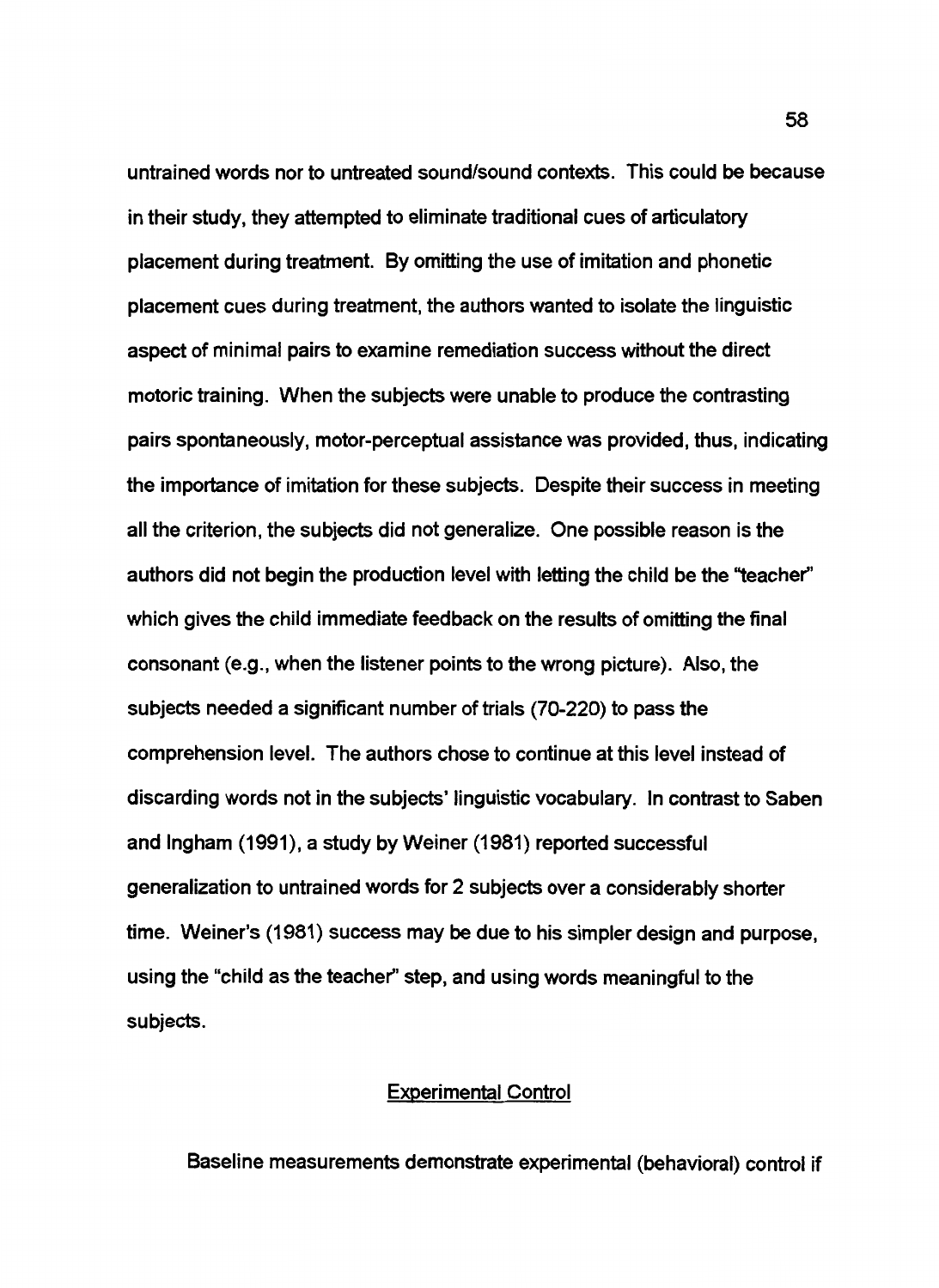all target patterns improve while untreated patterns remain at baseline as compared to pretest results. Some experimental control is evident in this study within the target patterns where three of the four targeted patterns improved. (See Table 6 for the percent of change between the pre- and posttest results.) On the other hand, experimental control was not established for the untreated patterns since neither of the two control patterns remained at baseline. Therefore, the control patterns, glides and velars, did not establish behavioral control in this study.

One can speculate as to the reasons that the control patterns did not remain at baseline by examining normal phonological development, individual differences, and considering the design of the study. Glides may have improved because they are early developing. Velars, on the other hand, develop in the middle and generally emerge later than glides. For this subject, velar deviations increased at posttest as compared to pretest. This decline may be connected to the fact that velars were not stimulable for this subject.

The improvement in the glide control pattern for this subject may also be explained by the theory behind phonological treatment, that is, the phonological approach to treatment facilitates the phonological systems as a whole rather than just targeting specific patterns (Hodson & Paden, 1991 ). Perhaps the improvement reflects this subject's general improvement in improving her phonological system.

Despite the subject's improvement, the control variables in this study were not under experimental control. This may suggest that multiple baselines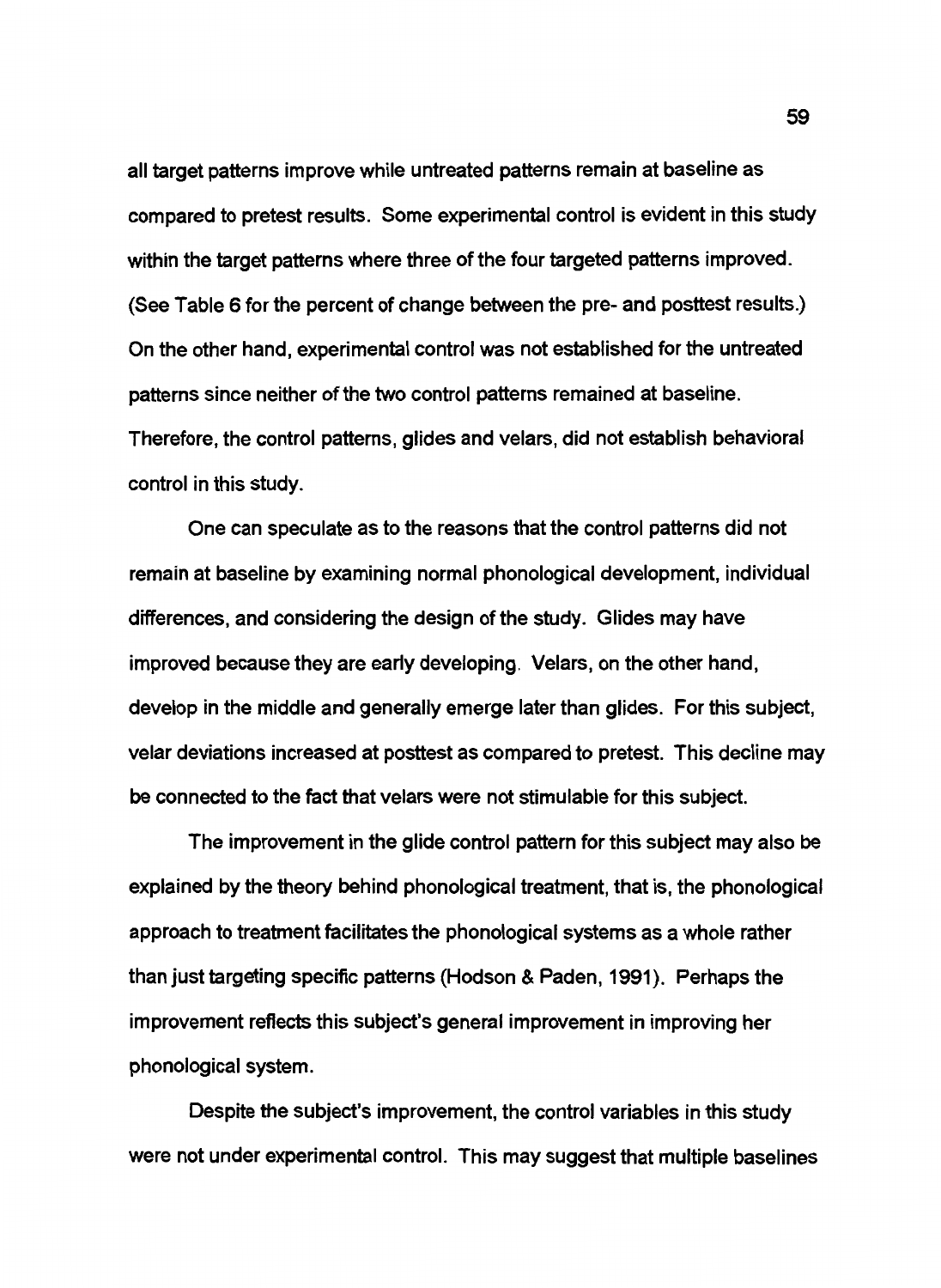across behaviors with an alternating treatment design on one subject may not be the best research design for examining treatment efficacy. Without experimental control in a single-subject design, extraneous variables cannot be ruled out as factors in the subject's improvement. Multiple baselines across subjects without alternating treatment may be a better choice.

### Summary

Overall, both treatment methods were shown to be be effective for improving some of the treated phonological patterns for this subject as was evident in her posttest APP-R scores though neither method was clinically more effective than the other. Probe words indicated generalization occurred to untrained words and untreated sounds/sound contexts in some phonological patterns but not in all expected contexts. Control patterns did not show experimental control. Although all target patterns remain deviant and need continued remediation, the subject's phonological system as a whole improved during the course of treatment.

In considering the results of this study, it is important to account for factors affecting these results including the individual subject, extraneous variables, and time spent in remediation. Remediation results were affected by the subject's individual phonological development. Maturation of the subject also could have affected results, especially since control was not established to rule out extraneous variables. In other words, improvement may have occurred without intervention due to subject's maturation, elapsed time, and/or nonclinical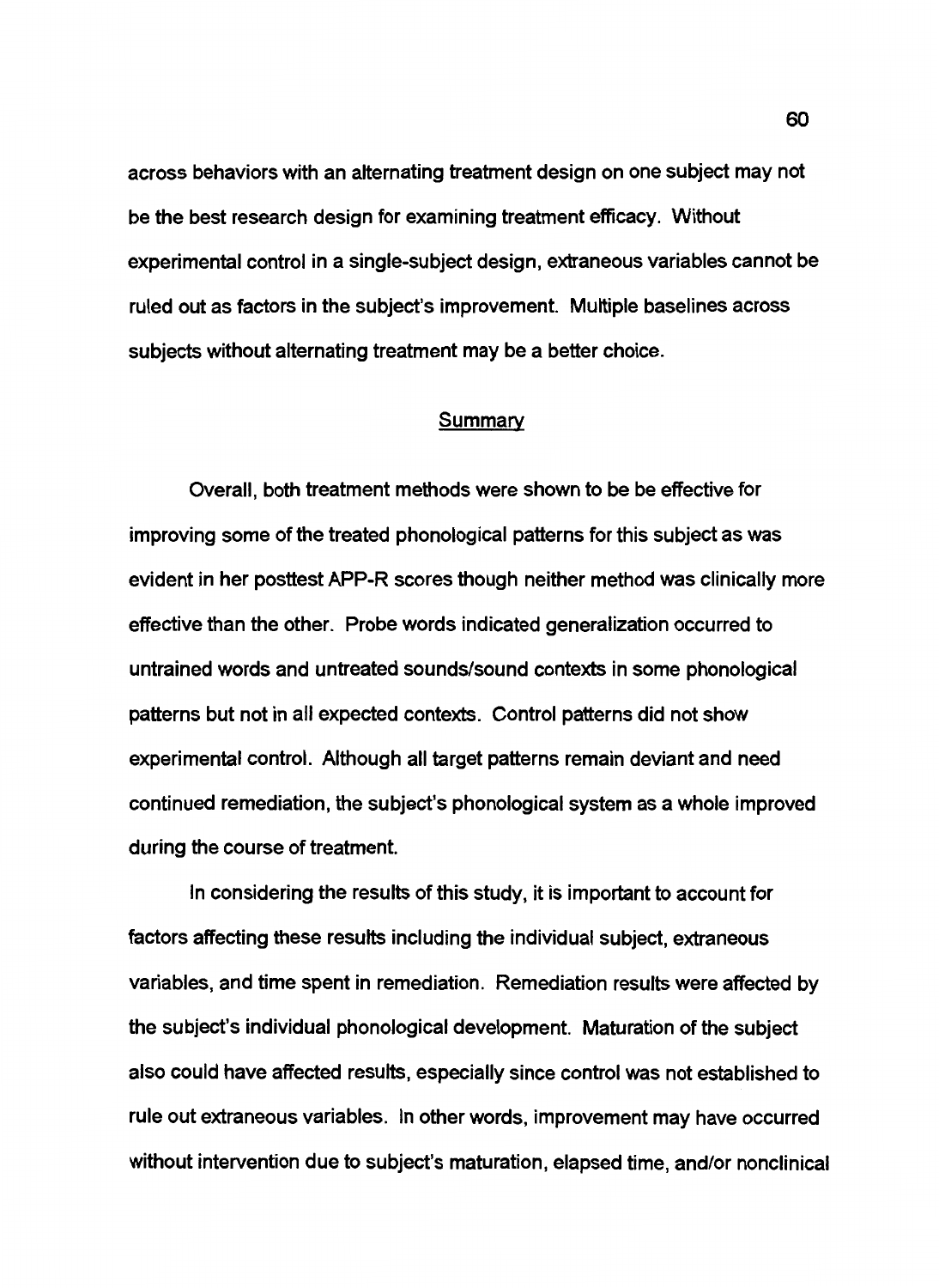environments. Time variables also affected the results of this study. Remediation was designed to occur within 8 weeks instead of over the usual course of treatment that would continue until the APP-R scores were less than 40%. Meeting 3 times per week rather than once a week did not allow the subject enough time in between sessions to internalize newly learned patterns.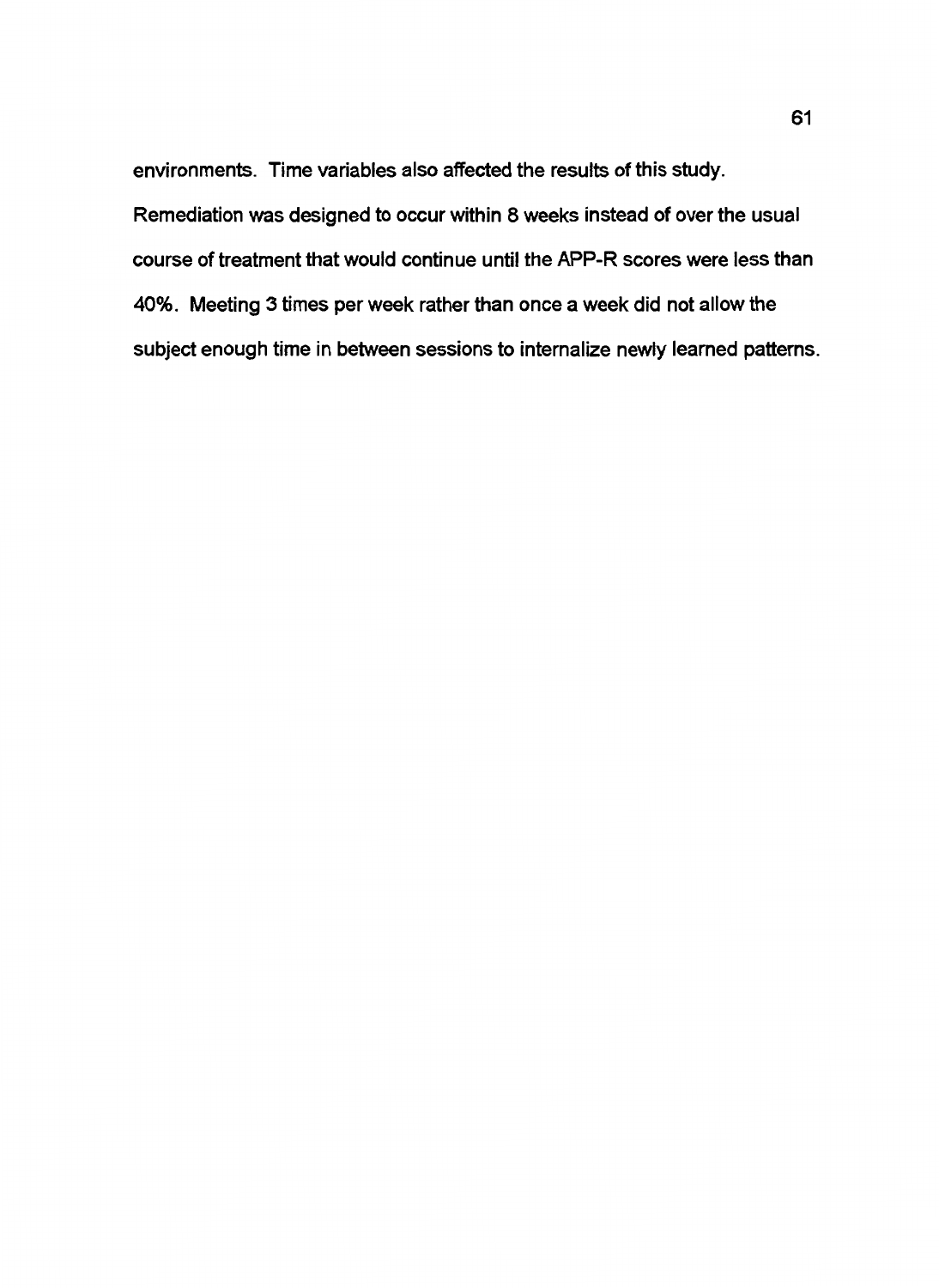## **CHAPTER V**

#### SUMMARY AND IMPLICATIONS

#### Summary

Choosing an effective and efficient phonological treatment approach is an important decision for clinicians when treating children with phonological deviations. Current research supports the effectiveness of phonological treatment, but few studies have compared two approaches. More comparative studies are essential to support clinical intervention for children who are highly unintelligible.

This single-subject study was designed to compare the effectiveness of two phonologically-based treatment approaches in facilitating an intelligible speech production system for one highly unintelligible preschool female. Multiple baselines across behaviors with an alternating treatment design were used in this descriptive study. This study sought to answer the following questions: (a) Is there a clinically significant difference between the effectiveness of the cycling approach and the minimal pairs approach in treating a child with phonological disorders? and (b) Do the phonological cycling and/or the minimal pairs treatment approaches result in generalization of treated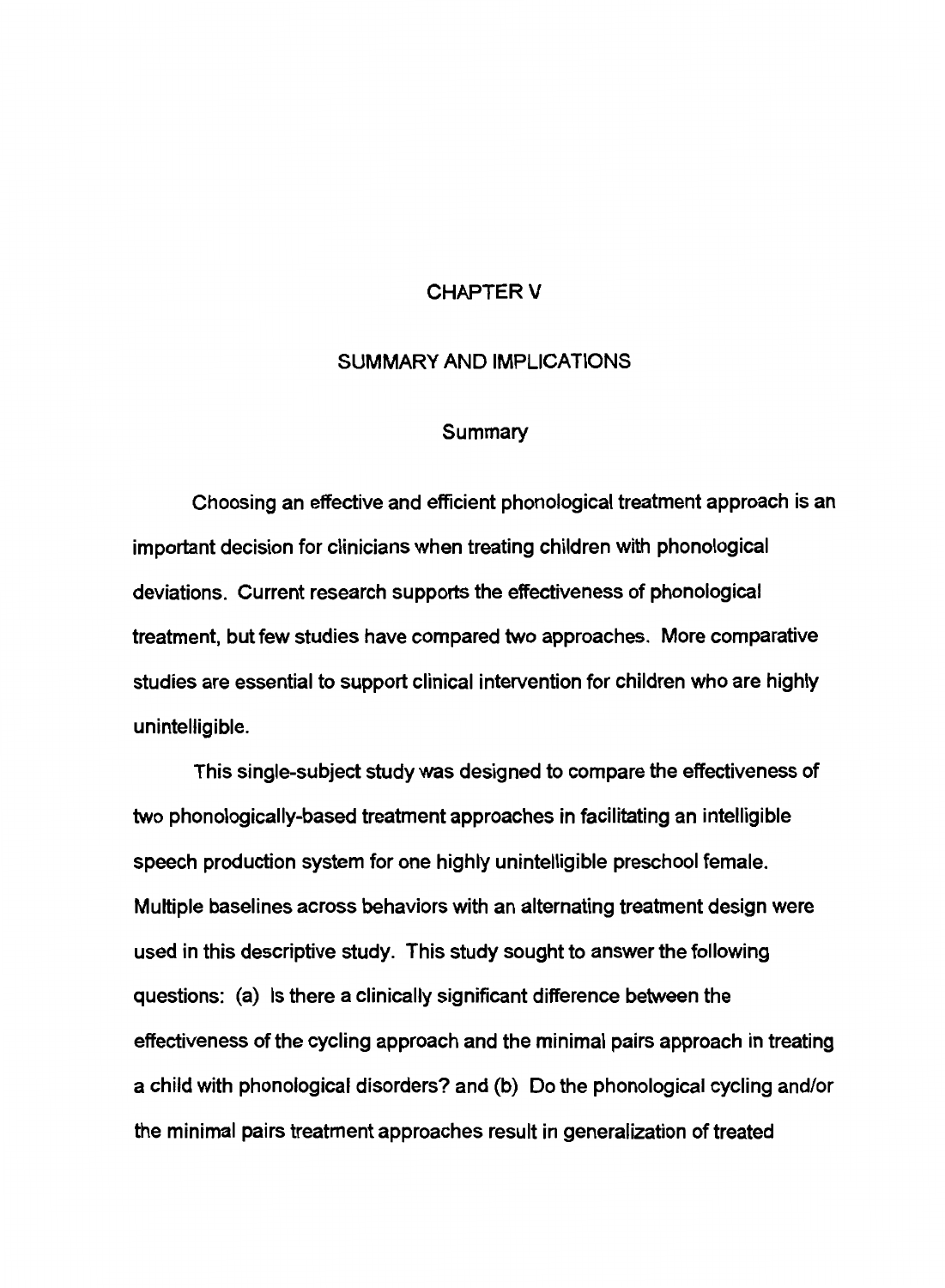sounds in a targeted pattern to untrained words containing the treated sounds and to untreated sounds/sound contexts in the same phonological pattern?

Using the phonological assessment instrument, the APP-R in conjunction with the CAPO, four phonological deviations were chosen for phonological remediation. Two deviations were assigned to the phonological cycling approach (Hodson & Paden, 1991) and two to the minimal pairs approach (Blache, 1989; Fokes, 1982). Remediation alternated between the two approaches every 6 sessions, beginning with the cycling approach, for a total of 24 sessions. Treated sounds from each targeted deviation were taught and reassessed using the APP-R to compare treatment effectiveness. To examine generalization of targeted phonological patterns to phonemes in other contexts, periodic probes of treated sounds within untrained words and untreated sounds/sound contexts in the same pattern were administered.

Results of the CAPO indicate that both treatment methods were effective in improving some of the treated phonological deviations for this subject though neither method was more effective than the other. Probe words indicated generalization to untrained words and untreated sounds/sound contexts in some phonological patterns. These findings support the phonologically-based theory of remediation: the goal of phonological treatment is developing a whole phonological system, rather than perfecting targeted deviations

63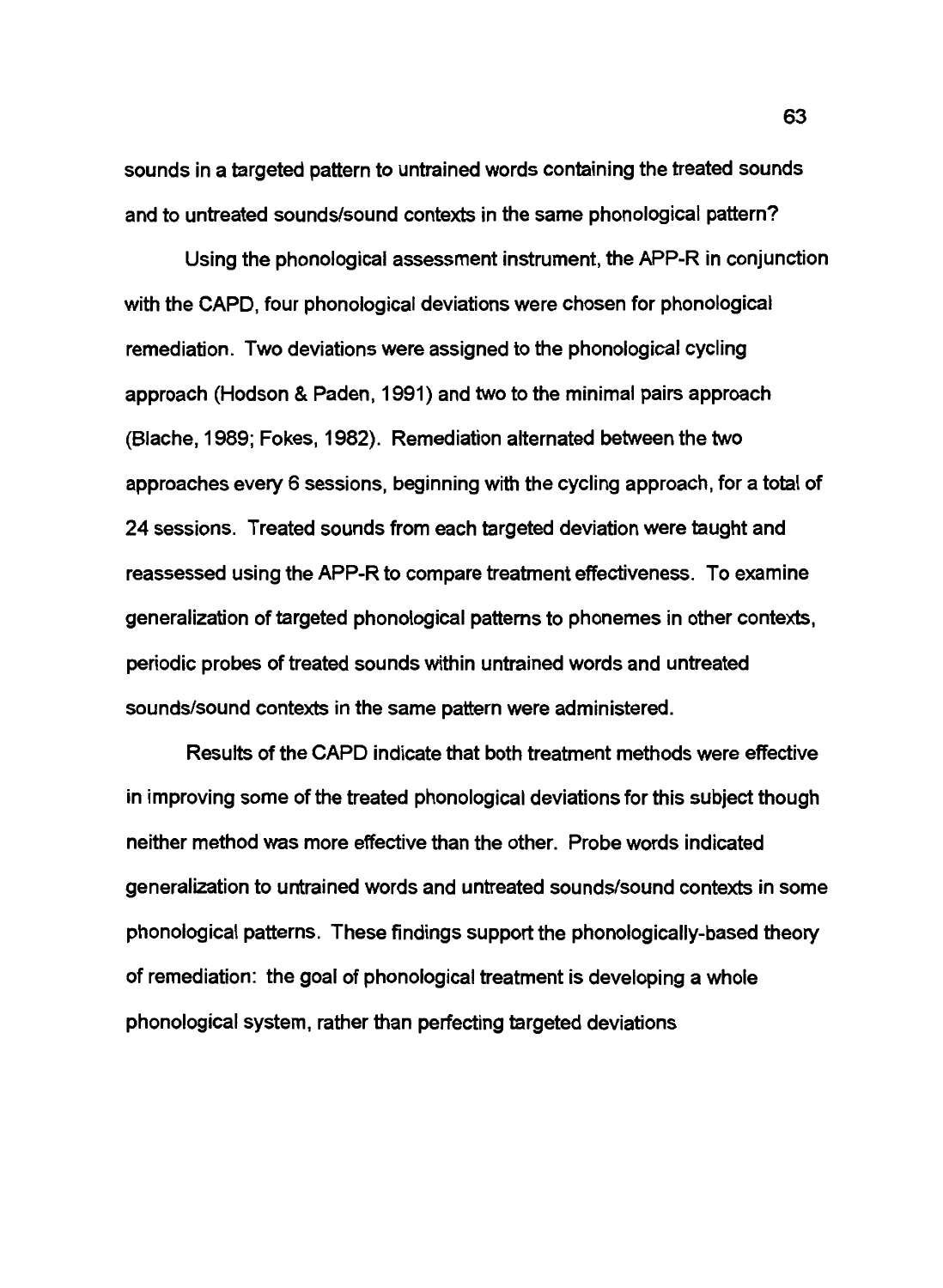#### Implications

#### Clinical Implications

In this study, both phonologically-based treatment approaches were effective in improving this subject's phonological deviations. However, from a clinical perspective, this researcher prefers the cycling approach, especially for young children with highly unintelligible speech. In general, the cycling approach is less structured and more natural (i.e., closely approximates normal phonological development) than the minimal pairs approach. Minimal pairs is structured by establishing a criterion for movement to the next level, thus creating a potentially frustrating situation for children when they must repeat the same words without success. The cycling approach eliminates the criterion and allows children to be successful during remediation. If they are not successful with a pattern or sound, the treatment schedule is revised by moving to a different pattern or sound. Also, in the minimal pairs approach, time spent on one pattern often lasts a long time, while the cycling approach limits the time spent on one pattern and returns to it later in a subsequent cycle.

In other instances, minimal pairs could be a more appropriate choice. For example, children who are not highly unintelligible and present with a small number of deviant patterns, the minimal pairs approach is efficient because of the concentrated time spent on one phonological pattern. Remediation is also more effective when children are mature enough to understand the implications of using the wrong words and can hear the difference in their own productions.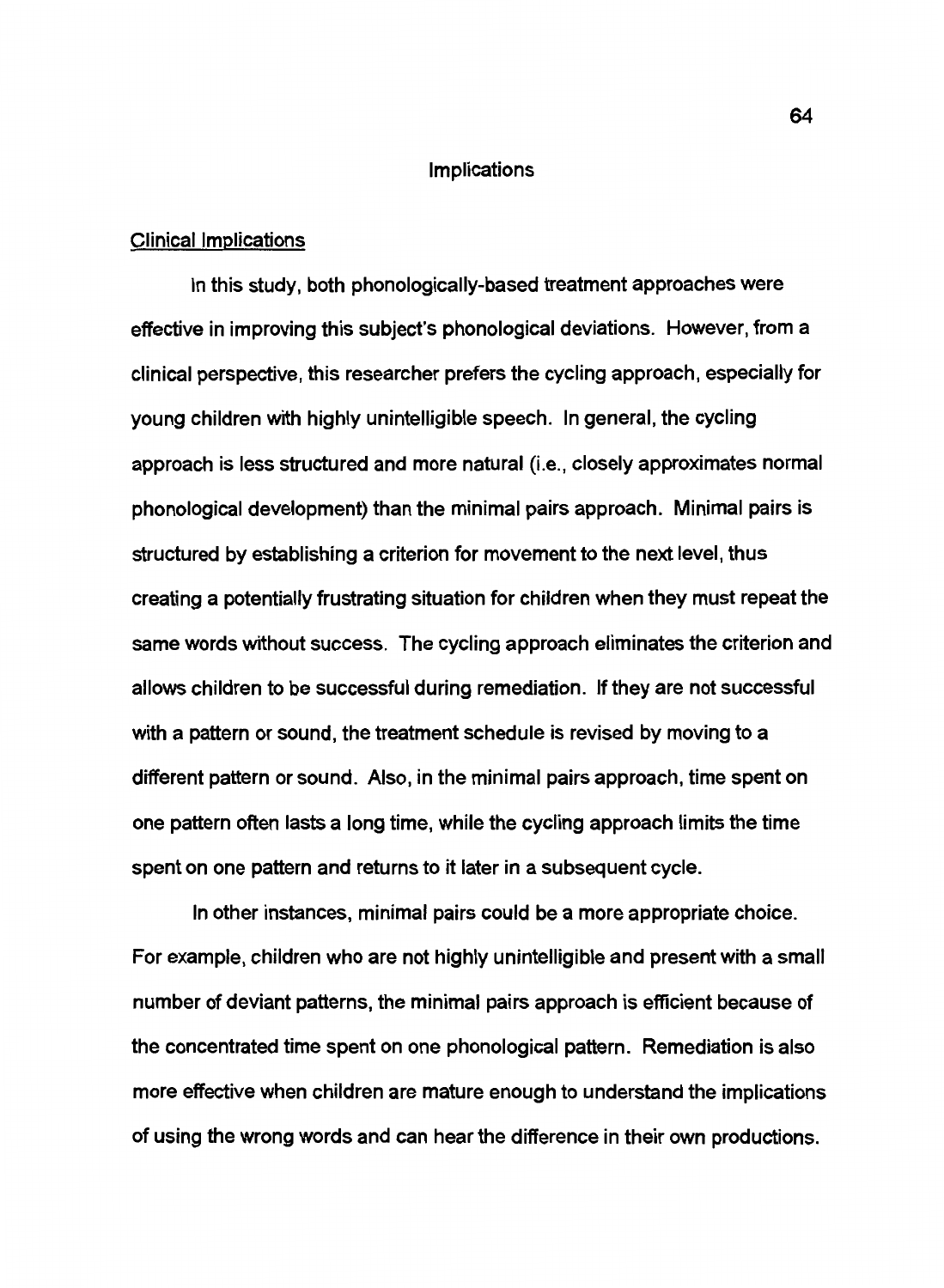Some children, regardless of age, perform better in a more structured environment. The minimal pairs may be a better choice for these children, especially if they respond well to visuals such as stickers that can be placed on a chart (e.g., a "ladder of success") for each success within the levels.

Before deciding between the two phonological intervention methods, all children need to be considered on an individual basis. Their personalities, learning styles, behavior, attention span, age, and maturity are important factors along with phonological severity. Some children may even benefit from a combination of the two approaches.

## Research Implications

Single subject designs are appropriate for exploring treatment efficacy in phonological intervention. Based on the results of this study, there are several recommendations that researchers should consider when comparing the effectiveness of the phonological cycling and minimal pairs treatment approaches. To examine intersubject variability among subjects, the design of this study could be duplicated using other subjects. Parental support could also be explored to determine the effects of parental involvement and to monitor the time spent in the home environment on phonological homework assignments.

This study could be duplicated with one variable changed to examine variables affecting the results. Variations could include assigning the patterns to opposite treatment approaches, targeting consonant sequences and stridents as separate patterns, using more than three treated sounds, and choosing different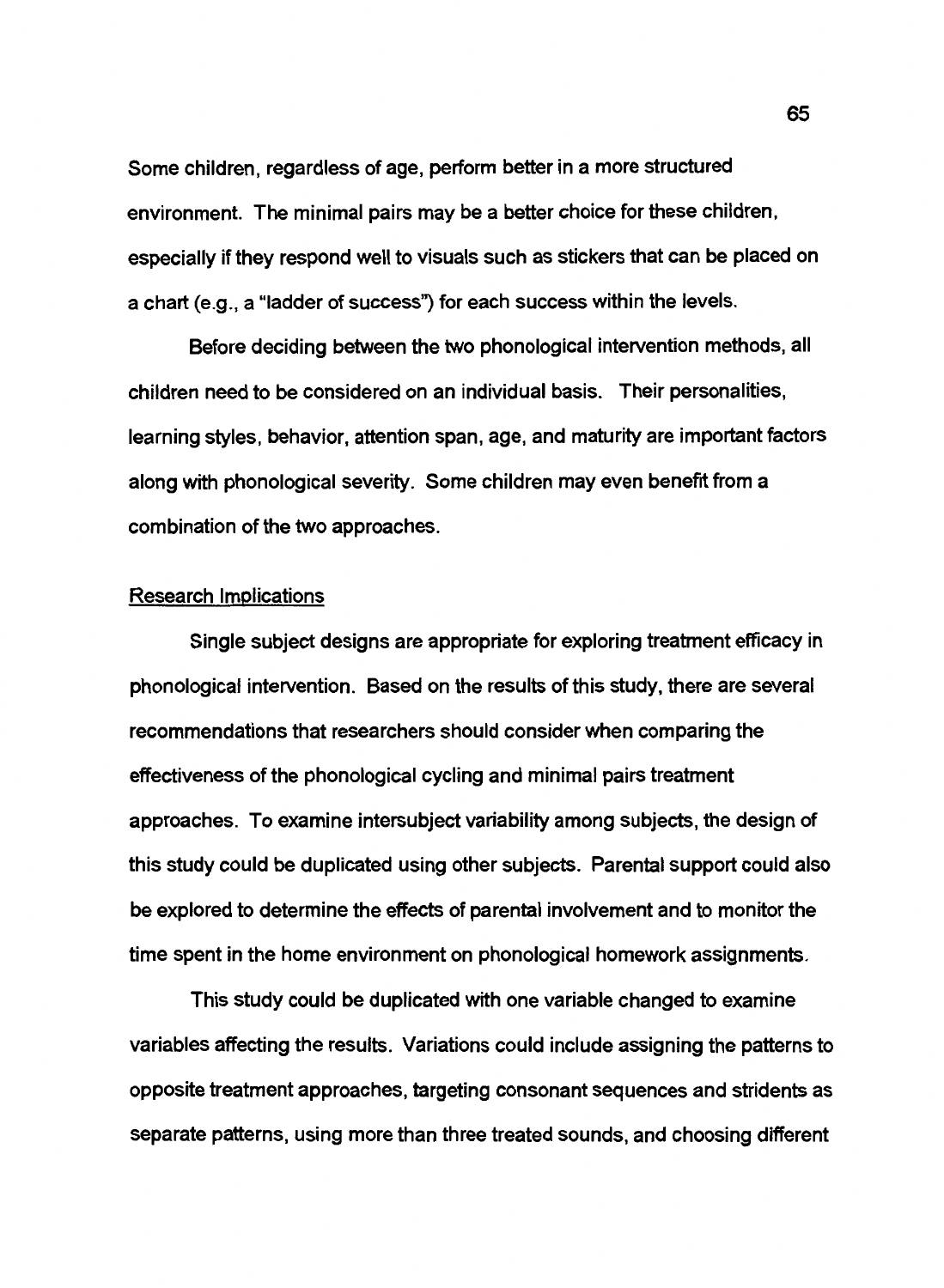treated sounds and/or untreated sounds/sound contexts. Variations of the subject could include subjects of different ages, hearing impaired subjects, and subjects with different levels of phonological severity. Variability among the subjects could then be analyzed.

The time line could be extended to increase the effectiveness of treatment and generalization results. For example, by allowing at least 16 weeks for remediation (instead of the 8 weeks used in this study), the subject would have more time to improve deviant patterns and develop a mature phonological system. An ideal study would not limit the remediation in terms of time, but instead in terms of a specific criteria, such as achieving less than 40% on all APP-R phonological patterns.

To rule out extraneous variables, a multiple baseline design across subjects, instead of across behaviors, may be a more appropriate choice for future comparative studies designed to support clinical efficacy. If the subjects' targeted patterns change only when treated and their untreated patterns remain at baseline, there is strong evidence of experimental control. Each subject could be treated with one approach, similar to the Tyler et al. (1987) study, rather than alternating treatment on one subject.

Treatment generalization in phonological intervention can also be explored using single subject designs. Results of this study point to several suggestions for researchers to consider in future studies. Generalization could be investigated in more depth by expanding the sounds/sound contexts probe lists. In this study, only one sound context was probed for each targeted pattern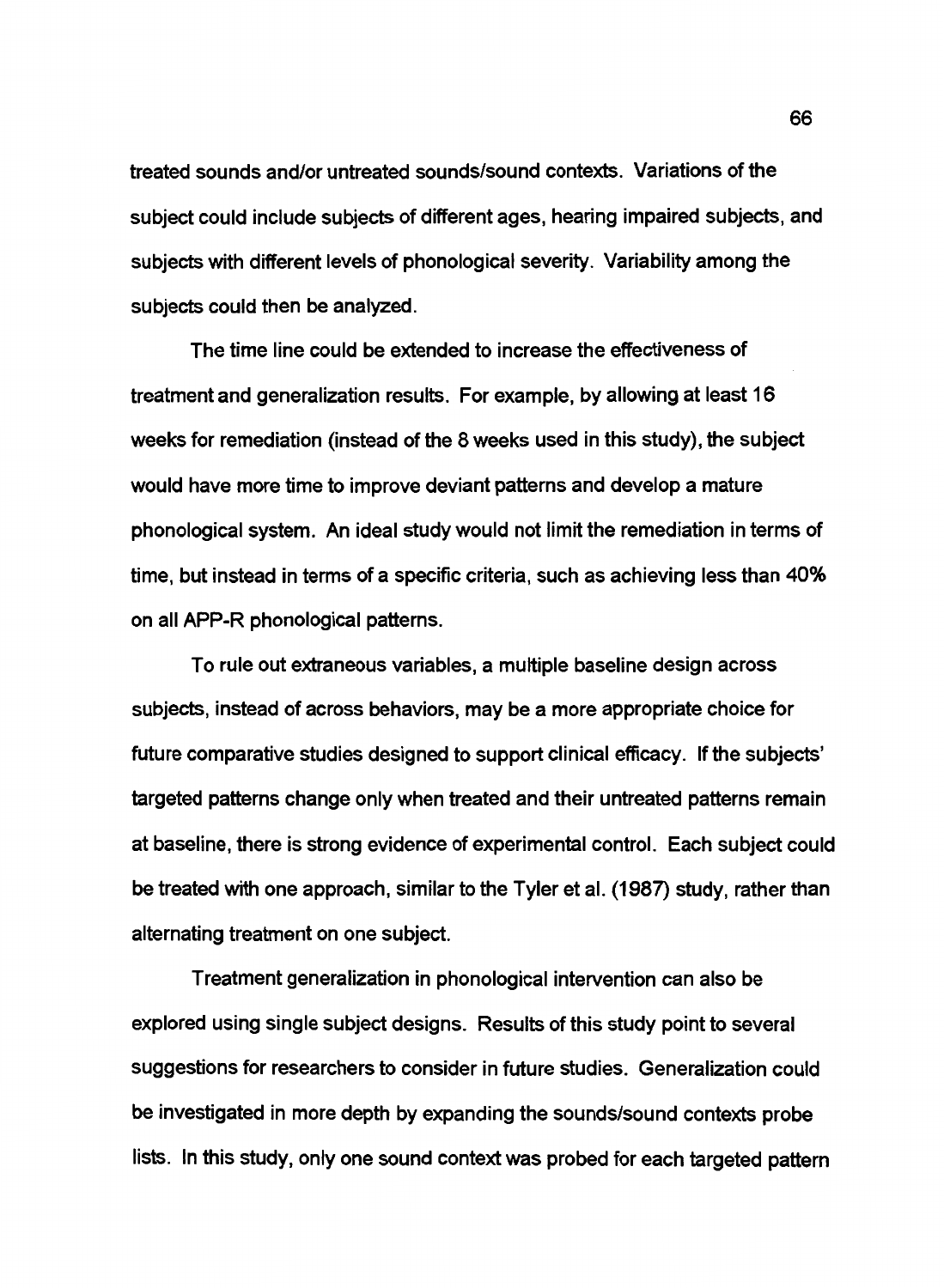which provided minimal information. Another study could also elicit delayed imitation responses for probe words as in the study by Weiner (1981) instead of measuring unmodeled productions as was done in this study. Generalization could also be analyzed in conversational speech samples, rather than seeking specific probe words.

This study has made an important contribution for SLPs to consider when choosing between two phonological treatment approaches, but, it is critical for all SLPs to continue researching and comparing effective treatment methods. Most of the current research focuses on one treatment method. While these are important studies, more comparative studies are needed to add validity and efficacy to phonological intervention.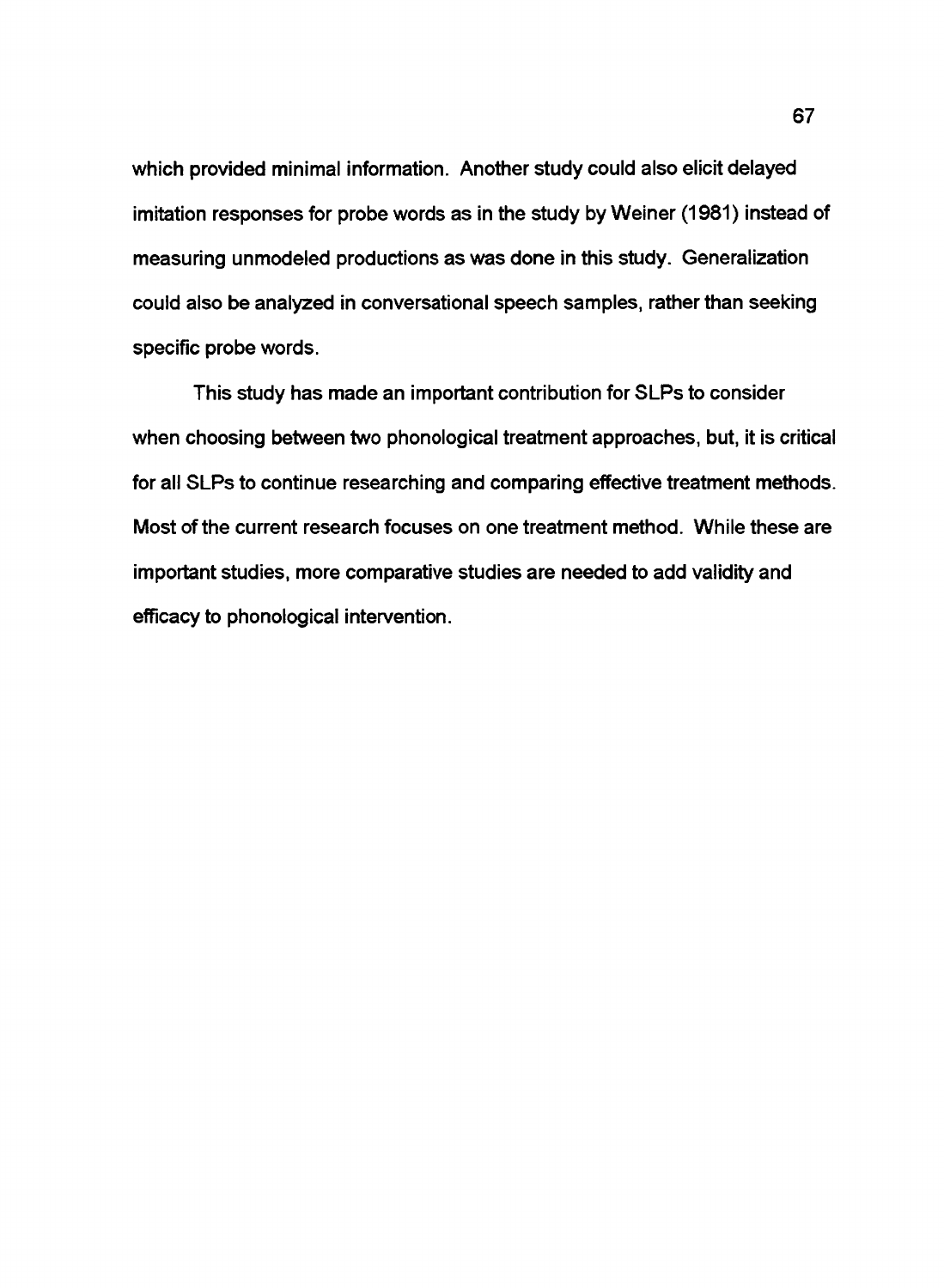#### References

Barlow, D. H., & Hersen, M. (1984). Single case experimental designs. New York: Pergamon Press.

Blache, S. E. (1989). A distinctive-feature approach. In N. A.

Creaghead, P. W. Newman, & W. A. Secord (Eds.), Assessment and

remediation of articulatory and phonological disorders (2nd ed., pp. 361-382). Columbus, OH: Merrill.

Blache, S. E., Parsons, C. L., & Humphreys, J.M. (1981). A minimal word-pair model for teaching the linguistic significance of distinctive feature properties, Journal of Speech and Hearing Disorders. 46. 291-296.

Compton, A. (1970). Generative studies of children's phonological disorders. Journal of Speech and Hearing Disorders. 35. 315-339.

Connell, P. J., & McReynolds, L. (1988). A clinical approach to treatment. In J. J. Lass, L. McReynolds, J. Northern, & D. Yoder (Eds.),

Handbook of speech-language pathology and audiology (pp. 1058-1073).

Philadelphia: B. C. Decker.

Creaghead N. A. (1989). Linguistic approaches to treatment. In N. A.

Creaghead, P. W. Newman, & W. A. Secord (Eds.), Assessment and

remediation of articulatory and phonological disorders (2nd ed., pp. 193-209). Columbus, OH: Merrill.

Elbert, M., & Gierut, J. A. (1986). Handbook of clinical phonology approaches to assessment and treatment. San Diego, CA: College-Hill Press.

Fokes, J. (1982). Problems confronting the theorist and practitioner in child phonology. In M. Crary (Ed.), Phonological intervention (pp. 13-34). San Diego, CA: College-Hill Press.

Gordon-Brannan, M. E., Hodson, B. W., & Wynne, M. K. (1992).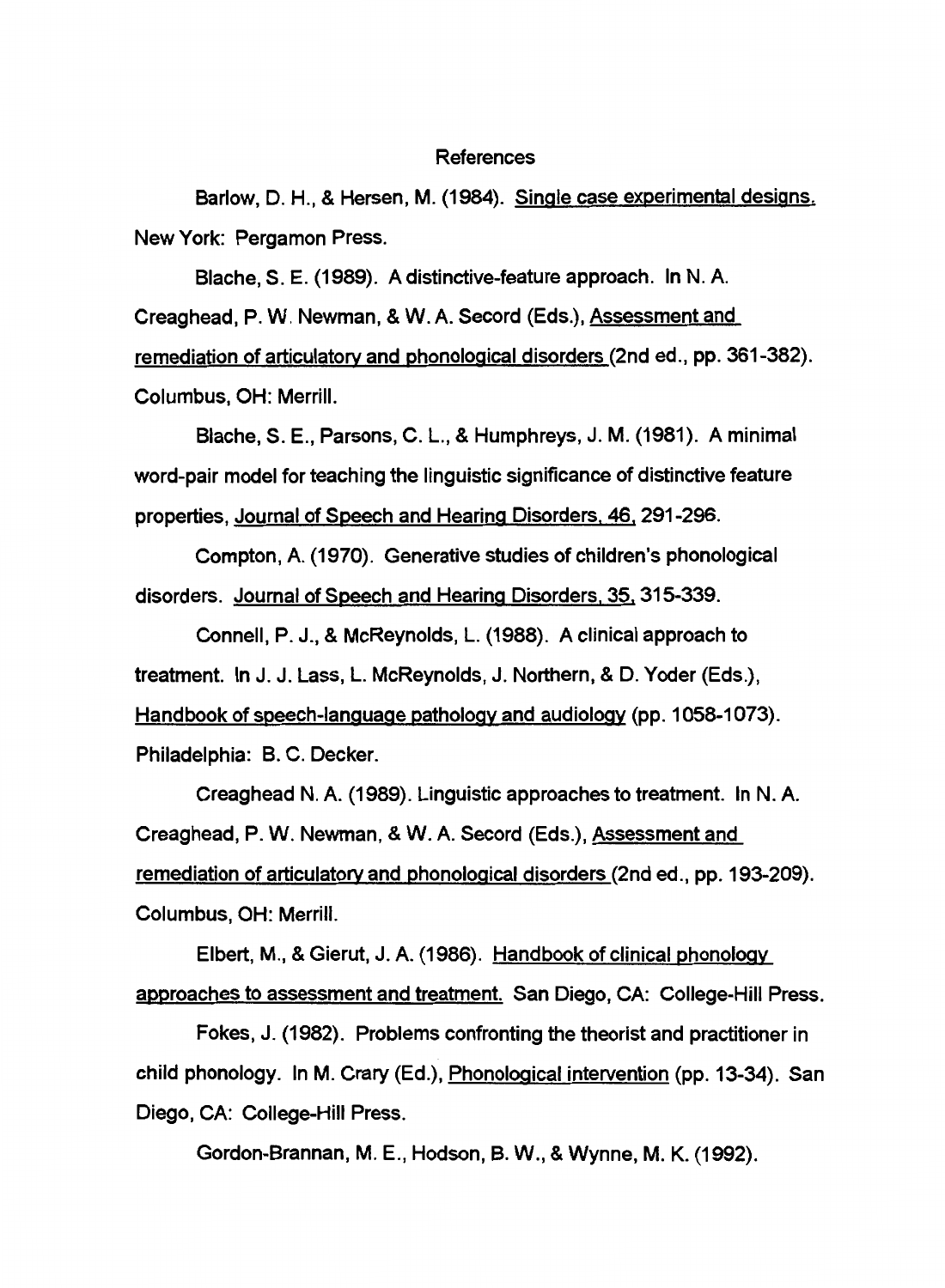Remediating unintelligible utterances of a child with a mild hearing loss.

American Journal of Speech-Language Pathology, 30. 28-38.

Hegde, M. N. (1987). Clinical research in communicative disorders. Boston: College-Hill Press.

Hodson, B. W. (1980). The assessment of phonological processes. Danville, IL: Interstate Press.

Hodson, B. W. (1982). Remediation of speech patterns associated with low levels of phonological performance. In M. Crary (Ed.), Phonological intervention (pp. 97-115). San Diego, CA: College-Hill Press.

Hodson, B. W. (1986). The assessment of phonological processes revised. Danville, IL: Interstate Press.

Hodson, B. W. (1992). Computer analysis of phonological deviations. Stonington, IL: PhonoComp software.

Hodson, B.W., & Paden, E. P. (1991). Targeting intelligible speech (2nd ed.). San Diego, CA: College-Hill Press.

Ingram, D. (1982). The assessment of phonological disorders in children: The state of the art. In M. Crary (Ed.), Phonological intervention (pp. 1-12). San Diego, CA: College-Hill Press.

Ingram, D. (1989). <u>Phonological disability in children</u> (2nd ed.). San Diego, CA: Singular.

Kazdin, A. E. (1982). Single-case research designs. New York: Oxford Press.

McReynolds, L. V., & Kearns, K. P. (1982). Single-subject experimental designs in communicative disorders. Baltimore: University Park Press.

McReynolds, L. V., & Thompson, C. K. (1986). Flexibility of singlesubject experimental designs. Part I: Review of the basics of single-subject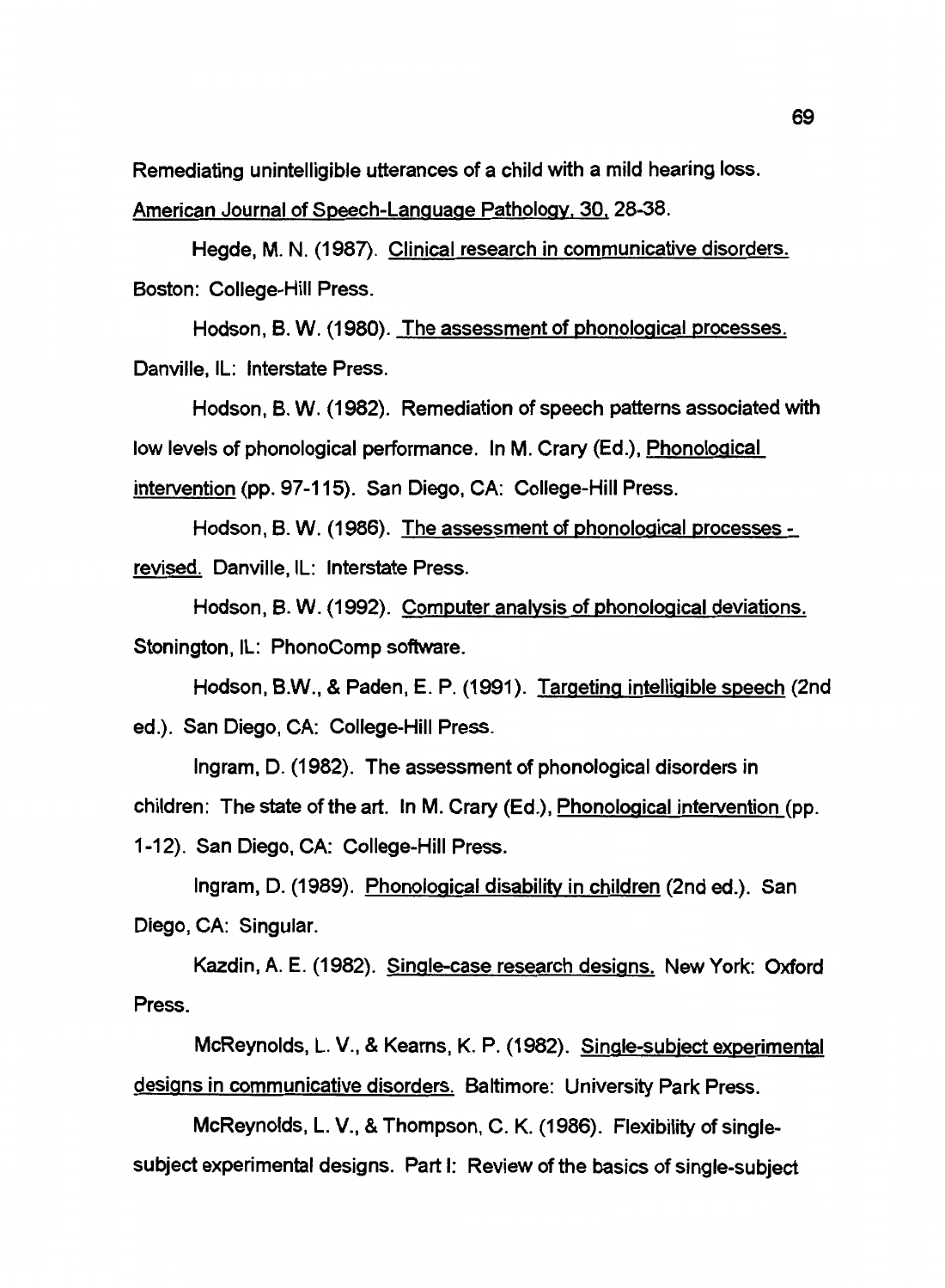designs. Journal of Speech and Hearing Disorders. 51. 194-203.

Paul, R. (1995). Language disorders from infancy through adolescence. St. Louis, MO: Mosby.

Royer, H. K. (1995). Clinical application of two phonological-based treatment approaches. Unpublished master's thesis, Portland State University, Portland, Oregon.

Saben, C. B., & Ingham, J.C. (1991). The effects of minimal pairs treatment on speech-sound production of two children with phonologic disorders. Journal of Speech and Hearing Research. 33. 70-83.

Secord, W. A. (1989). Introduction. In N. A. Creaghead, P. W. Newman, & W. A. Secord (Eds.), Assessment and remediation of articulatory and phonological disorders (2nd ed., pp. 1-6). Columbus, OH: Merrill.

Tyler, A . A., Edwards, M. L., & Saxman, J. H. (1987). Clinical application of two phonologically based treatment procedures. Journal of Speech and Hearing Disorders. 52. 393-409.

Tyler, A. A., & Sandoval, K. T. (1994). Preschoolers with phonological and language disorders: Treating different linguistic domains. Language. Speech. and Hearing Services in Schools. 25. 215-234.

Walsh, H. (1974). On certain practical inadequacies of distinctive feature systems. Journal of Speech and Hearing Disorders. 39. 32-43.

Weiner, F. F. (1981). Treatment of phonological disability using the method of meaningful minimal contrasts: Two case studies. Journal of Speech and Hearing Disorders. 46. 97-103.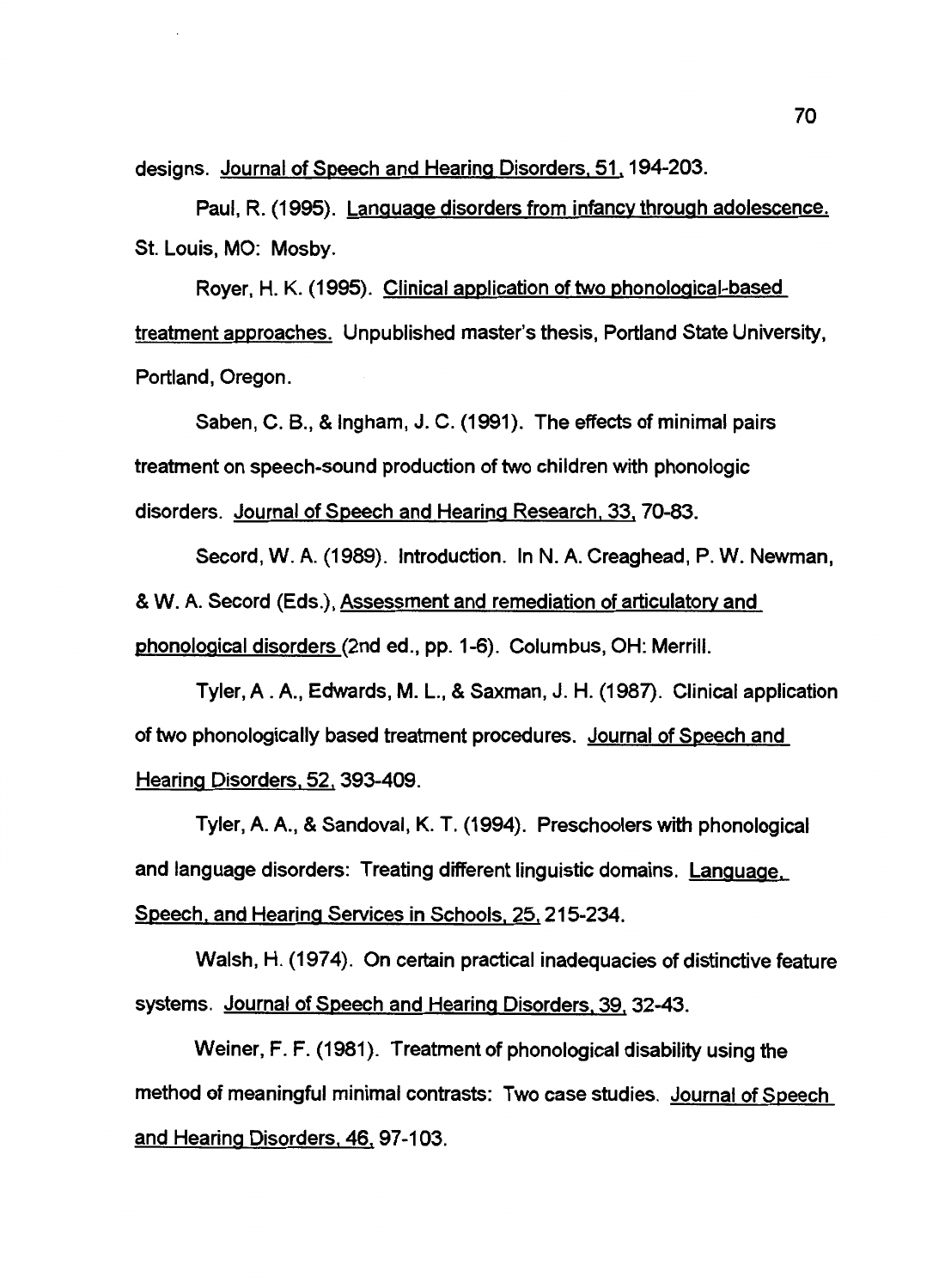Weiss, C. E., Gordon, M. E., & Lillywhite, H. S. (1987). Clinical

management of articulatory and phonologic disorders (2nd ed.). Baltimore:

Williams & Wilkins.

Zimmerman, I. L., Steiner, V., & Pond, R. (1992). Preschool Language Scale- 3. San Antonio, TX: Psychological Corporation.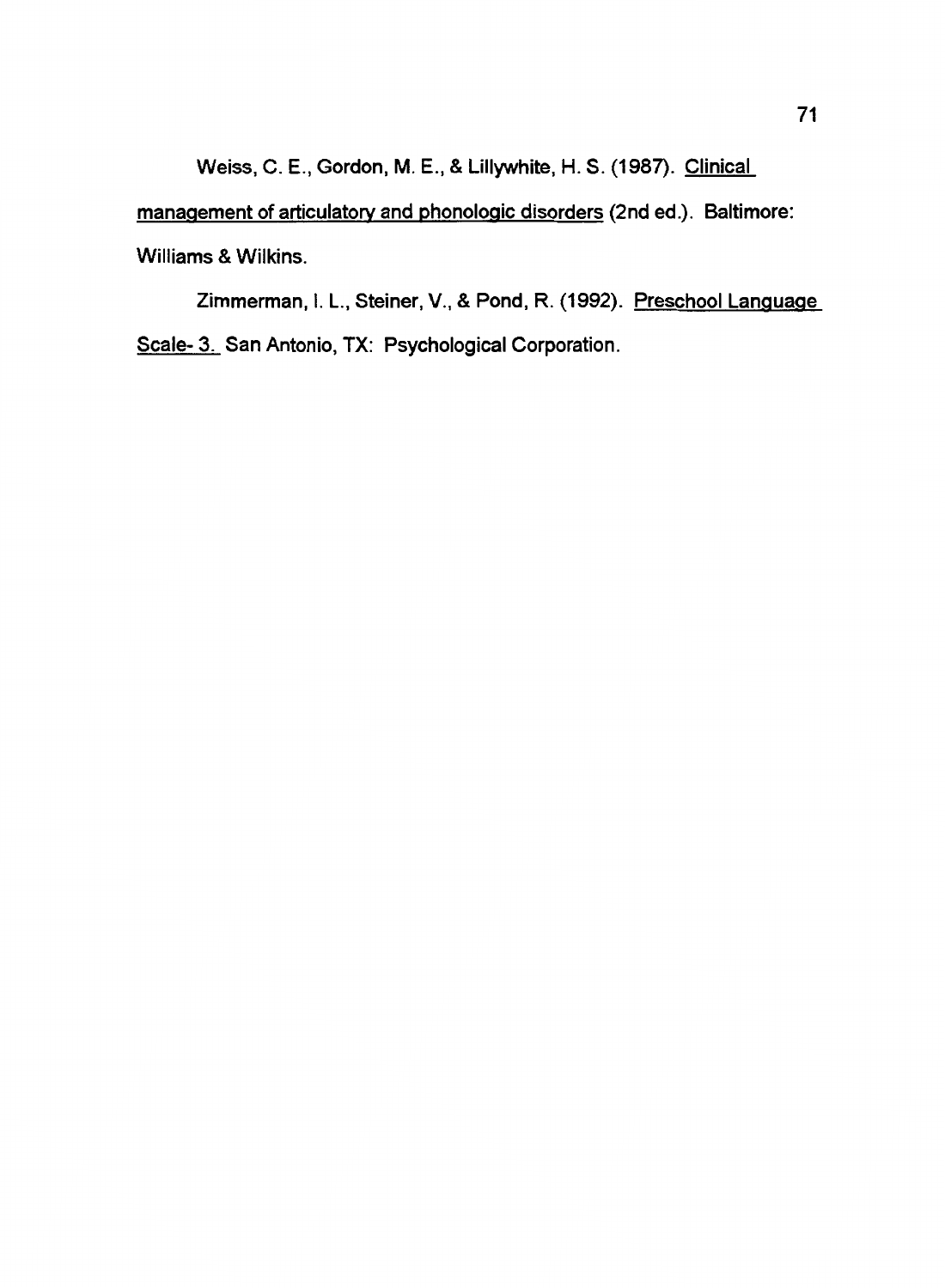## Appendix A

## Informed Consent Form

I, <u>\_\_\_\_\_\_\_\_\_\_\_\_\_\_\_\_\_\_\_\_\_\_\_\_\_\_\_\_\_\_\_\_</u> agree that my child, \_\_\_ may take part in this research project on comparing phonological treatment approaches.

I understand that the study involves my child being tested for hearing and phonological disorder and will be treated for this disorder in the Portland State University Speech and Hearing Clinic by Katherine Kemper who will target the child's specific sound patterns that are unintelligible. Two different standard, well-established treatment approaches will be used over the next 8 weeks. Games and art projects, chosen to match my child's interests and abilities will be used while my child practices saying words. My child will meet with Katherine 2 or 3 times a week as agreed by all parties.

I understand that, because of this study, my child may feel some initial anxiety due to the unfamiliar environment and periodic frustration when my child is unable to pronounce words correctly. I understand this is expected during routine speech therapy.

Katherine Kemper has told me that the purpose of this study is to compare two different treatment approaches that are both well-established for use in speech therapy to find if one is more beneficial.

My child may not receive any direct benefit from taking part in this study apart from the benefits normally derived from speech therapy. This study may also help in increasing knowledge for helping others in the future.

Katherine Kemper has offered to answer any questions I have about the study and what my child is expected to do. I may call her on the phone. I understand these sessions constitute the regular course of my child's therapy.

She has promised that all the information I give will be kept confidential to the extent permitted by law, and that my child's name and my name will be kept confidential.

I understand that my child does not have to take part in this study and that I may withdraw from this study at any time without affecting my relationship with Portland State University Speech and Hearing Clinic.

I have read and understand the foregoing information and agree to take part in this study.

Date: Signature: \_\_\_\_\_\_\_\_\_\_\_\_\_\_\_\_ \_

If you have concerns or questions about this study, please contact *the* Chair of the Human Subjects Research Review Committee, Research and Sponsored Projects, 105 Neuberger Hall, Portland State University, (503) 725-3417.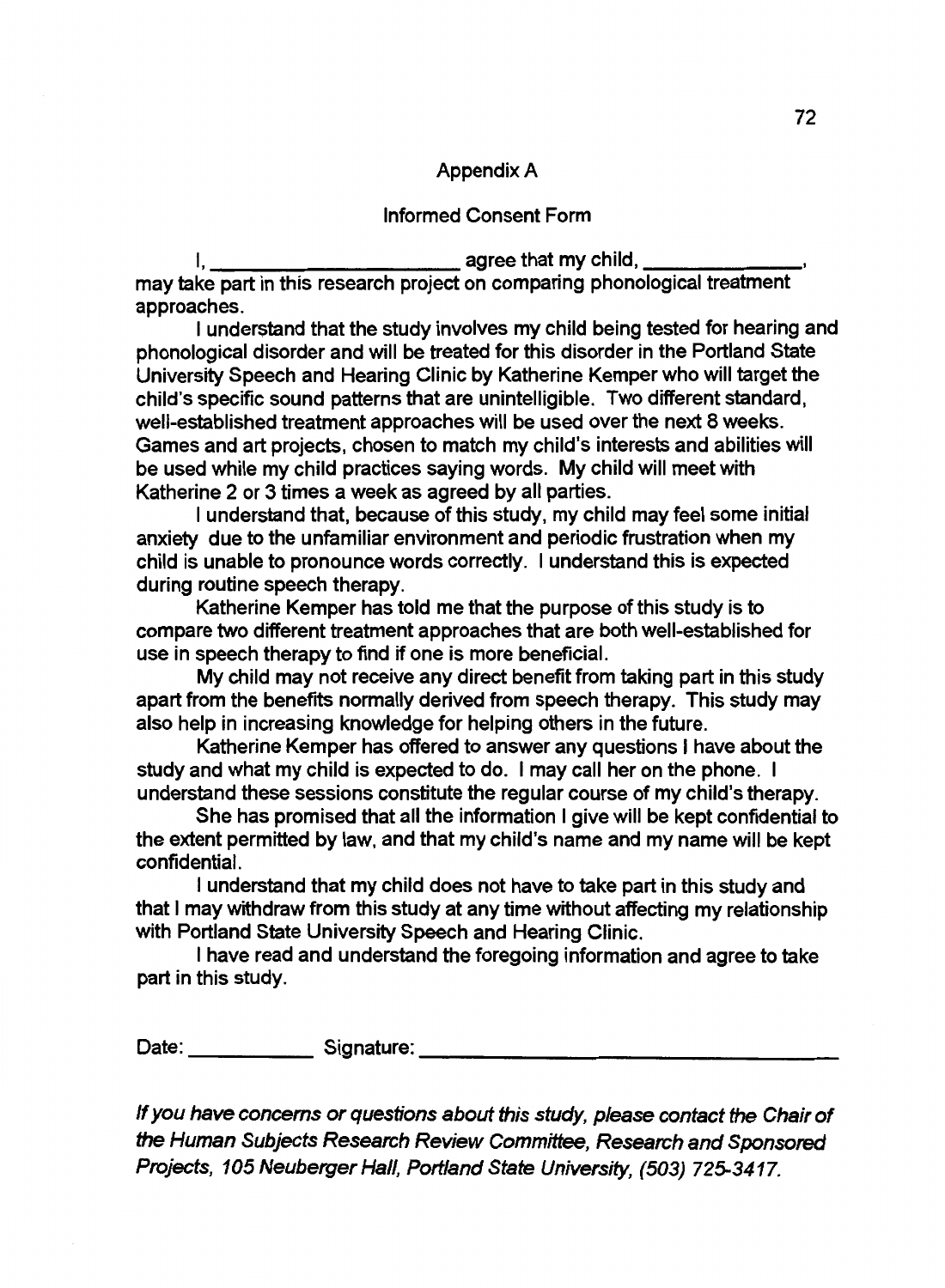# Appendix B

# List of Training Words and Probe Words

# Liquid /I/

| <u>Training words</u>                           | Untrained words            | Words for untreated sounds |  |  |
|-------------------------------------------------|----------------------------|----------------------------|--|--|
| leaf<br>lip<br>laugh<br>lamb<br>love            | lion<br>light<br>lie       | flower<br>flag<br>flute    |  |  |
| balloon<br>yellow<br>smiling<br>belly<br>pillow | dolly<br>silly<br>jolly    |                            |  |  |
| blue<br>blow<br>block<br>blanket<br>black       | blossom<br>blaze<br>blade  |                            |  |  |
| play<br>plant<br>plum<br>plate<br>plane         | please<br>pliers<br>plenty |                            |  |  |
| <b>Consonant Sequences/Stridents</b>            |                            |                            |  |  |
| <b>Training words</b>                           | Untrained words            | Words for untreated sounds |  |  |
| splash<br>spoon<br>spider<br>spin<br>spill      | spot<br>spy<br>spell       | swing<br>swim<br>sweater   |  |  |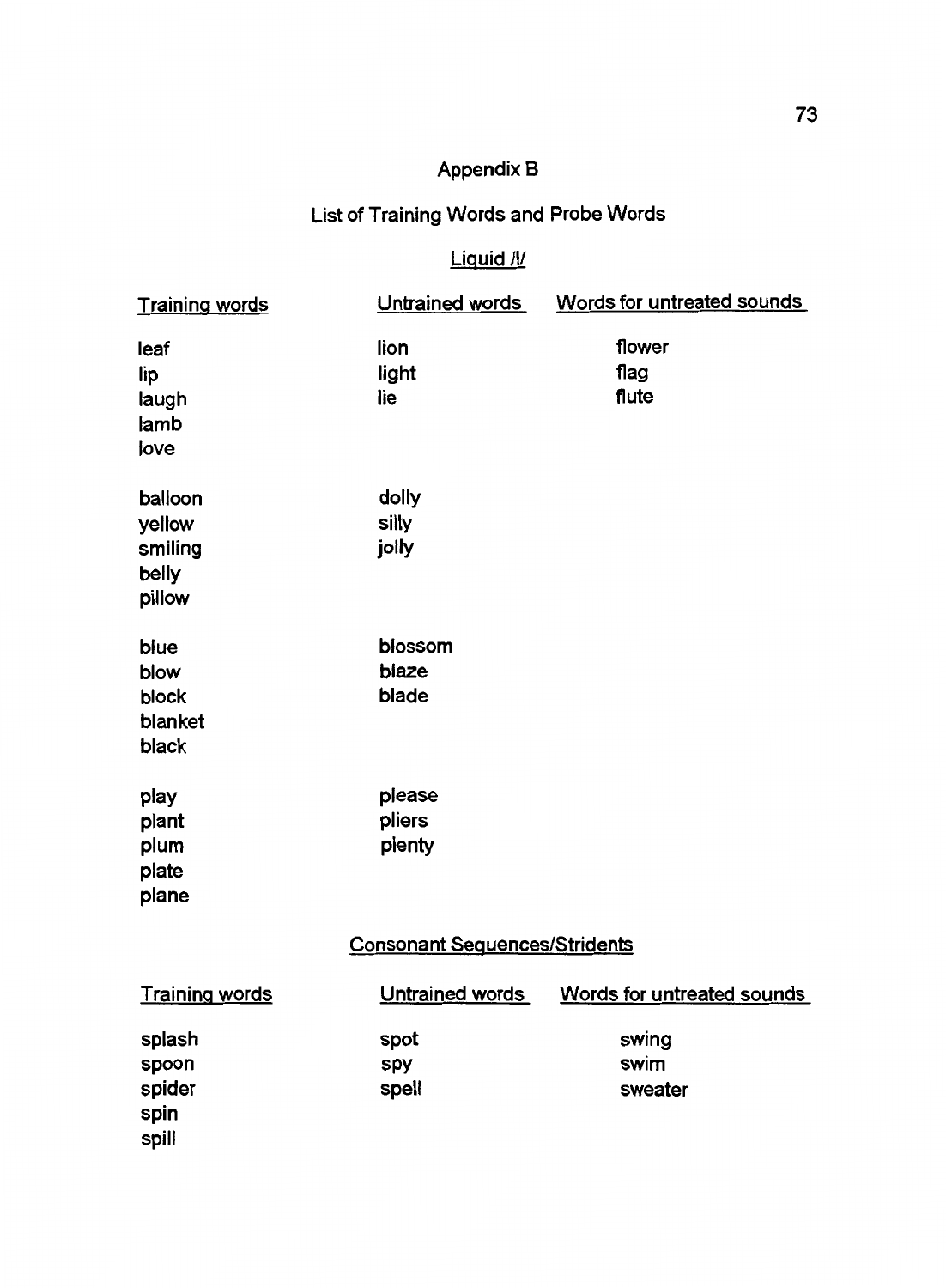| <b>Training words</b>                      | Untrained words          | Words for untreated sounds |  |  |
|--------------------------------------------|--------------------------|----------------------------|--|--|
| star<br>stop<br>stick<br>stamp<br>stone    | step<br>story<br>stand   |                            |  |  |
| smoke<br>smile<br>smell<br>small<br>smooth | smart<br>smock<br>smash  |                            |  |  |
| snow<br>snake<br>snail<br>snore<br>sneeze  | sniff<br>snuggle<br>snap |                            |  |  |
| ants<br>hats<br>cats<br>nuts<br>boots      | rabbits<br>sits<br>coats |                            |  |  |
| tops<br>hops<br>pops<br>naps<br>cups       | mops<br>peeps<br>helps   |                            |  |  |
| <b>Postvocalic Consonants</b>              |                          |                            |  |  |
| <b>Training words</b>                      | Untrained words          | Words for untreated sounds |  |  |
| boat/bow<br>hat/hay<br>nut/knee            | light<br>toot<br>goat    | sun<br>man<br>hen          |  |  |